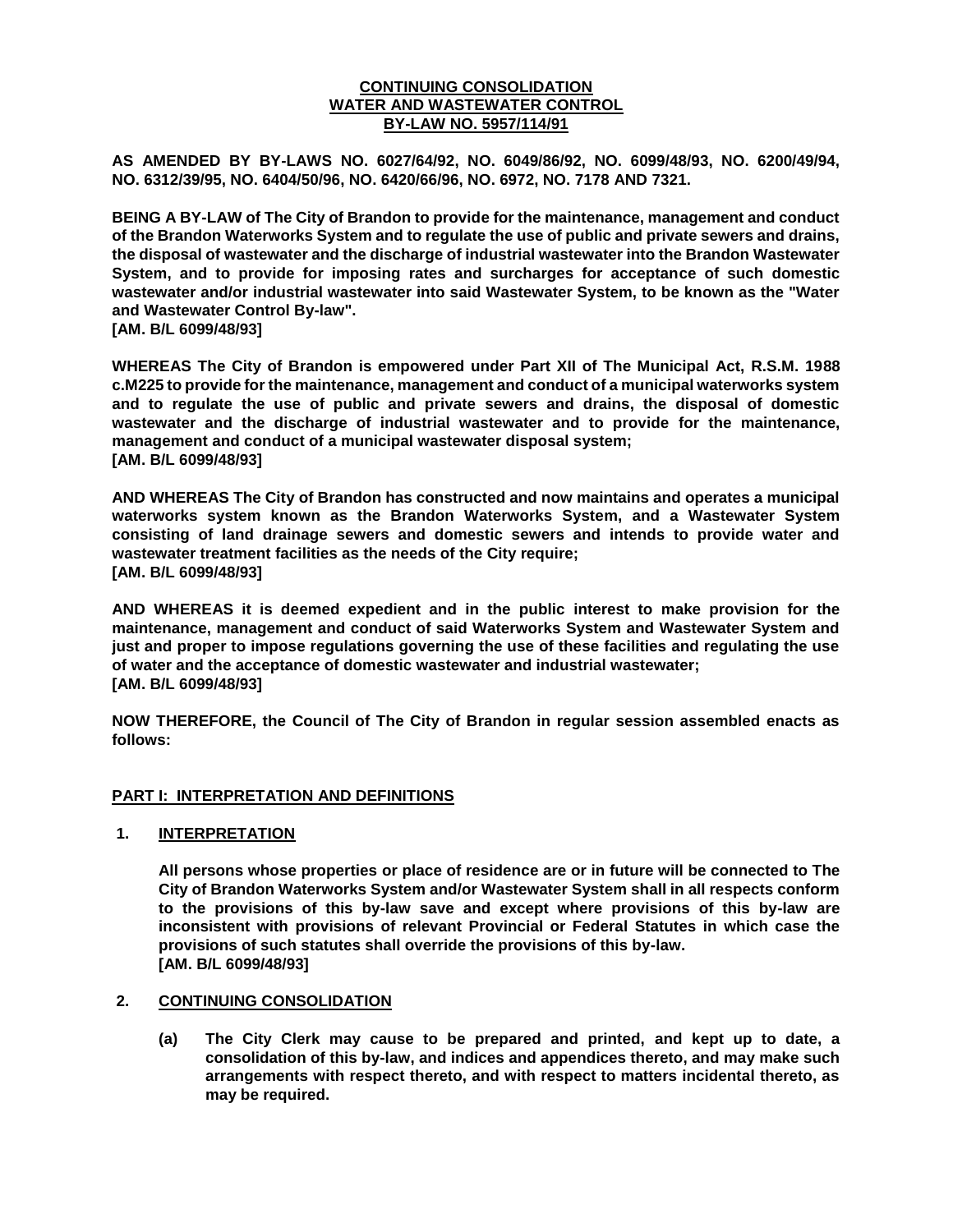- **2. (b) Where a continuing consolidation of this by-law is prepared, all approved revisions thereto shall bear the designation and be located as follows:**
	- **(1) When a specific portion has been amended or replaced by an amending by-law the designation '[AM. B/L #]' shall be inserted immediately following the affected block of text.**
	- **(2) When a specific portion has been repealed or deleted by an amending by-law the designation '[REP. B/L #]' shall be inserted adjacent to the current section, subsection, paragraph or clause number in place of the removed text.**
	- **(3) When a new portion has been enacted herein by an amending by-law the designation '[EN. B/L #]' shall be inserted immediately following the added block of text.**
	- **(4) When any of the designations referred to in paragraphs (1), (2) and (3) are**  inserted within the text of this by-law, the figure '#' shall be replaced by the actual **number of the respective amending by-law.**
	- **(5) Where more than one clause, paragraph or subsection of any particular section is affected by the same amending by-law, the designation may be placed at the end of each clause, paragraph or subsection so affected or, at the left aligned margin of the paragraph, subsection or section so affected, whichever is deemed to have more clarity in each particular instance.**

## **3. DEFINITIONS**

- **(a) Unless otherwise expressly provided or unless the context otherwise requires, words and expressions in this by-law have the same meaning as the same words and expressions in The Municipal Act or as defined in the Plumbing Code or Building Code of the Province of Manitoba.**
- **(b) All reference herein to "he" shall include "she" unless the context thereof requires otherwise.**
- **(c) In this by-law:**
	- **(1) "ACCESSORY STRUCTURE" means a structure on the same site with, and of a nature customarily incidental and subordinate to, the principal residential use or structure.**
	- **(2) "APPRECIABLE QUANTITY" means such amount of discharge which contains a greater quantity or concentration than that permitted in the Standards for Discharge. Any effluent which is not listed in the Standards for Discharge shall be deemed to have a zero tolerance unless a license is obtained in accordance with Section 68.**
	- **(3) "BACK WATER VALVE" means a valve in that portion of the homeowner's plumbing system known as the building drain, which is installed downstream of any connection and which is intended to prevent reverse flow from a public sewer into the sewer portion of the building plumbing system.**
	- **(4) "BIOCHEMICAL OXYGEN DEMAND" (abbreviated as BOD) means the quantity of oxygen, expressed in parts per million by weight, utilized in the biochemical oxidation of organic matter under standard laboratory conditions for five days at a temperature of twenty (20) degrees Centigrade. The laboratory determination shall be made in accordance with procedures set forth in "Standard Methods".**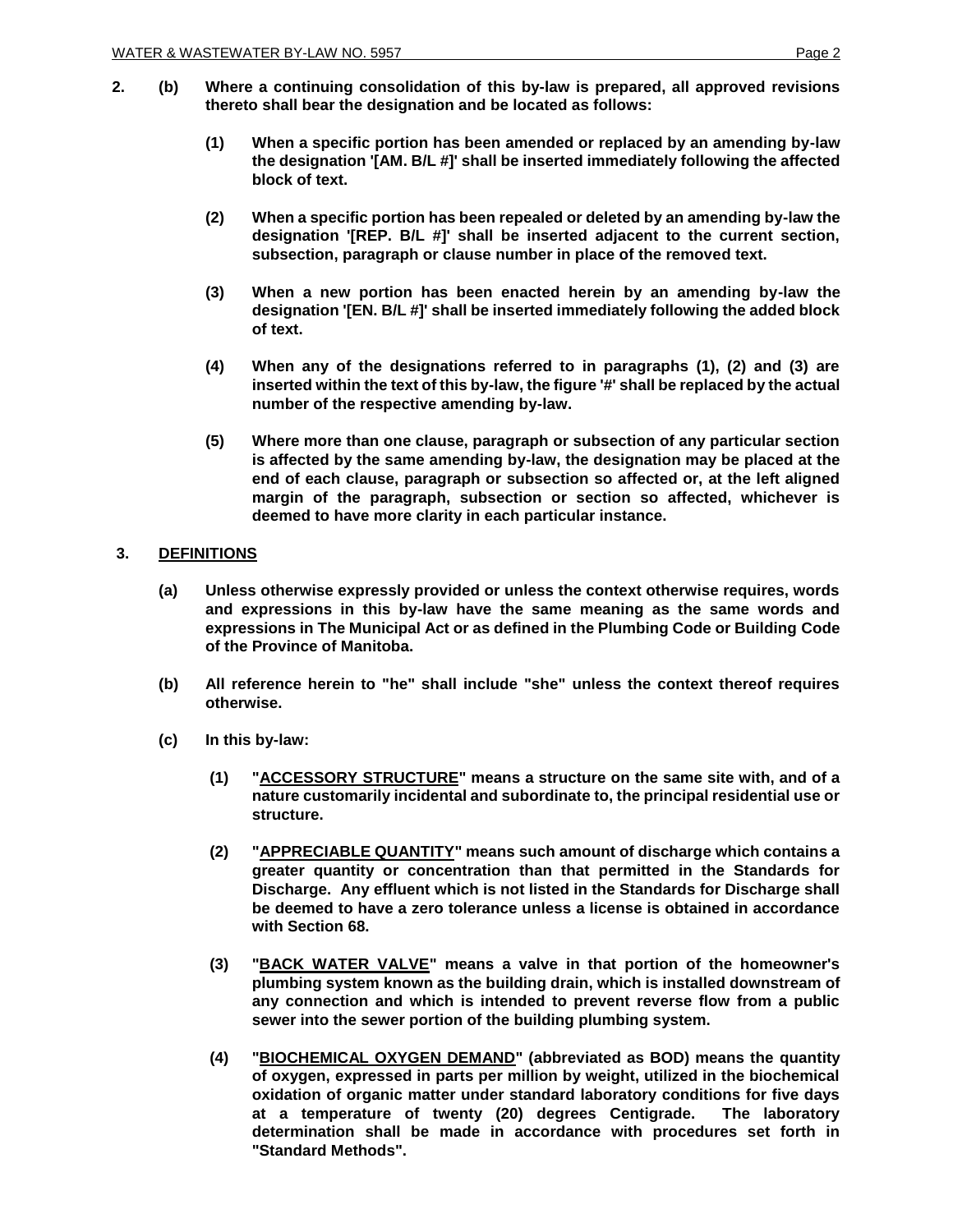- **3. (c) (5) "BODY OF WATER" includes any brook, creek, stream, river, lake, pond, waterway, watercourse, canal or other flowing or standing water.**
	- **(6) "BONDED CONTRACTOR" means a contractor authorized in writing by the Department of Engineering and Operations as having the skills, manpower, materials, and equipment required to properly connect to or disconnect from, extend and/or retire the buried portions of the Waterworks and Wastewater System, and having posted the required insurance bond with the City and proof of liability insurance, and includes any contractor under contract with the City for underground work. [AM. B/L 6099/48/93]**
	- **(7) "BRANDON AND AREA PLANNING DISTRICT" means the Brandon and Area Planning District for the City.**
	- **(8) "BUILDING DRAIN" means that part of the lowest horizontal piping of a drainage system in a structure and to a point 2.4 metres (8') outside the outer wall of the structure, that receives the discharge from the wastewater collection portion of the building plumbing system or water pipe or other drainage pipe and conveys it to the building sewer service. [AM. B/L 6099/48/93]**
	- **(9) "BUILDING INSPECTOR" means the Building Inspector appointed for the City by the Board of the Brandon and Area Planning District and any one acting or authorized to act on his behalf.**
	- **(10) "BUILDING PLUMBING SYSTEM" means the complete internal plumbing works for water distribution and wastewater collection for the structure. [AM. B/L 6099/48/93]**
	- **(11) "BUILDING SEWER SERVICE" means the sewer extending from the property line of the property concerned to a point 2.4 metres (8') from the outer face of the wall of the structure and connecting the building drain to the sewer connection.**
	- **(12) "BUILDING WATER SERVICE" means that portion of the water service line extending from the curb stop adjacent to the property concerned to the point of connecting to the meter setter.**
	- **(13) "CITY" means The City of Brandon or the area contained within the boundaries thereof.**
	- **(14) "CITY COUNCIL" means the Council of the City.**
	- **(15) "CITY ENGINEER" means the City Engineer for the City and any one acting or authorized to act on his behalf.**
	- **(16) "CITY SOLICITOR" means the City Solicitor for the City and any one acting or authorized to act on his behalf.**
	- **(17) "CITY TREASURER" means the City Treasurer for the City and any one acting or authorized to act on his behalf.**
	- **(18) "COMBINED SERVICE" means a water service line used for both fire protection purposes and domestic purposes.**
	- **(19) "COMBINED SEWER" means a public sewer receiving both surface water and domestic wastewater and/or industrial wastewater. [AM. B/L 6099/48/93]**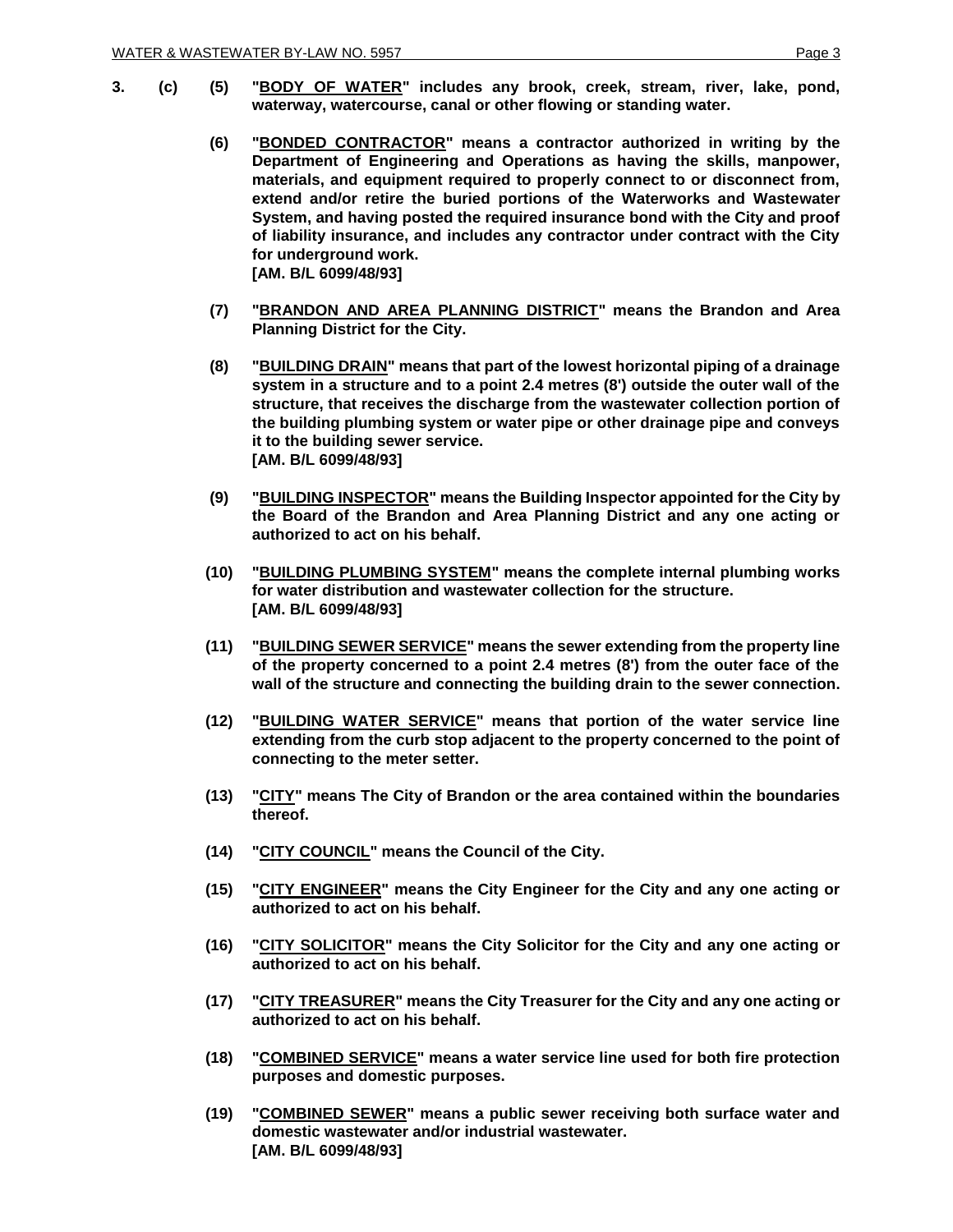- **3. (c) (20) "COMMERCIAL WASTEWATER" means the same as Industrial Wastewater, hereinafter defined. [AM. B/L 6099/48/93]**
	- **(21) "CONTROL MANHOLE" means a manhole, located at or near the property line and downstream of all inlets from the owner's property, through which all wastewater, or such portion of wastewater as the City Engineer determines should be monitored, from the related premises shall pass and to which authorized City employees shall have ready access for the purpose of flow monitoring and sampling. [AM. B/L 6099/48/93]**
	- **22. "CROSS-CONNECTION" means any physical connection or arrangement of pipes between two otherwise separate water supply systems, one of which contains potable water and the other water of unknown or questionable safety, whereby water may flow from one system to the other, the direction of flow depending upon the pressure differential between the two systems.**
	- **(23) "CURB STOP" means a water valve located on the water service line between the water connection and the building water service.**
	- **(24) "DEPARTMENT OF ENGINEERING AND OPERATIONS" means the Department of Engineering and Operations for the City.**
	- **(24.1) "DOMESTIC SEWER" means a sewer which carries domestic wastewater and/or industrial wastewater and to which storm and surface water are not intentionally admitted. [EN. B/L 6099/48/93]**
	- **(24.2) "DOMESTIC WASTEWATER" means the water borne wastes from residences, business structures, and commercial, institutional, and industrial establishments, which may include ground or surface water, but excluding industrial wastewater. [EN. B/L 6099/48/93]**
		- **(25) "EFFECTIVE FRONTAGE FOOT", (abbreviated e.f.f.), means the effective frontage foot of a property as determined for taxation and other levy purposes by the Provincial Municipal Assessment Branch of the Province of Manitoba.**
		- **(26) "FIRE DEPARTMENT" means the Fire Department for the City.**
		- **(27) "FIRE SERVICE" means any water service line used for the sole purpose of providing fire protection.**
		- **(28) "GARBAGE" means solid wastes from the preparation, cooking and dispensing of food, and from the handling, storage and sale of produce.**
		- **(29) "GROUND WATER" means any water that is collected or is present below the surface of the ground.**
		- **(30) "HEALTH OFFICER" means the person appointed by the Province of Manitoba to deal with health related matters and any one acting or authorized to act on his behalf.**
		- **(31) "HOLDING TANK" means any containerization of wastewater flowing from the building drain for a structure, trailer, or recreational vehicle, for the purposes of storage until the wastewater can be transferred to a proper disposal facility. [AM. B/L 6099/48/93]**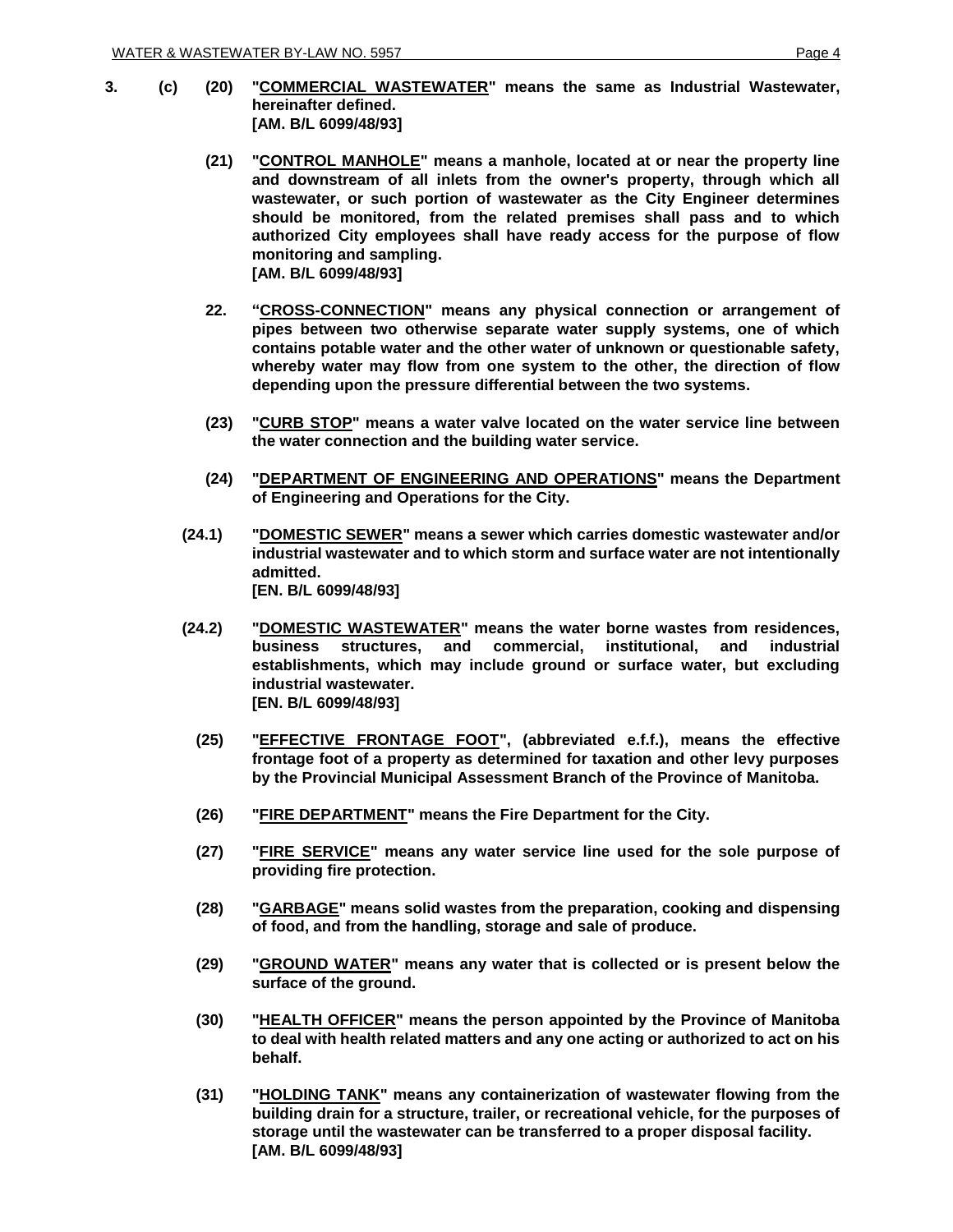- **3. (c) (32) "INDUSTRIAL WASTEWATER" means any solid, liquid or gaseous substance or combination thereof, excluding domestic wastewater, discharged, permitted to flow or escaping from any industrial, manufacturing, institutional, commercial or business establishment or process or from the development, recovery, or processing of any natural resources. [AM. B/L 6099/48/93]**
	- **(33) "INSTITUTIONAL WASTEWATER" means the same as Industrial Wastewater, hereinbefore defined. [AM. B/L 6099/48/93]**
	- **(33.1) "LAND DRAINAGE SEWER" means a sewer which carries storm and surface waters and drainage but excludes domestic wastewater and industrial wastewater which do not meet standards for the wastewater as established by the Province of Manitoba or the City for discharge into a body of water. [EN. B/L 6099/48/93]**
		- **(34) "METER" means a device used for measuring and recording the amount of water supplied or wastewater discharged through a service for billing purposes. [AM. B/L 6099/48/93]**
		- **(35) "METER PIT" means an underground structure designed and constructed to accommodate a water meter or wastewater meter and associated piping only. [AM. B/L 6099/48/93]**
		- **(36) "METER READING AGENT" means an employee of the Water Metering Section authorized to take readings from the meters and remote reading devices connected to the Waterworks or Wastewater System. [AM. B/L 6099/48/93]**
		- **(37) "METER SETTER" means a device used for housing a water meter and designed for easy installation of such meter.**
		- **(38) "METERED SERVICE" means a supply of water which is measured and recorded through a meter.**
		- **(39) "NATURAL OUTLET" means any outlet into a natural water course, or a body of water, or ground water.**
		- **(40) "NORMAL WASTEWATER" means domestic wastewater and/or industrial wastewater which has a five day Biochemical Oxygen Demand not greater than 300 parts per million by weight, and does not contain any appreciable quantity of substances prohibited without license in Section 66 and/or the Standards for Discharge. [AM. B/L 6099/48/93]**
		- **(41) "OWNER" means every person in possession of any premises or in receipt of the whole or of any part of the rents and profits therefrom, whether of his own account or as agent or trustee for any other person, or in occupancy of any such premises either as a tenant from year to year or for any less term, or as a tenant at will, and the agent of any such person.**
		- **(42) "PARTS PER MILLION" (abbreviated as ppm) means one unit per one million units determined by weight unless otherwise noted.**
		- **(43) "PERSON" includes every person, firm or corporation.**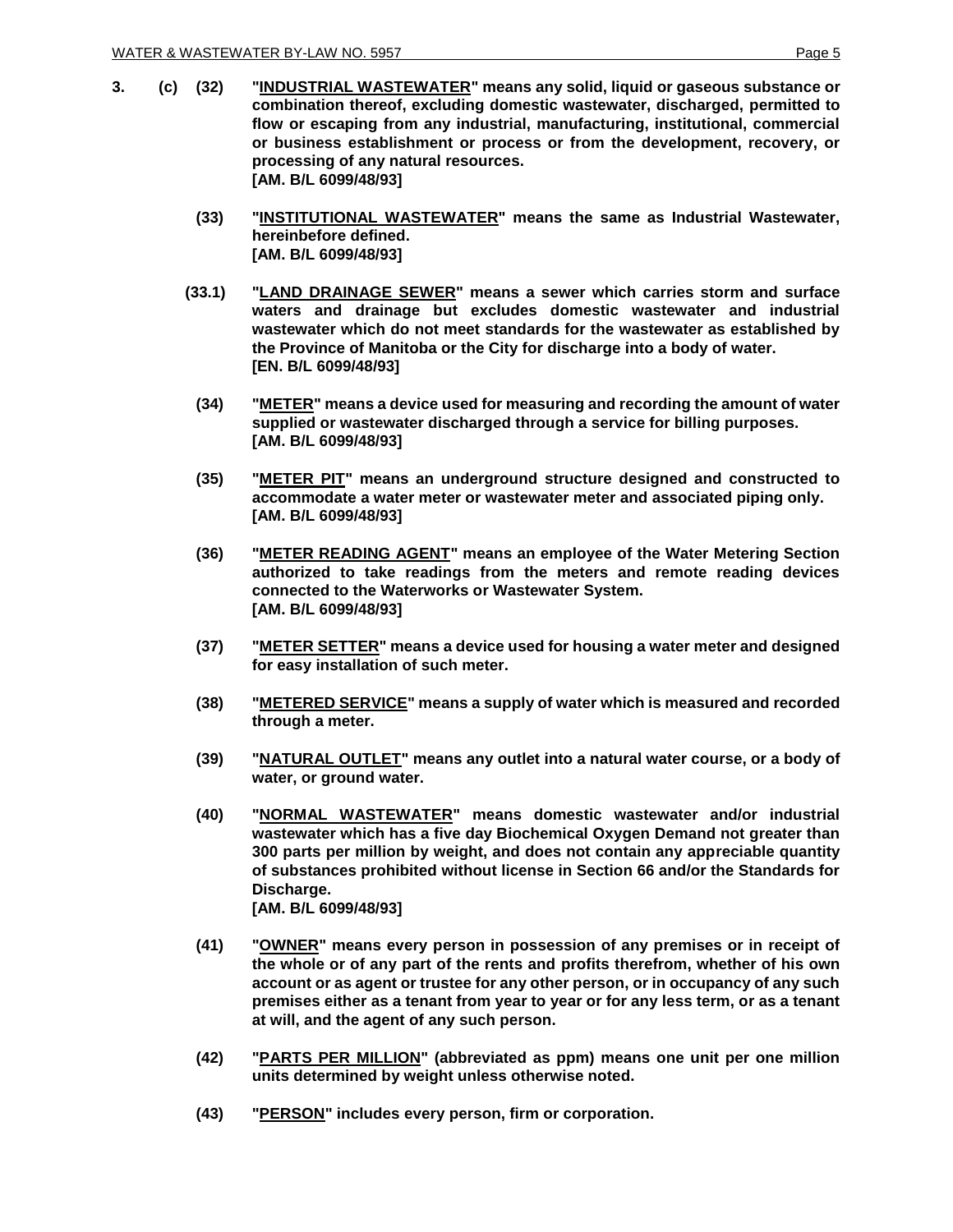- **3. (c) (44) "pH" means the logarithm (base 10) of the reciprocal of the hydrogen ion concentration expressed in grams per litre of solution and denotes alkalinity or acidity. It shall be determined by one of the procedures outlined in "Standard Methods".**
	- **(45) "PLUMBING INSPECTOR" means the Mechanical Inspector appointed for the City by the Board of the Brandon and Area Planning District and any one acting or authorized to act on his behalf.**
	- **(46) "PRIVATE WASTEWATER DISPOSAL SYSTEM" means any method of treatment and/or disposal of wastewater, other than the Wastewater System, complying with the City's Building By-law, as amended, and regulations of the Provincial Department of Environment, Workplace Safety and Health and includes all septic tanks, absorption fields, holding tanks, filters, surface disposal areas, manholes and pipes other than the building sewer service or sewer connection. [AM. B/L 6099/48/93]**
	- **(47) "PROPERLY SHREDDED GARBAGE" means the wastes from the preparation, cooking and dispensing of food, or other manufacturing process that have been shredded to such degree that all particles will be carried freely under the flow conditions normally prevailing in common sewers, with no particle greater than 12 mm (1/2") in dimension.**
	- **(48) "PUBLIC DOMESTIC SEWER" means a domestic sewer which is controlled by the City and which is intended for public use. [AM. B/L 6099/48/93]**
	- **(49) "PUBLIC SEWER" means a sewer which is controlled by the City and which is intended for public use.**
	- **(50) "PUBLIC WATERMAIN" means a major water line which is located within the public right-of-way under the control of the City, or easement registered by the City, and which is intended for public use.**
	- **(51) "PUBLIC WORKS DIVISION" means the Public Works Division of the Department of Engineering and Operations.**
	- **(52) "RATES BY-LAW" means that City By-law, as amended, adopted for the purpose of establishing rates and charges for the use of the Waterworks and/or Wastewater System. [AM. B/L 6099/48/93]**
	- **(53) "RECREATIONAL VEHICLE" means any fifth-wheel recreational trailer, other recreational trailer, motorhome, and any bus which has been converted into a motorhome.**
	- **(54) "REMOTE READING DEVICE" means a device used for reading and/or recording the amount of water supplied through a service as recorded on a meter at a point remote from the meter.**
	- **(55) [REP. B/L 6099/48/93]**
	- **(56) [REP. B/L 6099/48/93]**
	- **(57) [REP. B/L 6099/48/93]**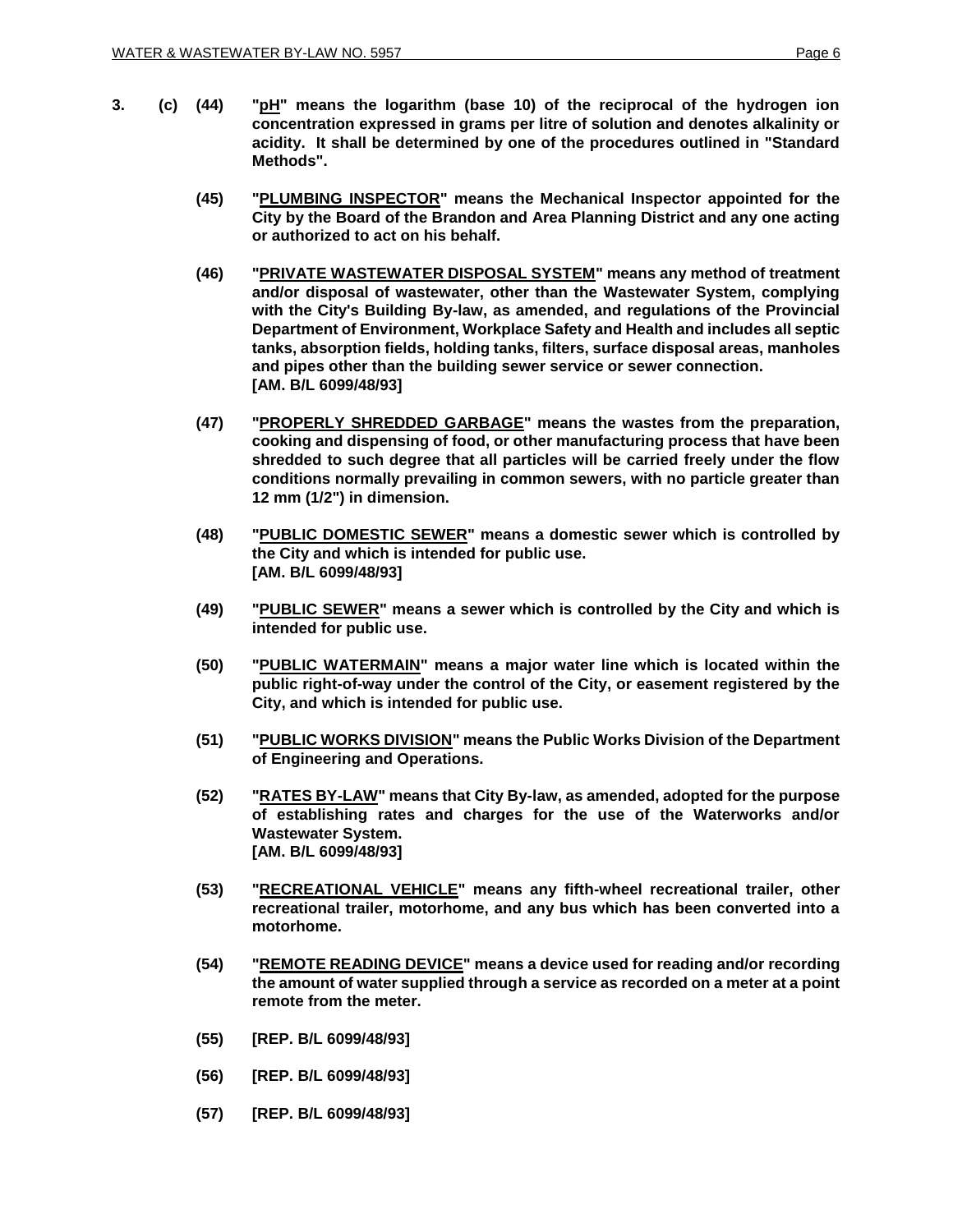- **3. (c) (58) "SEWER" means a pipe or conduit for carrying wastewater. [AM. B/L 6099/48/93]**
	- **(59) [REP. B/L 6099/48/93]**
	- **(60) "SEWER CONNECTION" means a sewer pipe extending from a public sewer to a point at or near the property line of the property being served or about to be served, connected to, or to be connected to, a building sewer service.**
	- **(61) "SEWER SERVICE LINE" means the complete assembly of the sewer connection and building sewer service.**
	- **(62) "STAND PIPE" means a vertical pipe or similar structure used for the purpose of conveying water for fire fighting purposes.**
	- **(63) "STANDARD CONSTRUCTION SPECIFICATIONS" means the Standard Construction Specifications, as amended, established by the Department of Engineering and Operations.**
	- **(64) "STANDARD METHODS" means the examination and analytical procedures set forth in the most recent edition of "Standard Methods for the Examination of Water, Sewage and Industrial Wastes", published jointly by the American Public Health Association, the American Waterworks Association and the Water Pollution Control Federation.**
	- **(65) "STANDARDS FOR DISCHARGE" means the Standards for Discharge to the Wastewater System, as amended, established by the Department of Engineering and Operations. [AM. B/L 6099/48/93]**
	- **(66) [REP. B/L 6099/48/93]**
	- **(67) "STREET" means any public right-of-way, including a highway, providing primary access to abutting property, used as a public thoroughfare for vehicles and pedestrians including streets under construction or repair, and where the context so requires, includes the whole of the area between the boundaries of the streets as recorded in the Land Titles Office and includes all lanes and alleys.**
	- **(68) "SURFACE WATER" means any water that is collected or is present on the surface of the ground.**
	- **(69) "SUSPENDED SOLIDS" means solids that either flow on the surface of, or are in suspension in water, domestic wastewater or industrial wastewater and which are removable by a laboratory filter device. Quantitative determination of suspended solids shall be made in accordance with procedures set forth in "Standard Methods". [AM. B/L 6099/48/93]**
	- **(70) "UNMETERED SERVICE" means a billable supply of water which is not measured or recorded by a meter.**
	- **(71) "UTILITY" means any corporation, company, City department, or other legal entity established for the purpose of and engaged in the supplying of a service to the community at large through the distribution or collection of electrical energy, steam, gas, water, wastewater, solid waste, refuse, or the supply of communications, and signal services. [AM. B/L 6099/48/93]**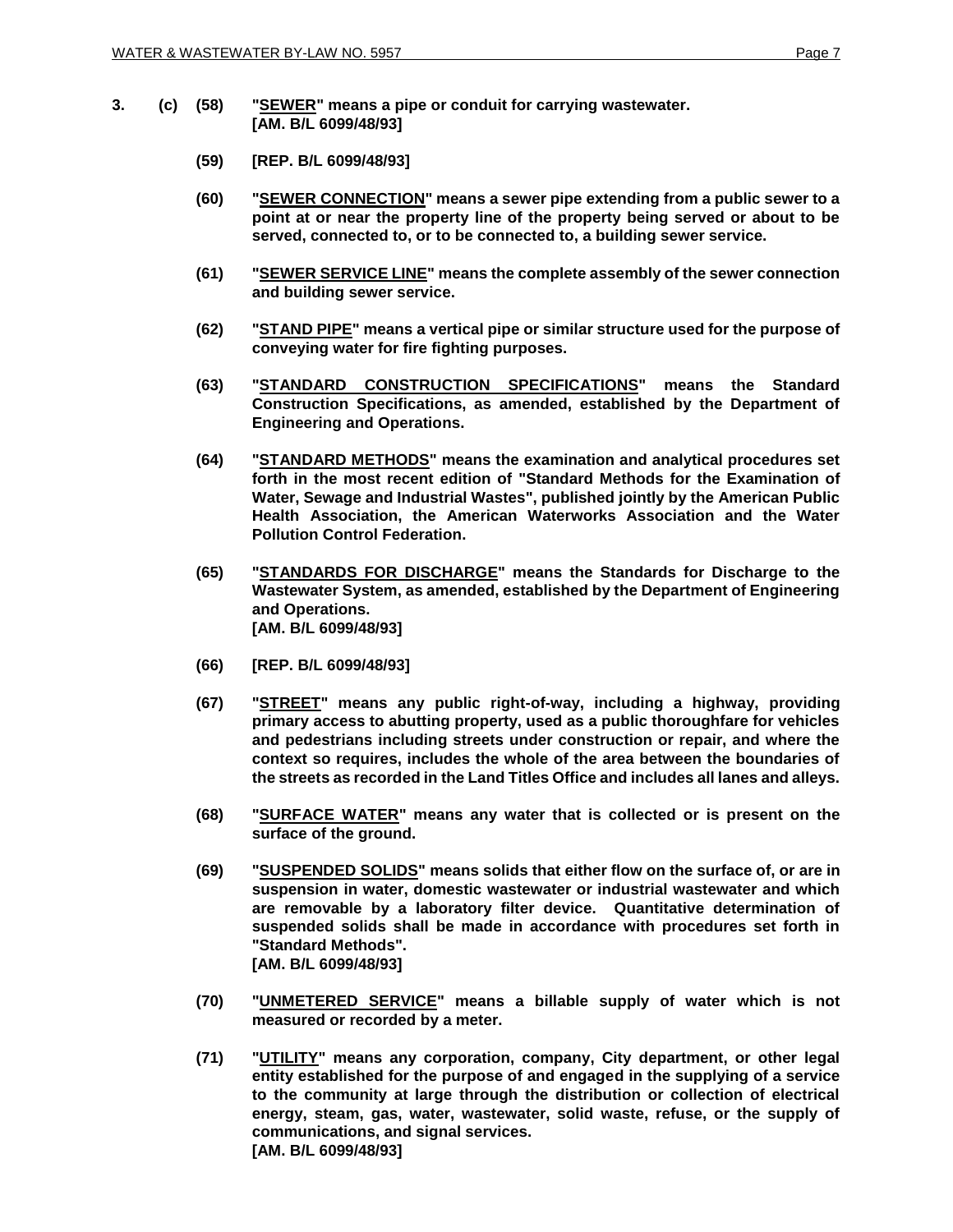**3. (c) (71.1) "WASTEWATER" means a combination of the water borne wastes from residences, business structures, and commercial, institutional and industrial establishments together with such ground, surface and storm waters as may be present. [EN. B/L 6099/48/93]**

> **(71.2) "WASTEWATER SYSTEM" means the City Wastewater System and includes all land drainage sewers, domestic sewers, and combined sewers in the City, and where applicable, includes the wastewater treatment facilities, pumping stations, forcemains, and siphons and other like works and appurtenances. [EN. B/L 6099/48/93]**

- **(72) "WATER BILLING SECTION" means the Water Billing Section of the Treasury Department for the City.**
- **(73) "WATER CONNECTION" means that portion of a water service line extending from a public watermain to the curb stop, including the curb stop valve, adjacent to the property being served or about to be served.**
- **(74) "WATER METERING SECTION" means the Water Metering Section of the Public Works Division.**
- **(75) "WATER SERVICE LINE" means the complete assembly of a building water service and water connection.**
- **(76) "WATERWORKS" means the City Waterworks System and includes all fixtures, pipes and other works and appurtenances required for the proper conduct of supplying water and where applicable includes the Water Treatment Plant, pumping stations, wells, reservoirs, and control valves.**
- **(77) "Y-CONNECTION" means two or more water connections or sewer connections and/or building water services or building sewer services that are connected together to form a single water line or sewer line.**

## **PART II: GENERAL REGULATIONS**

- **4. The Waterworks and Wastewater System shall be under the general direction and control of the City Engineer. [AM. B/L 6099/48/93]**
- **5. (a) All matters pertaining to rates, rents, surcharges, or other charges payable on account of said Waterworks and/or Wastewater System shall be in accordance with the Rates By-law. [AM. B/L 6099/48/93]**
	- **(b) The City Treasurer shall collect all rates, rents, or other charges payable on account of the Waterworks and/or Wastewater System, and shall make all disbursements connected therewith, and shall keep books and accounts of the receipts and disbursements for and on account of the Waterworks and Wastewater System separate and distinct from the books and accounts relating to the other property, funds, or assets of the City.**

**[AM. B/L 6099/48/93]**

**(c) The City shall be divided into sections by the City Treasurer for billing purposes and each respective section shall be billed quarterly.**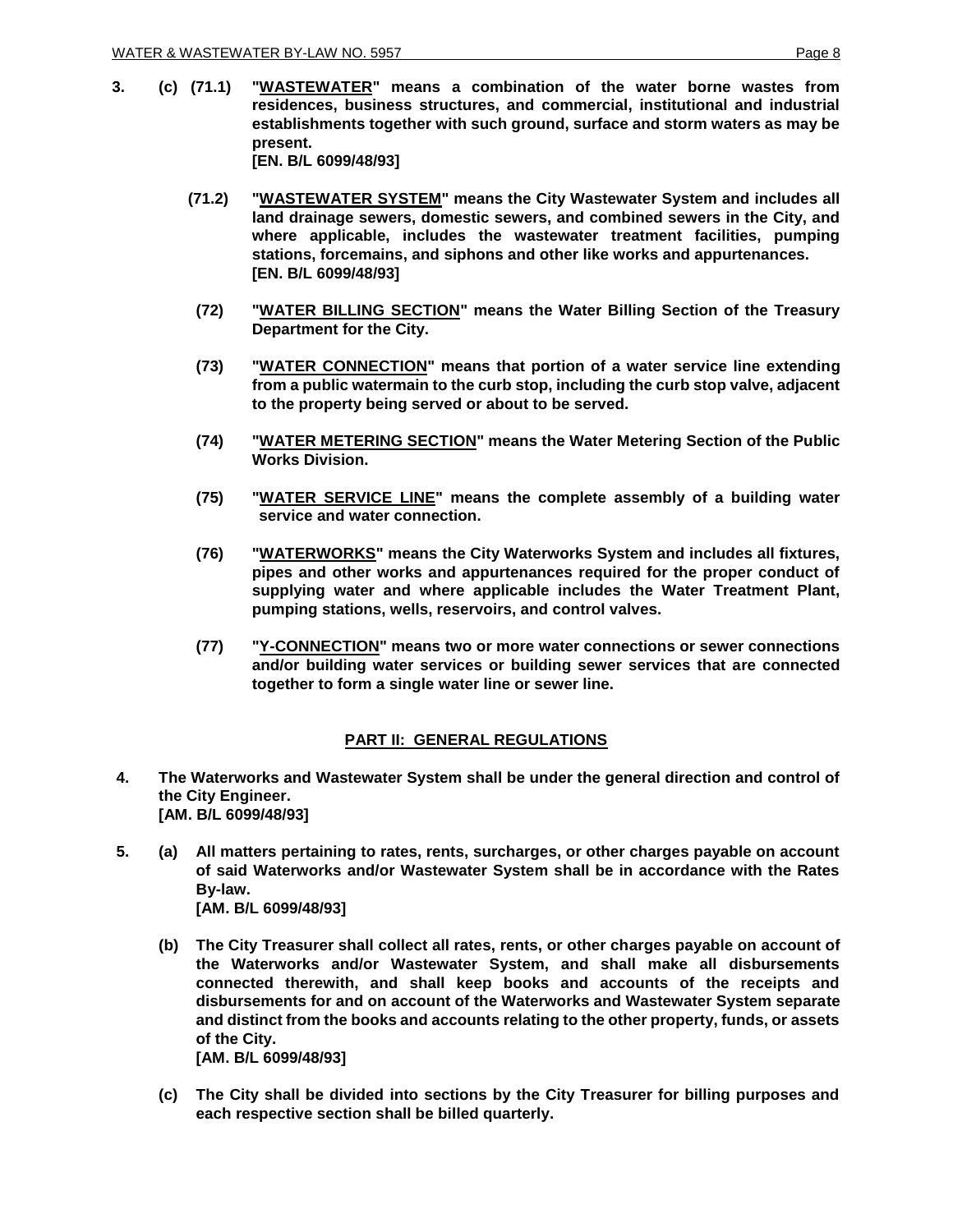- **5. (d) The City hereby levies service charges on all persons occupying property connected to the Waterworks and/or Wastewater System, such charge to be computed in the manner set out in the Rates By-law and paid quarterly by the property owner. [AM. B/L 6099/48/93]**
	- **(e) (1) Water meter readings from each serviced property shall be obtained by the City Treasurer on a quarterly basis for billing purposes, either by "actual" readings taken by a Meter Reading Agent or by "customer supplied" readings. In any event, an actual reading shall be required once during each fifteen (15) month period.**
		- **(2) Where no meter reading is obtained, either actual or customer supplied, the City Treasurer shall estimate the water consumption based on a past consumption average as set out in Section 1 of Schedule "D" hereto.**
		- **(3) Notwithstanding paragraph (2), where no actual meter reading is obtained within a twelve (12) month period, the customer shall grant a Meter Reading Agent access for the purpose of obtaining an actual reading for the next quarterly billing period. If such access is denied, the City Treasurer shall estimate the water consumption for the entire period from the last actual reading based on the criteria as set out in Schedule "D" hereto. Such estimate shall be the basis for billing the customer for water used, less any payments received by the City for water consumption previously estimated since the last actual reading, and the customer shall further be subject to the provisions of subsection 9(b).**
		- **(4) Where a water meter is found out of proper working order for any reason, or where a water meter has been removed and a building plumbing system is connected directly to a building water service, the City Treasurer shall estimate the consumption of water used in accordance with the criteria set out in Schedule "D" hereto and such estimate shall be the basis for billing the customer for water used and the customer may further be subject to a penalty in accordance with this by-law.**
	- **(f) No allowance to a billing will be made for excessive consumption due to water leaks or waste, except for those properties eligible for the freezing water connection credit program pursuant to section 33.1. [AM. B/L 6049/86/92]**
- **6. The City Engineer shall, on or before the last City Council meeting in each year, present to City Council, a report upon the general condition of the Waterworks and Wastewater System, accompanied by other matters and suggestions as he may deem necessary. [AM. B/L 6099/48/93]**
- **7. No requirement contained in this by-law shall be construed to interfere with any additional requirements that may be imposed by the Health Officer.**

## **DIVISION I: WATERWORKS**

**8. The City Engineer hereby reserves the right, at any time, to shut off the water supply for the purpose of extending, replacing, repairing or cleaning of the public watermains or appurtenances thereto, and the City shall not be liable for any damage or problem resulting therefrom, nor by reason of the breaking of any service pipe or connection.**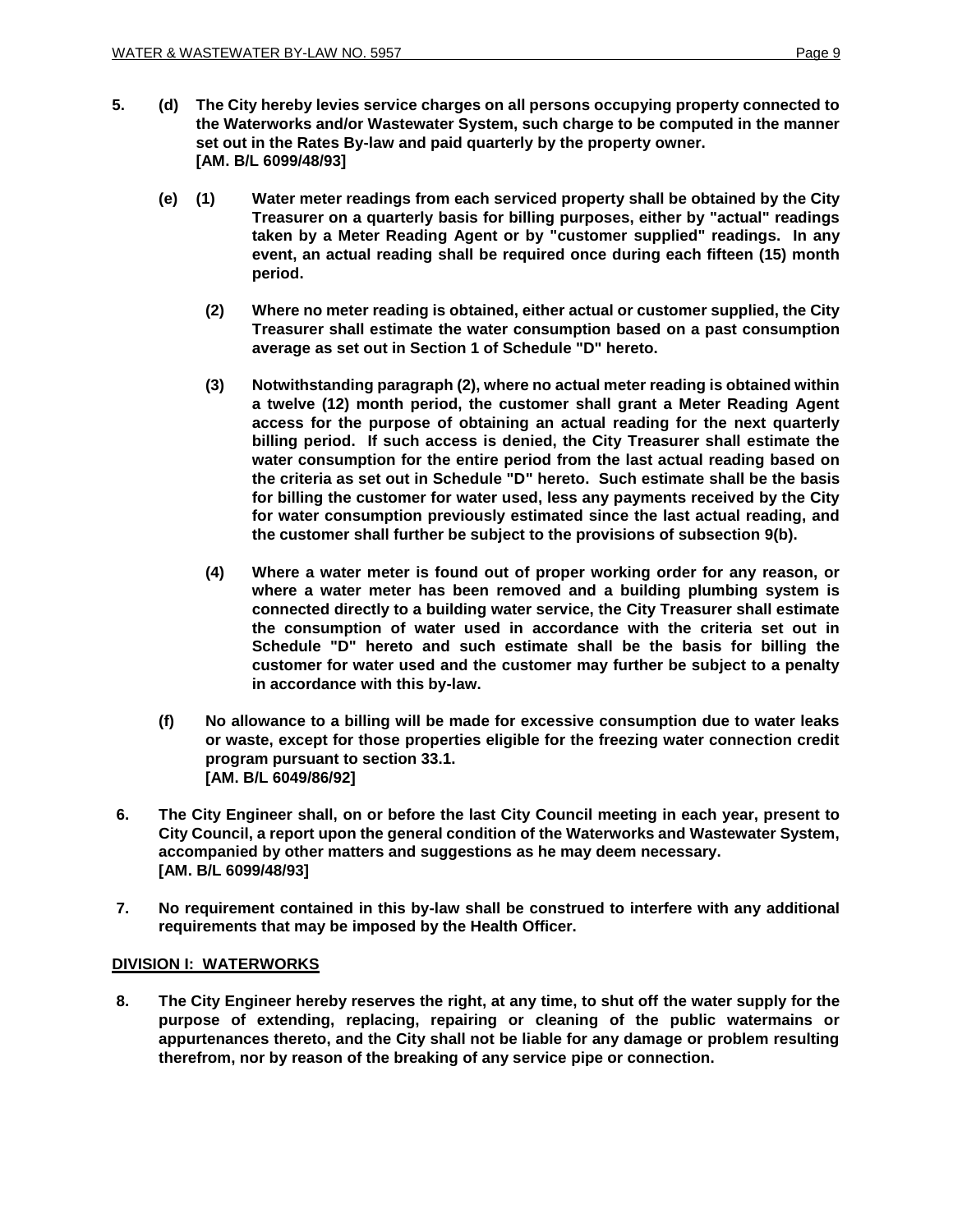- **9. (a) The City Engineer, Meter Reading Agents, and other duly authorized employees of the City bearing proper credentials and identification shall be entitled to enter upon all properties:**
	- **(1) between 0700 hours and 2100 hours (7:00 a.m. and 9:00 p.m.), from Monday to Saturday, both inclusive, for the purpose of meter reading; and**
	- **(2) at any time for such purposes as inspection, observation, testing, maintenance and/or replacement of water meters, or for any other related purpose;**

**in accordance with the provisions of this by-law.**

- **(b) Any refusal to allow entry in accordance with subsection (a) shall warrant the immediate discontinuance of water service at the option of the City Engineer until such access is allowed, and shall further be subject to service charges, as set out in the Rates By-law, and a penalty in accordance with this by-law.**
- **10. (a) Any person who will be vacating, in excess of 72 consecutive hours, any premises which is serviced with water from a public water main and desires to have the water service shut off at the curb stop, shall give notice of same to the Water Billing Section and shall be subject to the reconnection fee contained in the Rates By-law, otherwise he will be held liable for the normal water usage rates including minimum billing requirements.**
	- **(b) A customer request to the Water Billing Section to turn off the water at the curb stop for a duration of less than 72 consecutive hours for the purpose of alteration to plumbing and/or structure shall be considered an interruption of service and the reconnection fee shall not apply. An interruption in service shall be permitted no more than two (2) times per calendar year per service location, after which any further requests shall be subject to the reconnection fee contained in the Rates By-law.**
	- **(c) Once a water service has been shut off at the curb stop, whether by request or for nonpayment of bills, except for interruption of service as set out in subsection (b), said service shall not be turned on again until all provisions of this by-law have been complied with and all arrears paid in full, including a reconnection fee as established in the Rates By-law.**
	- **[AM. B/L 6099/48/93]**
- **11. (a) Notwithstanding subsection 34(a), the City Engineer may provide written authorization for a temporary unmetered connection subject to such conditions as he deems necessary.**
	- **(b) No person being supplied with water on a temporary unmetered service, shall vend, sell or dispose of the water, or give it away, or permit the water to the use or benefit of others, or to any other than to his own use or benefit, or increase the volume of water agreed for with the City, or wrongfully neglect or improperly waste the water supplied from the said Waterworks, except as may be authorized by the City Engineer.**
- **12. (a) All new structures, excluding accessory structures, shall be connected to the Waterworks, provided the public watermains are available at the time the structure is ready for occupancy, and such connection shall be at the property owner's expense.**
	- **(b) In the event any owner wishes to connect an accessory structure to the Waterworks, such connection shall be an extension of the building plumbing system installed at the principal structure, provided that where a property is subdivided and by such subdivision the accessory structure becomes situated on a separate site from the principal structure then the accessory structure shall require a separate water service line.**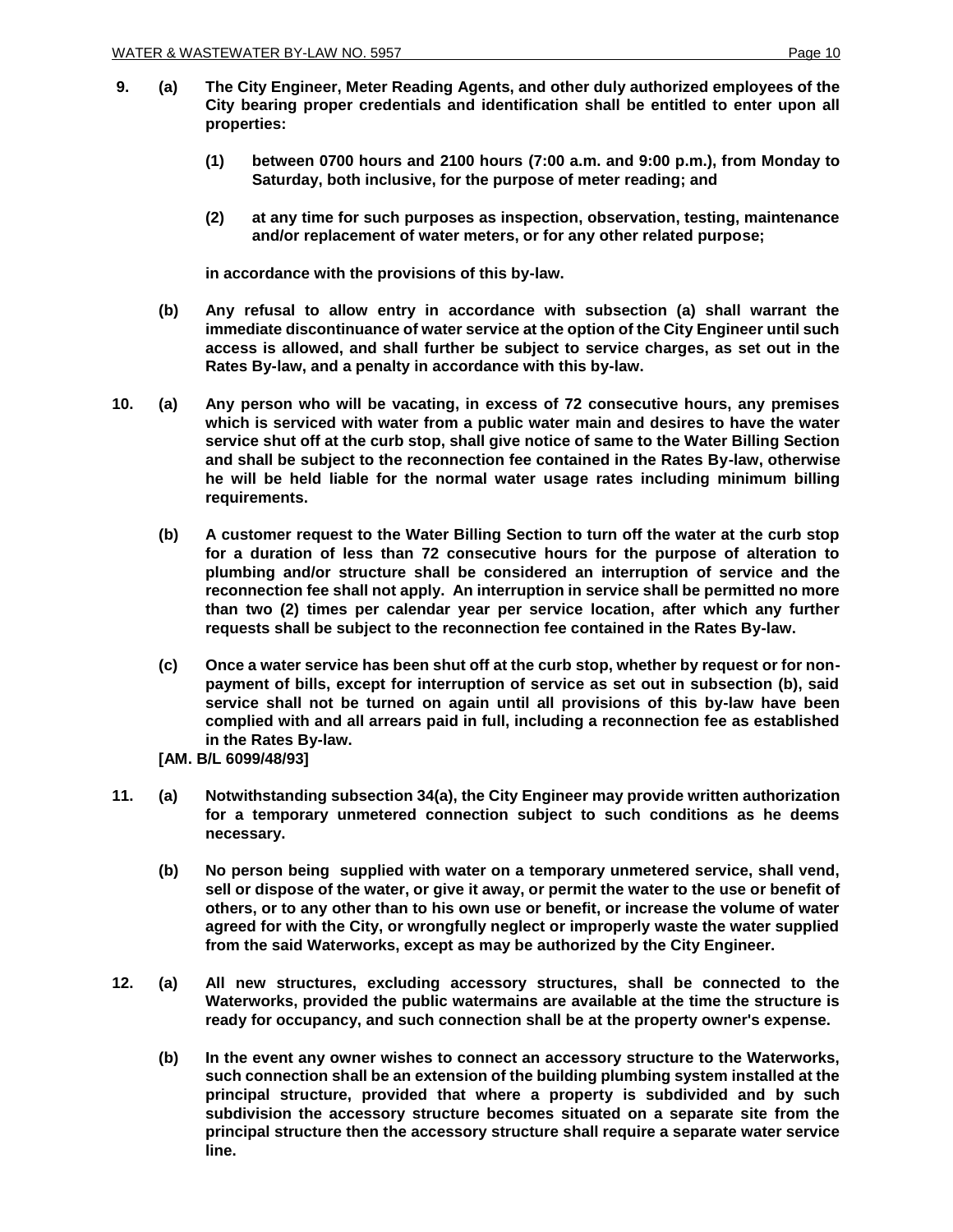- **13. (a) The owner of every existing structure, excluding accessory structure, used for human occupancy, employment, recreation or other purposes, situated within the City and abutting any street, alley or right-of-way in which there is now located a public watermain, is hereby required, at his expense, to install and maintain a suitable building plumbing system therein and to connect such facilities with the public watermain in accordance with the provisions of this By-law and the City's Building Bylaw, as amended.**
	- **(b) In the event any owner fails or neglects to comply with subsection (a), the City Engineer may serve such owner a notice requiring compliance within sixty (60) days of receipt of such notice. Failure on the part of the owner to comply with said notice shall constitute an infraction of this By-law and said owner shall be subject to the minimum service charge as set out in the Rates By-law, whether his property is connected to the public watermain or not.**
	- **(c) Where, after the expiration of the sixty (60) day period aforesaid, the owner served with such notice has failed or neglected to construct and install a building plumbing system and to connect his structures with the public watermain as required, or has failed to correct defects or faults in the building plumbing system as required by the Plumbing Inspector, the owner and/or the occupant of the property may be charged pursuant to Part V, Division I.**
- **14. The owner of every existing structure, excluding accessory structure, used for human occupancy, employment, recreation or other purposes, situated within the City and abutting any street, alley or right-of-way on which a public watermain is not presently located but on which a public watermain is to be constructed is hereby required, at his expense, to install a suitable building plumbing system therein and to connect such facilities with the public watermain in accordance with the provisions of this By-law and the City's Building By-law, as amended, within two (2) years after construction of the public watermain is completed.**
- **15. The City does not guarantee a constant supply of water or a constant pressure or volume of water.**

### **DIVISION II: WASTEWATER SYSTEM**

- **16. No person shall place, deposit, or permit to be deposited in any manner that is unsanitary, in the opinion of the Health Officer, upon public or private property within the City, any human or animal excrement, garbage or other objectionable waste.**
- **17. It shall be unlawful to discharge to any natural outlet within the City any domestic wastewater, industrial wastewater, or other polluted waters, except where suitable preliminary treatment has been approved in accordance with the provisions of this by-law. [AM. B/L 6099/48/93]**
- **18. (a) No person shall inject into the Wastewater System any wastewater gathered from any property not connected to the Wastewater System, and whether gathered from within or without the City, unless he shall first enter into a written agreement with the City providing that:**
	- **(1) such wastewater shall be injected into the Wastewater System only at such point or facility as shall be designated by the City Engineer; and**
	- **(2) such wastewater does not contain any appreciable quantity of substances prohibited without license in Section 66 and/or the Standards for Discharge; and**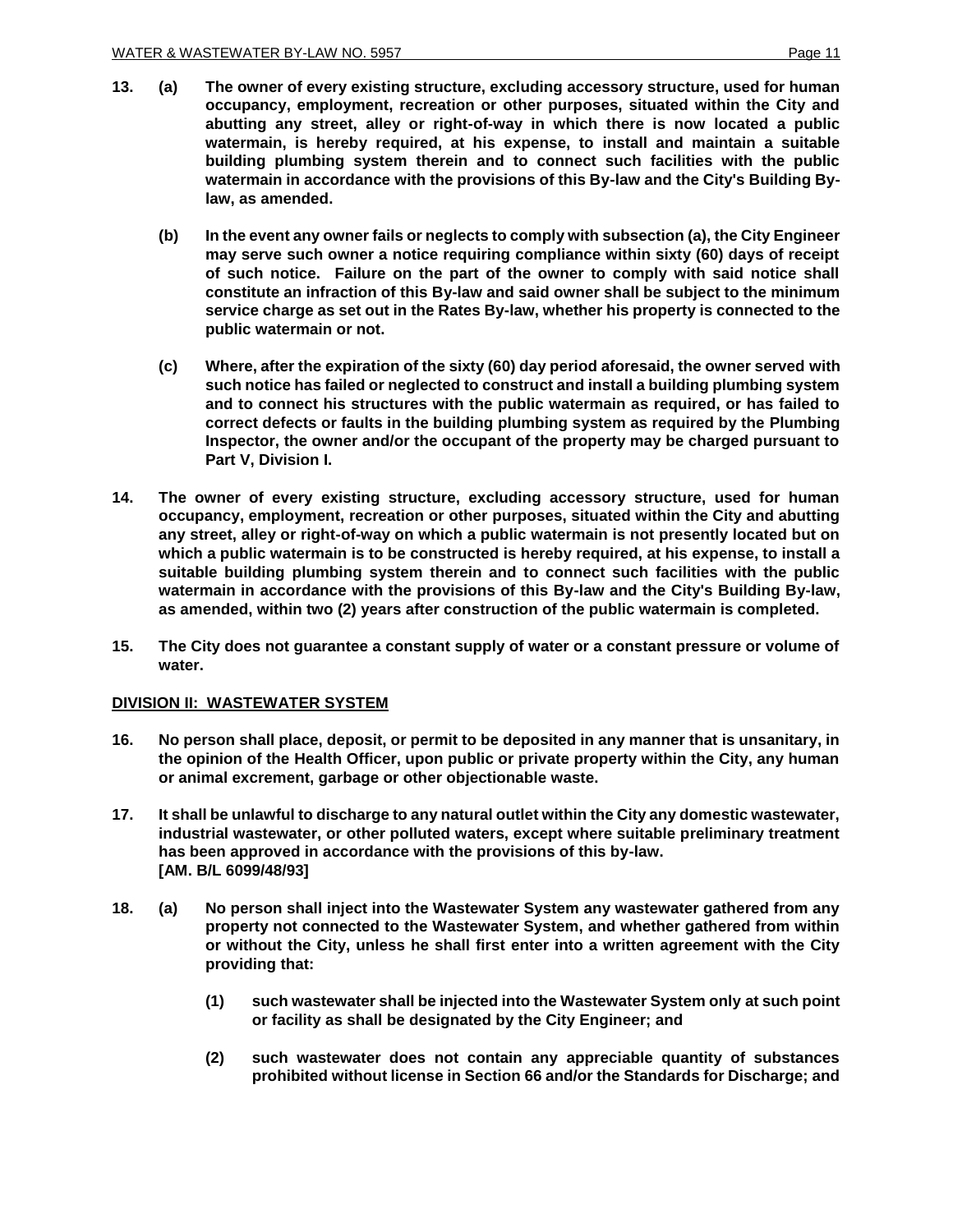- **18. (a) (3) a fee shall be paid for each load or part load of wastewater so injected. If any load shall exceed 1,000 Imperial gallons there shall be an additional fee for each additional 1,000 Imperial gallons or part thereof. Such fees shall be as set out in the agreement. [AM. B/L 6099/48/93]**
- **18. (b) Notwithstanding subsection (a), domestic wastewater from the holding tank of any recreational vehicle may be injected into the Wastewater System providing:**
	- **(1) such domestic wastewater shall be injected into the Wastewater System only at an approved trailer dump station facility; and**
	- **(2) such domestic wastewater does not contain any appreciable quantity of substances prohibited without license in Section 66 and/or the Standards for Discharge.**

**[AM. B/L 6099/48/93]**

- **(c) Any person wishing to establish a trailer dump station facility shall:**
	- **(1) make application to, and receive a Permit from, the Supervisor of Municipal Licensing, in the form attached hereto as Schedule "C";**
	- **(2) provide a plan to the City Engineer showing the proposed location and specifications of such trailer dump station;**
	- **(3) pay the required annual permit fee in such amount as set out on Schedule "C" hereto;**
	- **(4) agree to comply with any and all conditions or requirements set out on said Permit or in this or any other by-law of the City, or in any statute, regulation, or code passed by the Province of Manitoba or the Government of Canada.**
- **(d) The owner or operator of any trailer dump station facility which is not licensed pursuant to subsection (c) shall, at his expense, disconnect the water and sewer services in accordance with Sections 24 and 55.**
- **19. (a) The City Engineer and other duly authorized employees of the City bearing proper credentials and identification, shall be entitled at all times to enter upon all properties for such purposes as inspection, observation, measurements, sampling and testing, or for other related purposes, in accordance with the provisions of this by-law.**
	- **(b) Where such inspection discloses any failure, omission or neglect to comply with the provisions of this by-law, the City Engineer shall, in writing, notify the said owner, proprietor or occupier to rectify the cause of complaint.**
- **20. All new structures, excluding accessory structures, shall be connected to the Wastewater System where public sewers are available. Where a public domestic sewer or combined sewer is not available, the building sewer service shall be connected, at the owner's expense, to a private wastewater disposal system. Such system shall be constructed in accordance with the City's Building By-law, as amended, and regulations of the Provincial Department of Environment, Workplace Safety and Health. [AM. B/L 6099/48/93]**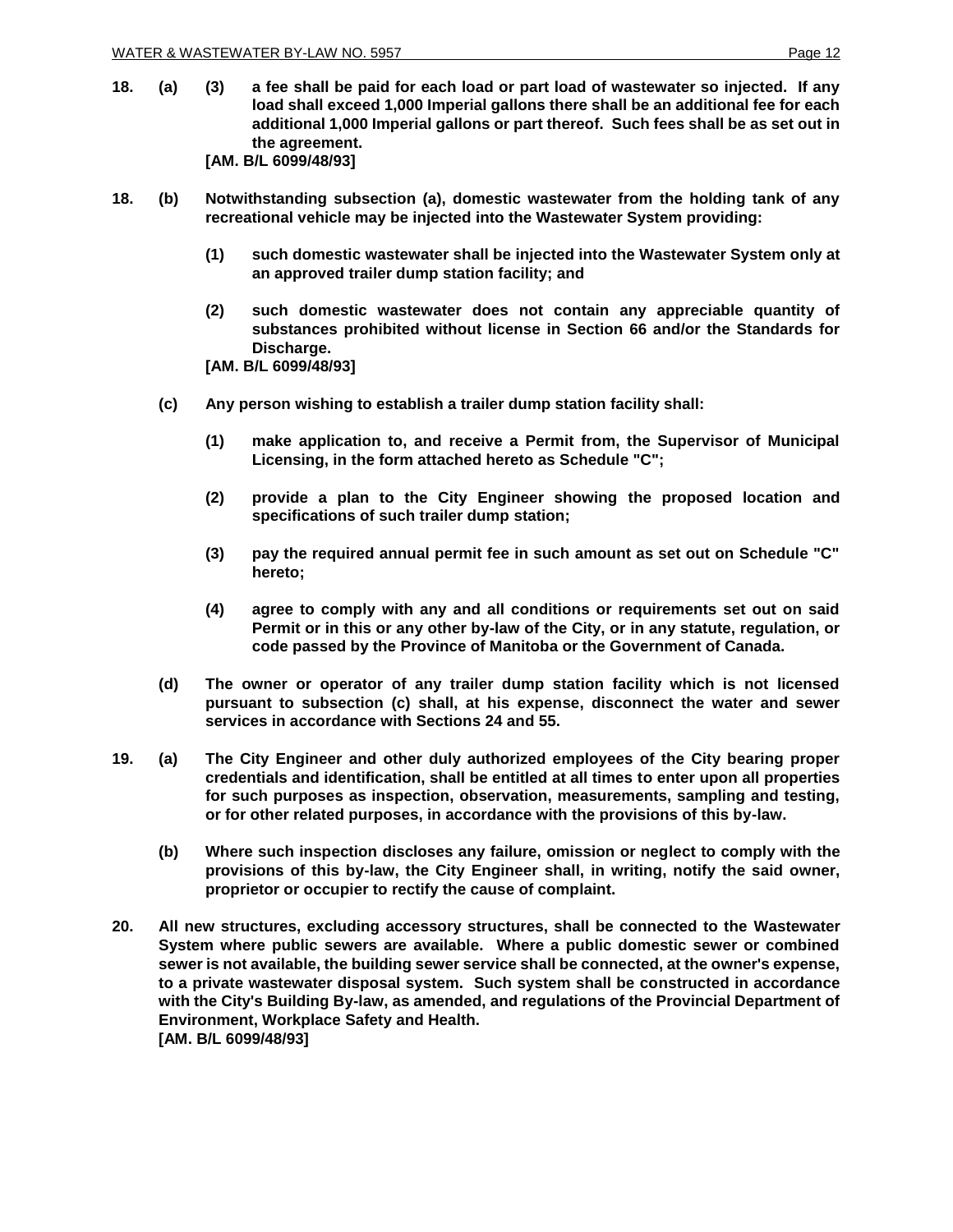- **21. (a) The owner of every existing structure, excluding accessory structure, used for human occupancy, employment, recreation or other purposes, situated within the City and abutting on any street, alley or right-of-way in which there is now located a public sewer, public domestic sewer, or combined sewer, is hereby required, at his expense, to install and maintain a suitable building plumbing system therein and to connect such facilities with the proper public sewer in accordance with the provisions of this By-law and the City's Building By-law, as amended. [AM. B/L 6099/48/93]**
	- **(b) In the event any owner fails or neglects to comply with subsection (a), the City Engineer may serve on such owner a notice requiring compliance within sixty (60) days of receipt of such notice. Failure on the part of the owner to comply with said notice shall constitute an infraction of this by-law.**
	- **(c) Where, after the expiration of the sixty (60) day period aforesaid, the owner served with such notice has failed or neglected to construct and install a building plumbing system and to connect his structures with the public sewer as required, or has failed to correct defects or faults in the building plumbing system as required by the Plumbing Inspector, the owner and/or occupant of the property may be charged pursuant to Part V, Division II hereof.**
- **22. The owner of every existing structure, excluding accessory structure, used for human occupancy, employment, recreation or other purposes, situated within the City and abutting on any street, alley or right-of-way on which a public sewer is not presently located but on which a public sewer is to be constructed is hereby required, at his expense, to install a suitable building plumbing system therein and to connect such facilities with the public sewer in accordance with the provisions of this By-law and the City's Building By-law, as amended, within two (2) years after construction of the public sewer is completed.**

## **PART III WATERWORKS**

#### **DIVISION I: WATER CONNECTIONS AND BUILDING SERVICES**

- **23. Unless authorized by the City Engineer, no person shall use, alter, disturb, uncover, make any connections with or opening into, any public watermain or appurtenances thereof.**
- **24. (a) Prior to any connection to, or repair or alteration to any existing connection to, or disconnection from a public watermain, a permit to work in or on a street pursuant to the Traffic By-law for the proposed water connection and building services work, must be applied for by the property owner or his authorized agent, be issued by the City Engineer or designate, and the Applicant shall pay the required Permit fees and deposits as per the City's Annual Schedule of Fees. [AM. B/L 6099/48/93, B/L 7178]**
	- **(b) Any such connection, repair, alteration, or disconnection must be carried out by a bonded contractor approved by the City Engineer or, in such circumstances as the City Engineer determines, at his absolute discretion, such connection, repair, alteration, or disconnection may be carried out by the City. All work performed by or on behalf of an Applicant connecting to the Waterworks and/or located upon a street or other City owned property shall be guaranteed free of defects in materials and workmanship by the Applicant for two (2) years from the final inspection date.**
	- **(c) The full cost of such connection, repair, alteration, or disconnection shall be paid by the Applicant, including but not limited to the cost of tapping onto the public watermain or disconnection at the public watermain, trenching, excavating and backfilling, piping, repairing of curbs and sidewalks, patching roadway, reseeding or sodding boulevard, deemed by the City Engineer, at his absolute discretion, to be necessary, as well as backfilling and reseeding or sodding on the Applicant's property.**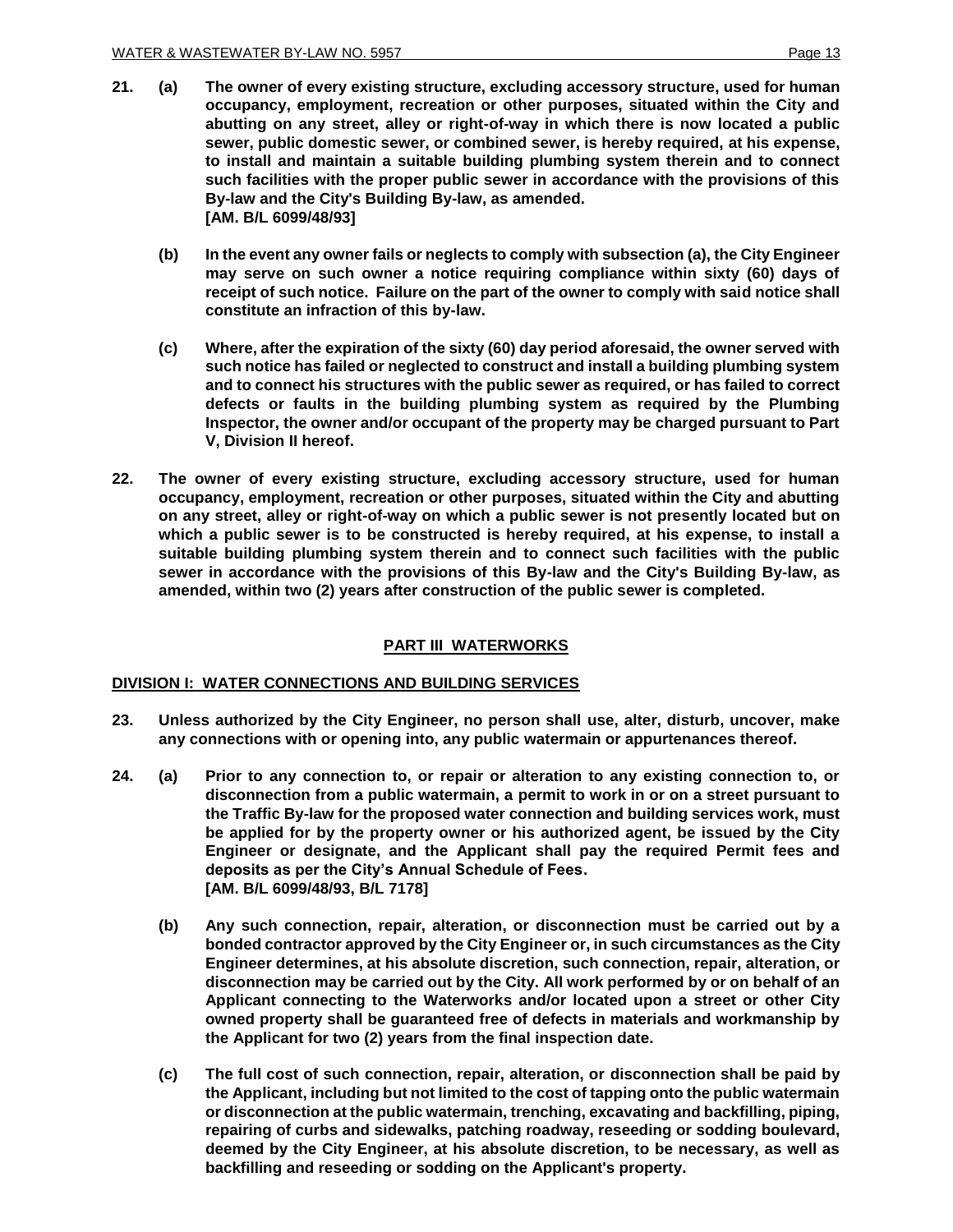- **24. (d) No person shall make any cross-connection of any other water source with the Waterworks.**
- **25. (a) Each new building or structure, except accessory structures, whether or not located upon the same parcel of land, shall have a separate water service line or lines.** 
	- **(b) Notwithstanding subsection (a), the City Engineer, at his absolute discretion, may require installation of a meter pit at the property line, or such other alternative location as he deems acceptable, providing that portion of the water service line beyond the meter pit is not part of the Waterworks. All such private distribution systems shall be metered at the property line or at such other site as approved by the City Engineer and no hydrants or other water services shall be connected until a point following the location of the meter.**
	- **(b.1) Notwithstanding subsection (a), the City Engineer may, in his absolute discretion, allow installation of a private watermain to service one property parcel containing multiple buildings, for commercial and condominium developments only, which will be connected to a public watermain which currently extends in front of the property. Such installation is subject to the property owner entering into and continuing a development agreement with the City outlining the following provisions:**
		- **-- location of private watermain**
		- **-- method and location of connection to public watermain**
		- **-- valve requirements**
		- **-- supply of engineering site plan**
		- **–- maintenance and repair provisions, including notice to tenants**
		- **-- costs to be borne by developer**
		- **-- save harmless clause**
		- **-- metering requirements**
		- **-- obtaining of all related permits**
		- **-- cancellation or subdivision provisions**
		- **-- registered as caveat to run with the land**
		- **-- any other provisions deemed necessary by the City Engineer**
		- **[AM. B/L 6420]**
		- **(c) Notwithstanding subsection (a), when the City replaces a public street which contains a public watermain the City Engineer may grant, to the owner of any property serviced by means of a Y-connection, the following options:** 
			- **(1) install a building water service, at the property owner's expense, directly to the water connection, in accordance with the provisions of this by-law. Such water connection would be constructed by and at the cost of the City at the time of replacement of the public street or existing public watermain; or**
			- **(2) retain the Y-connection. In the event the Y-connection is retained, and in future it becomes necessary or desirous to connect directly to the public watermain, all construction costs would be at the expense of the property owner.**
		- **(d) Notwithstanding subsection (a), multiple family dwellings consisting of adjacent units (side by side duplexes, row houses, or similar dwellings) where each adjoining unit fronts on a public right-of-way in which a public watermain is located, shall have a separate water service line for each unit.**
		- **(e) Notwithstanding subsection (a), all multiple unit structures which do not meet the requirements as set out in subsection (d) shall be in compliance with the provisions as set out in subsection (b).**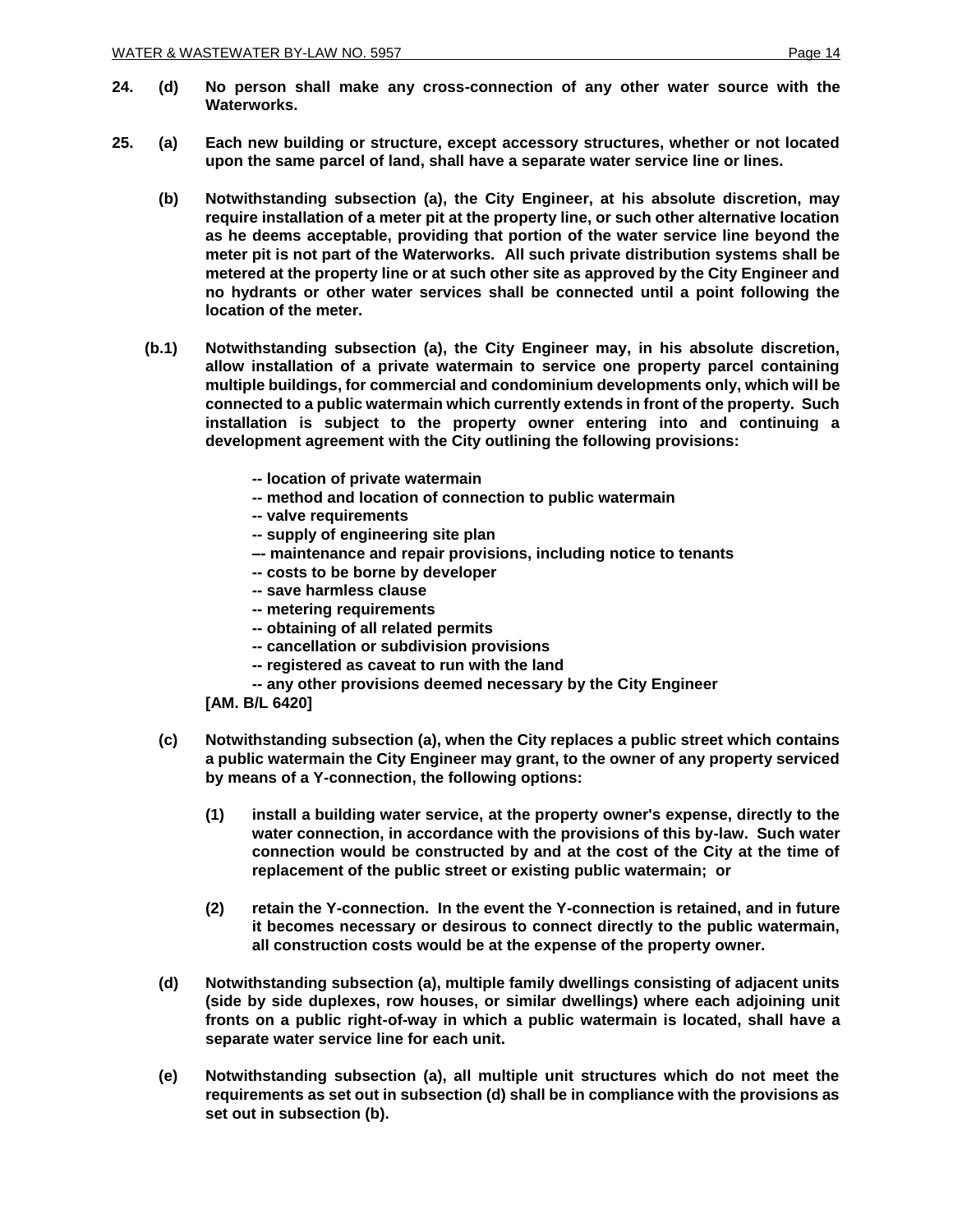- **(g) (1) Each and every water service line shall be constructed from the structure to the nearest public watermain. No such water service line shall be constructed across adjacent private property nor along public rights-of-way including streets, boulevards and any other right-of-way save and except to cross any boulevard or public property as directly as possible to connect to such public watermain. Where such public watermain is not available adjacent to the property of the applicant, then the applicant shall construct a public watermain in accordance with Section 27.** 
	- **(2) The applicant shall, at his expense, have a bonded contractor install a double valve, approved by the City Engineer, at the main for each water connection of 100 mm (4") or larger in order that water service may be operated in either direction to increase reliability of service.**
- **(h) The City Engineer may, at his absolute discretion, allow an existing water service line which is not conforming with any or all of the provisions of this Section to continue to be utilized so long as such service meets the other provisions of this and other applicable City By-laws.**
- **(i) Where the City Engineer exercises his discretion, as set out in subsection (c) or (h), and allows the continued use of such water service line, the condition precedent of the formal issuance of any such approval shall be entry into a written agreement between all parties using such water service line in a form satisfactory to the City Engineer and the City Solicitor whereby the City is saved harmless from any liability incidental to damages or problems arising from the use of such water service line.**
- **26. (a) The City Engineer may refuse any application for a water connection where he, at his absolute discretion, deems that:**
	- **(1) the public watermain is incapable of handling the additional load which would be caused thereby with the resultant danger of reduced supply of pressure to the Applicant's or other property; or**
	- **(2) for any other reason such connection would result in an unsatisfactory installation;**

**provided, however, the City Engineer may, notwithstanding that he has made such a determination, issue a permit for such proposed water connection where full responsibility is undertaken therefore, in writing, by the Applicant, and the City is thereby saved harmless.**

**(b) Where the City Engineer disapproves of the proposed water connection and refuses to issue a Permit therefore, the Applicant shall be so informed and the reasons for such refusal shall be given and such water connection shall not be made by the Applicant or by any other person.**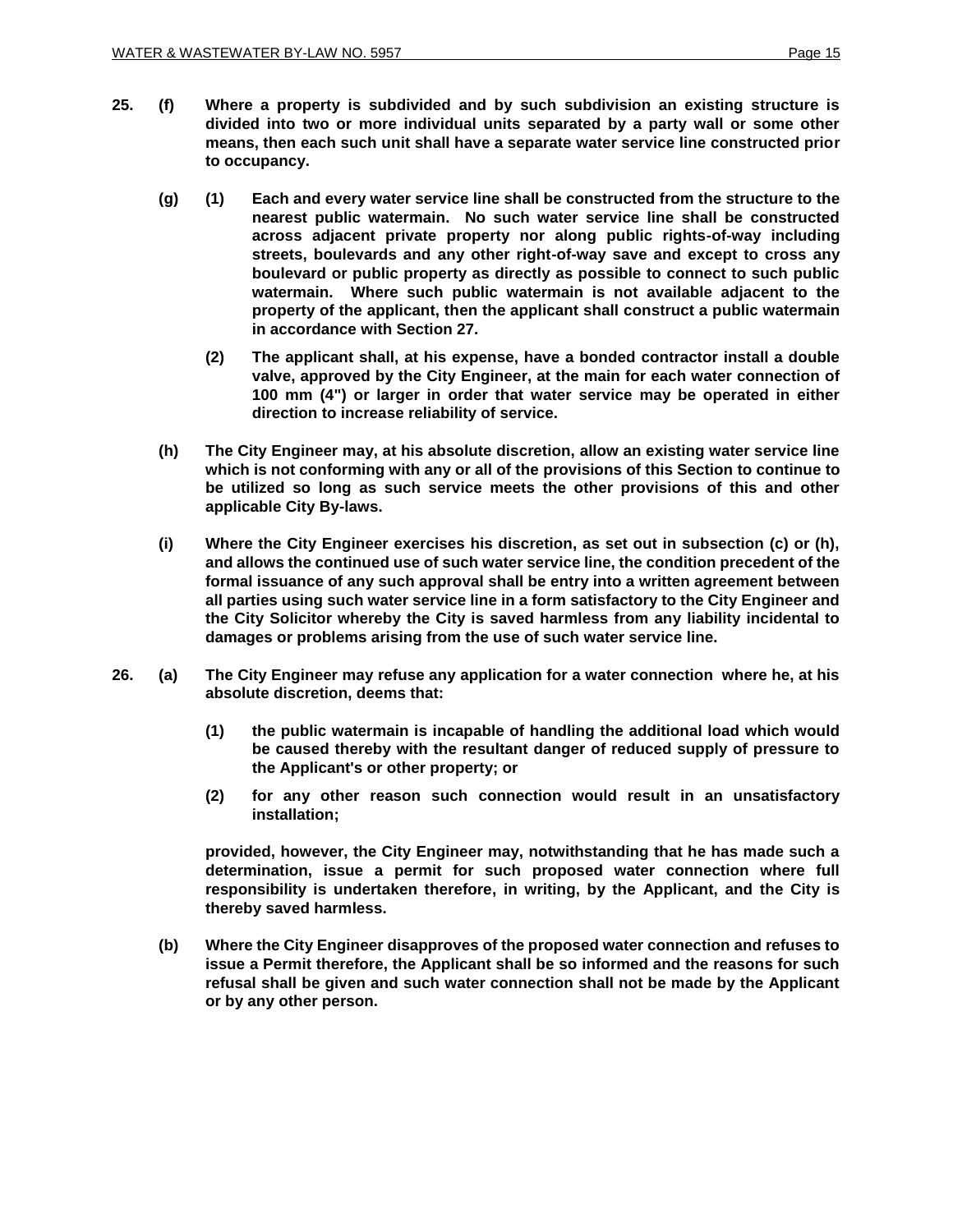- **27. (a) Notwithstanding any other provision of this Division, where an Applicant has completed a Water and Sewer Connection/Disconnection Application, and it is established that:**
	- **(1) the Applicant is unable to comply with any provision of this Division; or**
	- **(2) no public watermain of sufficient capacity is available adjacent to the property of the Applicant; or**
	- **(3) no public watermain is available adjacent to the property of the Applicant;**

**City Council or, where the distance to be covered is less than 100 meters (328 ft.), the City Engineer, may authorize the construction by the Applicant of a public watermain (in this Part the "Authorized Watermain") for connection to a designated public watermain.**

- **(b) Unless otherwise directed by City Council, the construction cost of the Authorized Watermain shall be borne entirely by the Applicant.**
- **(c) Any authorization granted pursuant to subsection (a) shall be subject to the condition that, prior to commencement of construction of the Authorized Watermain, the Applicant will enter into a written agreement with the City containing provisions of the following nature:**
	- **(1) the Applicant will hold harmless, release and indemnify, as the case may be, the City from any liability for any damages or problems arising from the construction, use or maintenance of the Authorized Watermain, as well as any connections thereto;**
	- **(2) the Applicant will, at his cost, maintain the Authorized Watermain and all connections thereto, to the satisfaction of the City Engineer for the guarantee period of two (2) years from the date of acceptance; and**
	- **(3) such other provisions as the City Solicitor and the City Engineer shall, at their absolute discretion, deem necessary.**
- **(d) The construction of an Authorized Watermain shall be carried out in accordance with plans and specifications approved by the City Engineer prior to commencement of construction thereof and the work shall be performed by a bonded contractor. For minor extensions authorized by the City Engineer, the applicant shall follow those terms and conditions as set out on a Permit, attached hereto as Schedule "A", and shall submit 'as built' drawings.**
- **(e) Any owner, other than the Applicant, wishing to connect his property to an Authorized Watermain within a period of seven (7) years following its completion shall be required to pay to the City a prorata share of the initial construction costs. This cost shall be in addition to any other costs which are the owner's responsibility under the provisions of this By-law. Such prorata share shall be on an effective frontage foot basis, calculated by the City Engineer as follows:**

 **actual construction cost** 

- **- adjustment for oversizing, where required**
- **-: total e.f.f. of potential benefitting properties**
- **= cost per effective frontage foot**
- **X effective frontage foot of owner's property**
- **= owner's prorata share**

**The City Engineer has the authority to make adjustments to the above formula where the information available would indicate, in his opinion, that such an adjustment is required. The actual construction cost and the total length of the Authorized Watermain shall be provided by the Applicant to the City Engineer, who shall verify the accuracy of such information. Upon receipt by the City of any prorata share referred to herein, the City Engineer shall authorize such amount to be forwarded to the Applicant as partial recovery of his construction expenses.**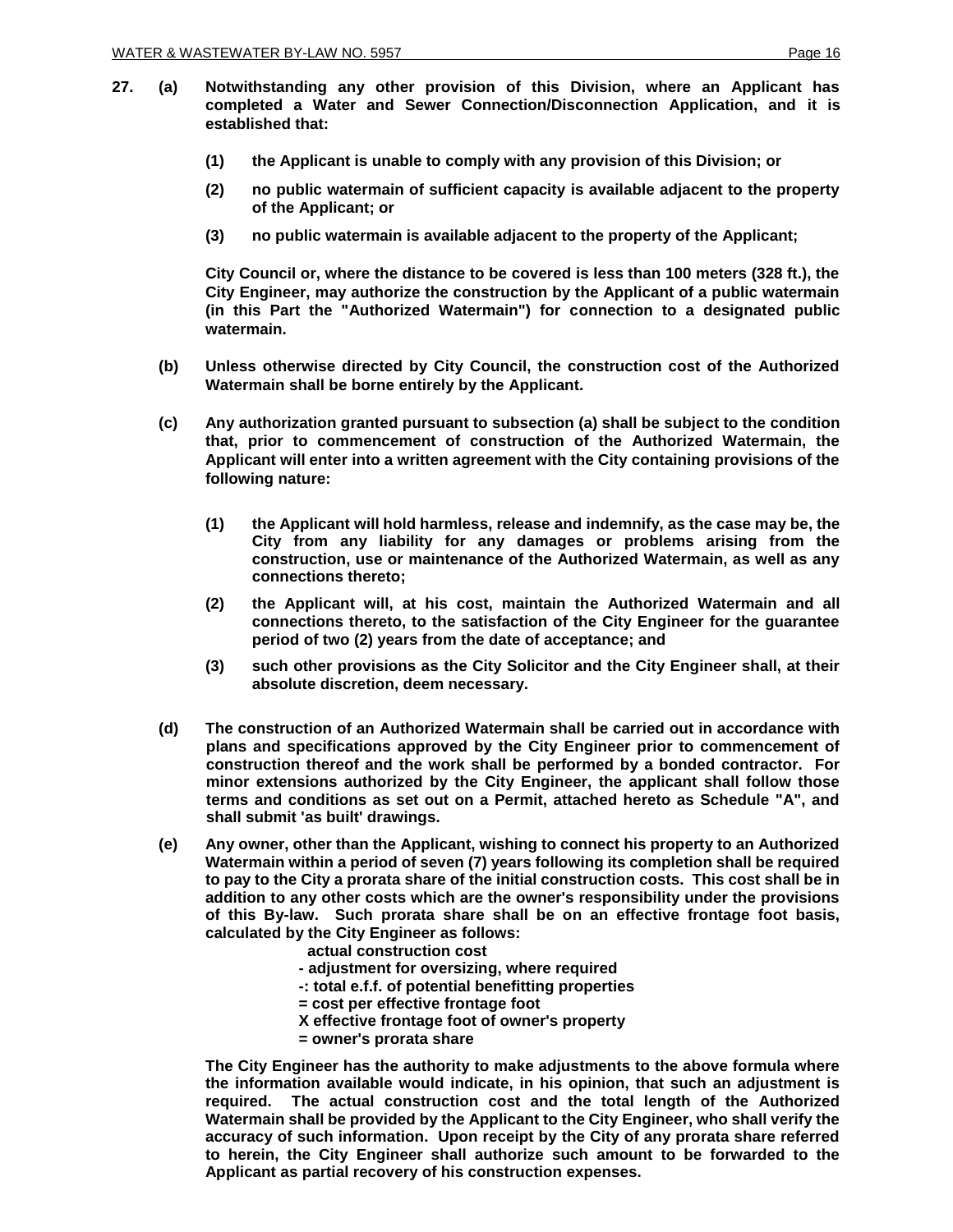- **28. All building water services and water connections shall be constructed in accordance with the Building Services Section of the Standard Construction Specifications in effect as of the date construction is commenced.**
- **29. The City shall maintain the water connection in a satisfactory structural condition at the expense of the City. The building water service shall be maintained by the property owner at his expense. Any leakage controlled by a curb stop shall be deemed to be the responsibility of the property owner to repair. Such repairs shall be undertaken within five (5) days of receiving notice from the City Engineer, unless an extension of time is granted by the City Engineer, after which time the water service shall be shut off until the repairs have been completed. The City Engineer may direct that the water service be shut off immediately when he deems it necessary to avoid damages or loss of water.**
- **30. (a) When water service is no longer required due to demolition or removal of a structure from a property serviced with water, the service for the property shall be disconnected at the public watermain. To disconnect existing water service the property owner shall comply with the provisions as set out in Section 24 hereof. All related work shall be completed within the time period stated on such application. Prior to issuance of a demolition permit by the Brandon and Area Planning District, the applicant shall apply for and receive a Water and Sewer Connection/Disconnection Permit from the City.**
	- **(b) The City Engineer may delay the disconnection of said water service by the property owner if weather or ground conditions warrant said delay. Any delay in disconnection of water service shall be for such period of time as authorized by the City Engineer.**
	- **(c) Notwithstanding subsection (a), it shall not be necessary to disconnect the water service at the public main providing:**
		- **(1) the existing service is satisfactory to the City Engineer, including being of acceptable size and material; and**
		- **(2) no new larger service is installed, or is to be installed, in place of the existing service; and**
		- **(3) the City Engineer and the Applicant can agree upon a time frame within which such reconnection is to be made, with such time frame being included on the permit as a condition; and**
		- **(4) a deposit in the amount set out in the City's Annual Schedule of Fees is paid to the City, such deposit to be refunded, without interest, upon reconnection to a structure within the time frame agreed upon. Where such reconnection is not made within the agreed time frame, the City Engineer may remove the service and the deposit shall be retained by the City and applied toward the cost of removing the water service. Any funds remaining shall become the property of the City as water revenues. Where the deposit is insufficient to cover the removal costs, the outstanding amount shall be assessed against the property in the same manner as ordinary municipal taxes; and [AM. B/L 7178]**
		- **(5) a permit authorizing the retention of the service is obtained from the City Engineer.**
	- **(d) In the event a problem, such as leakage, arises with any such service, the City Engineer will retire the service immediately, pursuant to the provisions as set out in paragraph (c)(4) and shall notify the Applicant of such action.**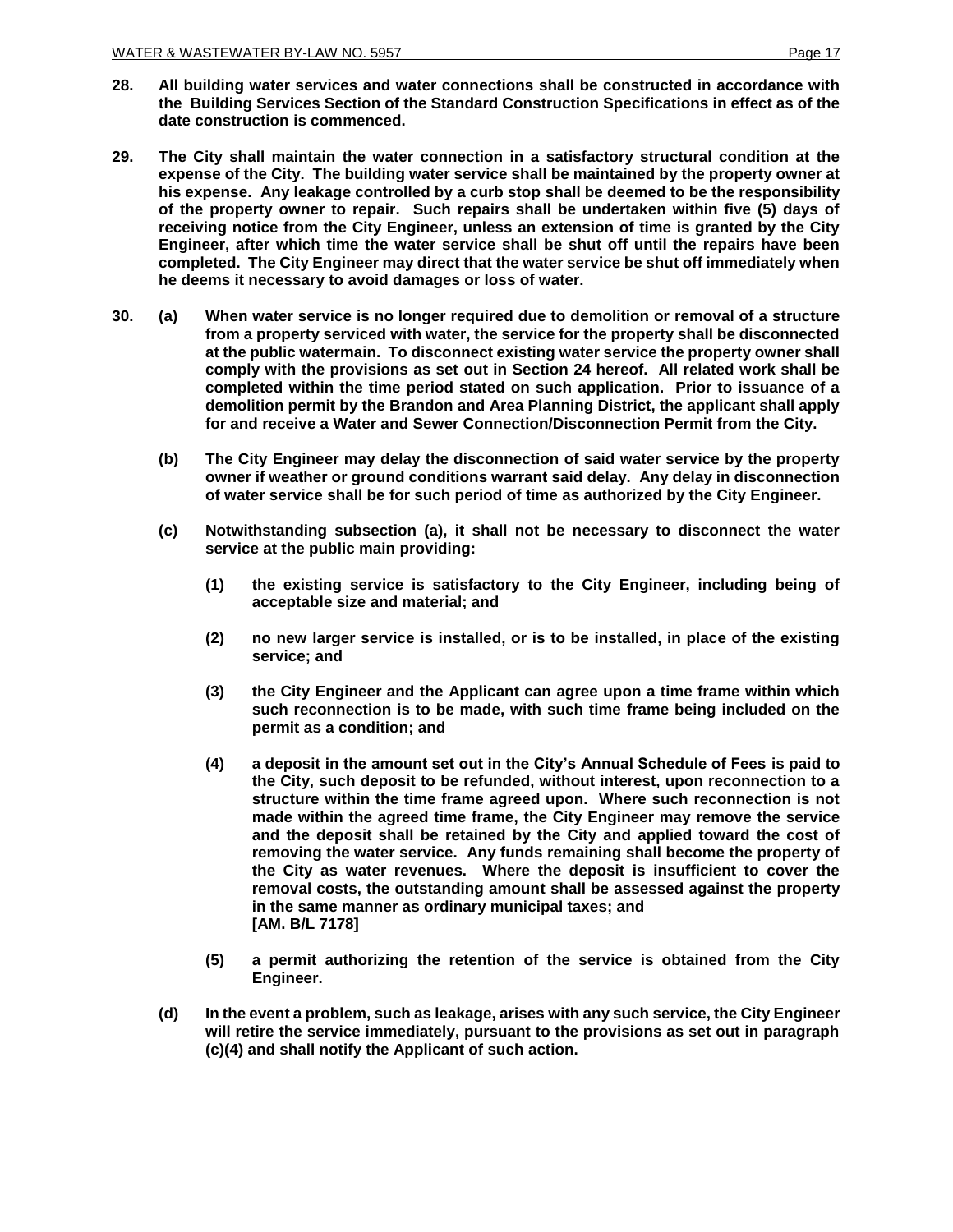- **31. (a) The City Engineer will in all cases approve the size of the pipe to be used in supplying any premises with water, and will also approve the position in the street, in which said pipe is to be laid. Where the City Engineer deems it necessary, the owner shall engage, at his expense, the services of a consulting engineer.**
	- **(b) All Applicants shall supply to the City Engineer, if requested, a set of drawings showing plumbing layout or a description of same for both inside and outside the structure plus any other information such as ground and floor elevations, fixture demand ratings, etc., necessary to calculate the applicant's maximum water demand and subsequently the size of water service line required.**
- **32. Any water connection upon the Applicant's property shall be laid to the depth called for in the Building Services Section of the Standard Construction Specifications unless otherwise authorized by the City Engineer, in which case, the Applicant shall satisfactorily insulate those water pipes which do not meet the depth requirements.**
- **33. (a) Any building water service which is determined by the City Engineer to be frozen shall be thawed by City personnel at the property owner's expense. Such expense shall reflect the actual costs incurred by the City including labour, materials, equipment, and an administrative fee. Any water connection which is determined by the City Engineer to be frozen shall be thawed by City personnel at the City's expense.**
	- **(b) Where it is necessary to keep water running due to freezing or potential freezing of the building water service, the property owner shall be responsible for the cost of the water at a rate set out in the Rates By-law.**
	- **(c) When a building water service is repeatedly frozen, as determined by subsection (a) or (b), the City Engineer may require the property owner to either lower the building water service to a satisfactory depth, or sufficiently insulate same to protect it from further freezing. Such work shall be at the property owner's expense.**
- **33.1 (a) The City Engineer, in his absolute discretion, may authorize the implementation of a freezing water connection credit program for any customer who may require continuous flow of water to prevent freezing or potential freezing of a water connection.**
	- **(b) Upon such determination, the City shall provide written notice to individuals who have had prior problems with frozen services advising that:**
		- **(1) consideration should be given to leaving a tap open until further notice;**
		- **(2) a freezing water connection credit program has been implemented, for those who are eligible, to compensate for the cost of this continuous water flow;**
	- **(b) (3) to be eligible for the freezing water connection credit program the person must receive written agreement from the City Engineer that a potential problem for freezing of a water connection exists and they are therefor approved for the credit program.**
	- **(c) Once the danger of freezing is past, the City will cause a written notice to be sent to those individuals to whom the provisions of subsection (b) apply stating it would appear the danger of freezing is past so persons should be able to cease the continuous water flow and therefor the freezing water connection credit program will end on a specified date.**
	- **(d) The amount of credit to be applied toward those accounts approved for the freezing water connection credit program shall be based on a rate of flow satisfactory to prevent freezing, as determined by the City Engineer.**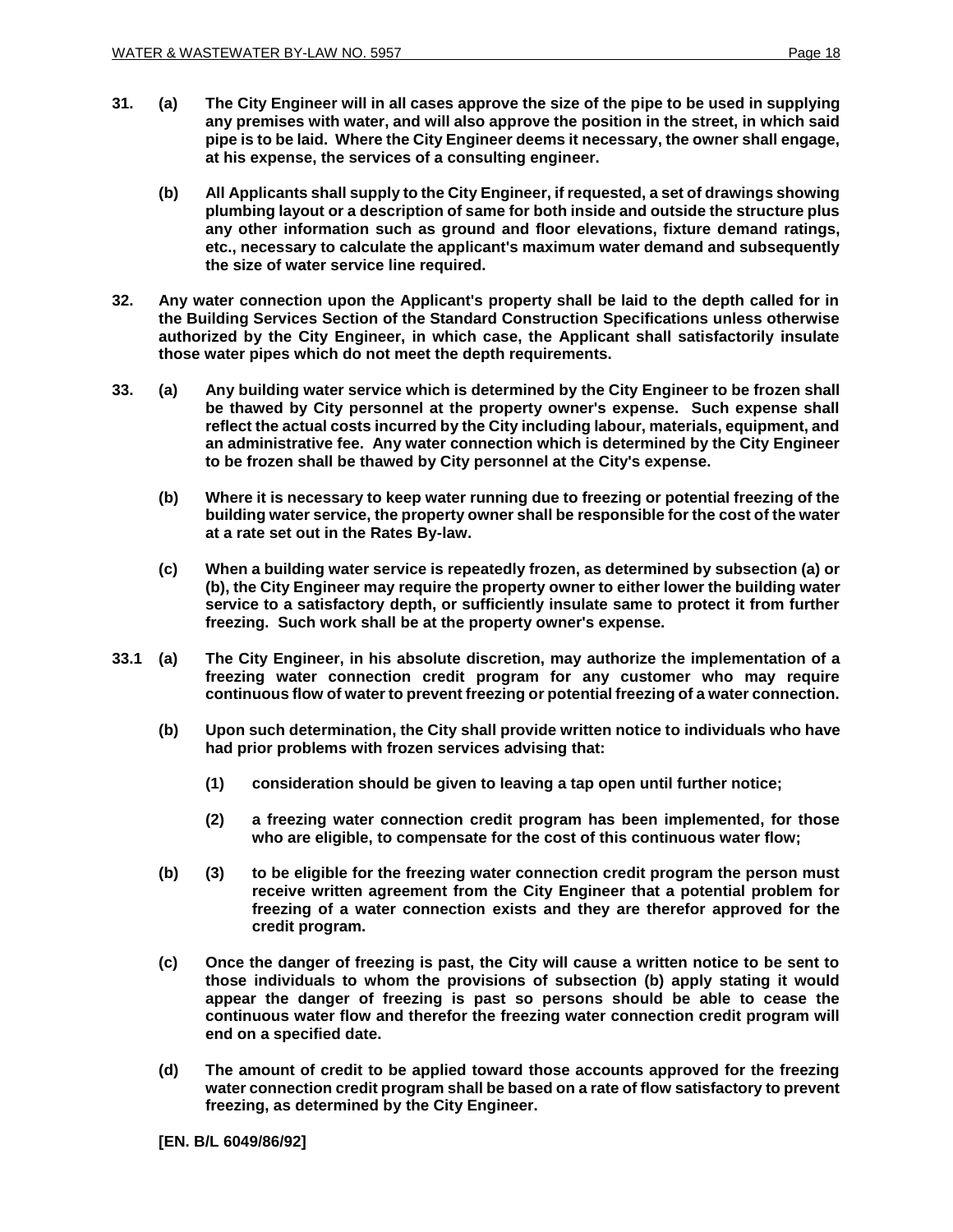#### **DIVISION II: METERS**

- **34. (a) All new building water services between 15mm (5/8") and 48mm (2") shall have installed an approved meter setter, including back flow prevention devices, and an approved meter. All new building water services larger than 48mm (2") shall have an approved meter, including back flow prevention devices, installed as part of the service. Such meter shall be installed at the point where the water service enters the structure and no connection shall be made between the service entry and the meter other than an approved bypass.** 
	- **(b) All water services, excepting those used exclusively for the supply of water for fire protection, shall be metered with a meter designed for cold water measurement and to the units of measure prescribed by the City. The City Engineer shall approve the size, type, manufacture, and model, of all meters to be installed for all water services. All sizing of meters is to be based on information supplied by the property owner or his authorized agent at the time of application for water service.**
	- **(c) The City Engineer may, at his absolute discretion, authorize installation of water services for emergency back-up purposes, provided such service meets all the requirements of this by-law for a water service line and, notwithstanding Section 36, the owner agrees to pay the full cost of the second meter, including a minimum quarterly billing as set out in the Rates By-law.**
	- **(d) Where it is deemed necessary by the City Engineer or Plumbing Inspector owing to the location or elevation of an existing building water service, or other just cause, a back flow valve or other means of preventing a reverse flowing of the building water service shall be installed.**
	- **(e) Upon application, the City Engineer may authorize use of fire hydrants, and any such use shall be subject to a usage charge based on water consumption at a rate as set out in the Rates By-law. Where the fire hydrant is not metered, the water consumption shall be as estimated by the City Engineer.**
- **35. The supply of water through each water service line must be recorded by one meter only, and for which only one account will be rendered by the City's Treasury Department. If additional meters are required for recording the subdivision of any such supply, they must be furnished and set up by the owner, at his expense, and as designated by the City Engineer, and said owner must assume all responsibility for the reading and maintaining of said additional meters.**
- **35.1 Notwithstanding subsection 25(a) and section 35, mobile home parks with a meter pit will be permitted, upon approval of the City Engineer, to install an individual meter for each mobile home and each will be an individual account with the City. The difference between the cumulative readings of the individual meters and the meter pit reading will be the responsibility of the mobile home park owner. [AM. B/L 6404]**
- **36. All meters, including remote reading devices, shall be obtained, when available, from the Water Metering Section, or authorized by the City Engineer. The minimum size meter shall be 15 mm (5/8 inch) X 15 mm (5/8 inch) and shall be supplied at no cost to the applicant. All meters larger than the minimum size are cost shared by the applicant and the City, with the applicant paying the difference in cost between a 15 mm (5/8 inch) X 15 mm (5/8 inch) meter and the meter size required for their structure. All meter setters, including back flow prevention devices, may be obtained from a contractor or plumber, at the applicant's expense, and shall be an approved type as listed in the Standard Construction Specifications.**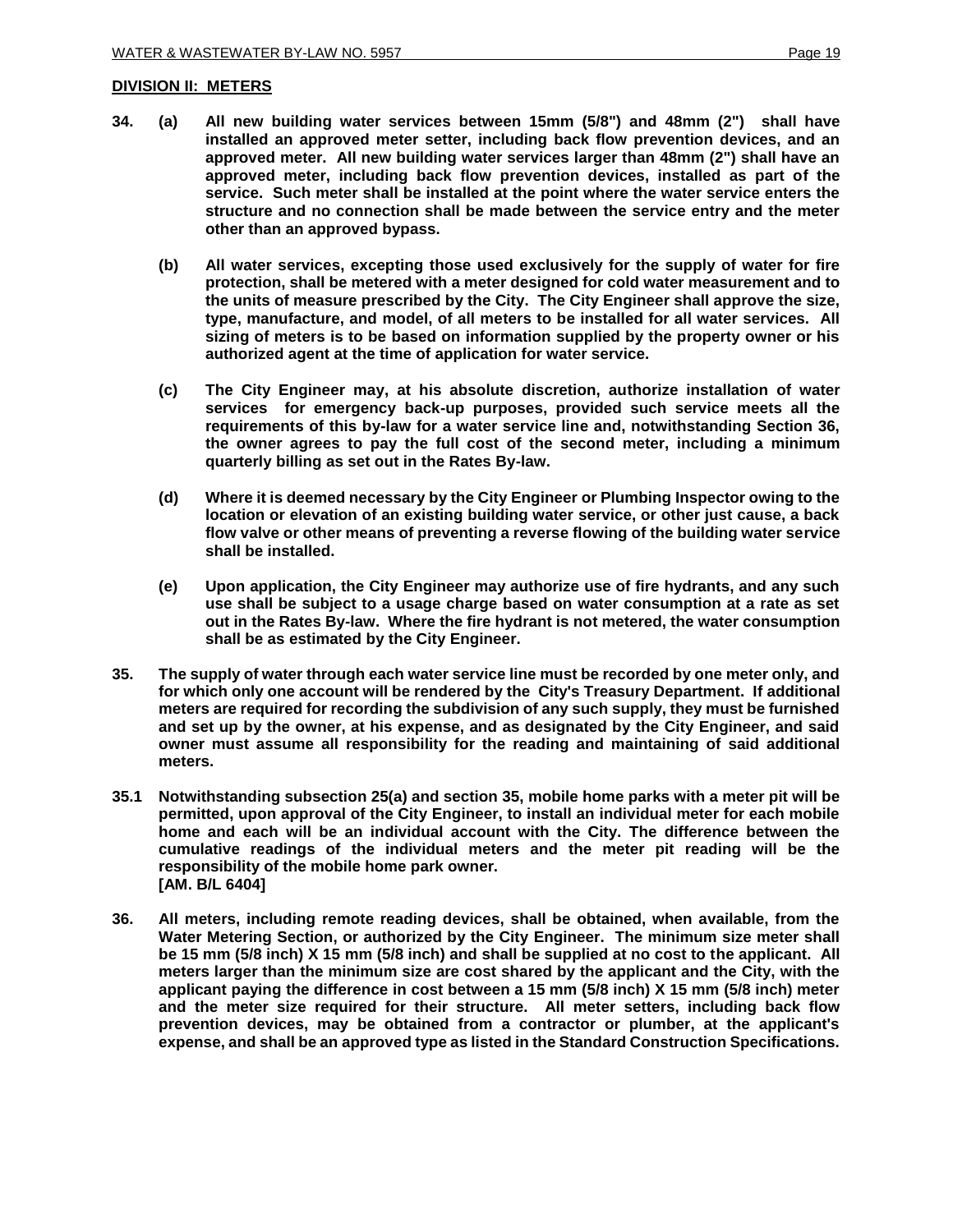- **37. (a) Meters and remote reading devices shall be conveniently located at a point or points approved by the City Engineer so as to control and meter all water usage for the structure and property. All meters shall be placed in a location which is frost free, not subject to great variations in temperature, clean, dry, secure from vandalism, and easily accessible for installation, disconnection, reading and similar maintenance.**
	- **(b) Any damage caused to a meter due to non-compliance with subsection (a), or hot water siphoning back from a water heater, shall be repaired by the City at the property owner's expense.**
- **38. Where a remote reading device is in use and there is a discrepancy between the remote reading and the meter reading, the reading on the register of the meter shall be deemed accurate.**
- **39. No meter, including remote reading device, or meter and valve seal shall be altered, bypassed, disassembled, or removed in any way by persons other than authorized representatives of the City Engineer such that inaccurate or no readings can be obtained by Meter Reading Agents.**
- **40. All meters, remote reading devices, and any bypass shall be sealed with approved City seals with numbered tags as indicators of meter tampering.**
- **41. (a) Any frozen, altered, bypassed, disassembled, or removed meter or remote reading device, and/or any broken meter or valve sealing device, whether by intention or accident, shall be evidence of meter tampering.** 
	- **(b) All damages, or evidence of meter tampering, or a connection which is not in compliance with the provisions of this by-law, or any of them, shall be reported immediately upon discovery to the Water Billing Section.**
	- **(c) (1) Effective immediately, when damages or meter tampering or both are reported by the owner all costs to restore or replace the meter, as determined by the City Engineer, plus payment for the estimated quantity of unmetered water and related wastewater commodity charge, plus a charge for resealing the meter in the amount set out in the City of Brandon Water and Sewer Rates By-law, will be the responsibility of the owner. When damages or meter tampering or both are reported to the Water Billing Section by a Meter Reading Agent or a plumber the owner shall also be subject to the enforcement sections of this By-law. [AM. B/L 6099/48/93, B/L 6972, B/L 7178]**
		- **(2) Effective May 1, 1992, when damages or meter tampering or both are reported by the owner, a Meter Reading Agent, or a plumber, the owner shall be responsible for all costs to restore or replace the meter, plus payment for the estimated quantity of unmetered water and related wastewater commodity charge, plus a charge for resealing the meter as outlined in the City of Brandon Water and Wastewater Rates By-law. The owner shall also be subject to the enforcement sections of this by-law, unless prior written authorization for breaking the seal was issued by the City Engineer. [AM. B/L 6099/48/93, B/L 6972, B/L 7178]**
		- **(3) When meter tampering consists only of a broken seal, the estimated quantity of unmetered water for the first occurrence shall be based on the past consumption average as set out in Section 1 of Schedule "D". When a seal is broken more than once within any 15 month period, the estimated quantity of unmetered water shall be based on the criteria as set out in Schedule "D".**
	- **(d) When a plumber is requested to do work and there is damage, or evidence of meter tampering, or a connection which is not in compliance with the provisions of this bylaw, he shall report the damages or meter tampering or non-compliance to the Water Billing Section. Any plumber not reporting such damages or meter tampering or noncompliance shall be in violation of this by-law.**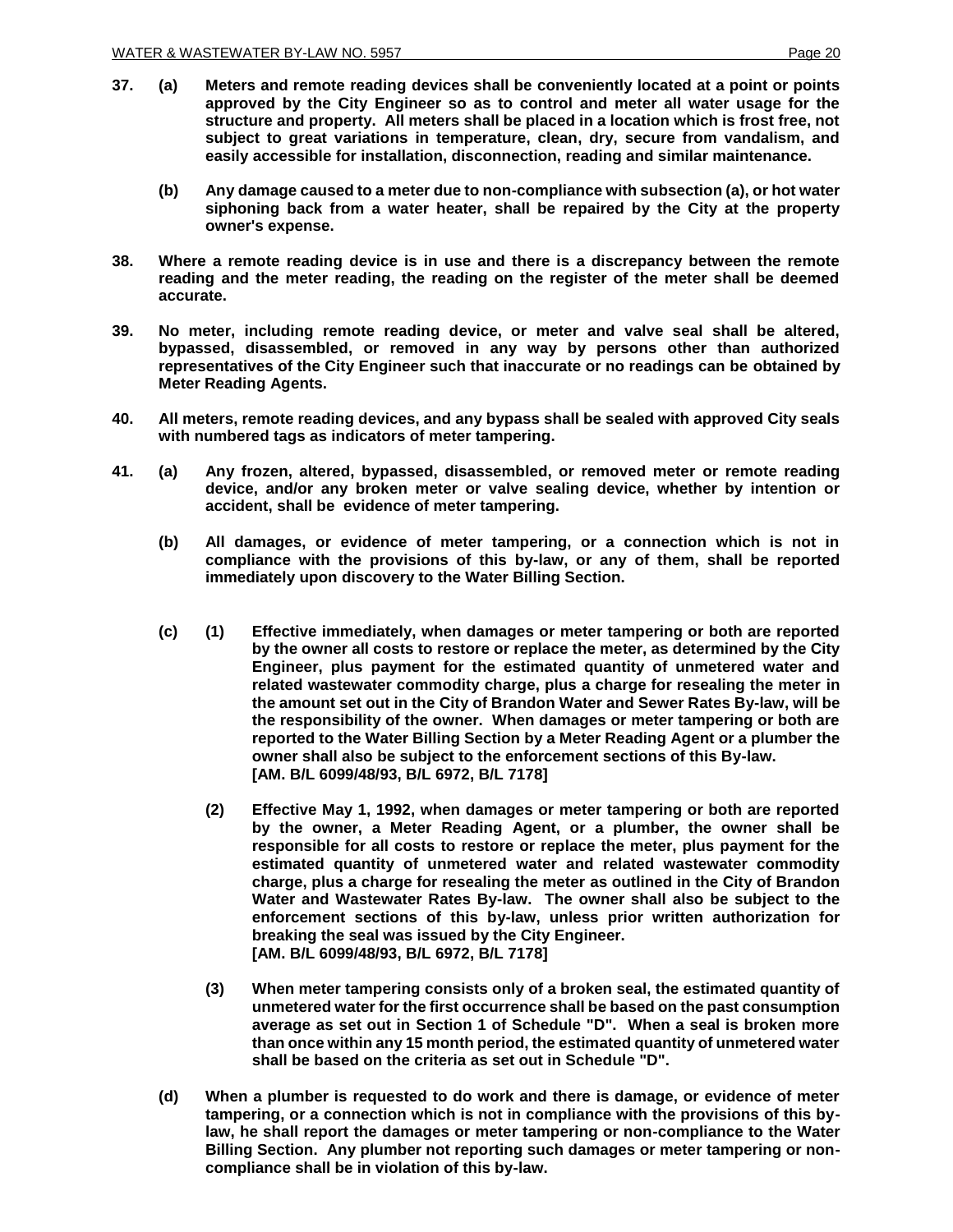**subject to the enforcement sections of this by-law.**

- **42. In the case of a meter stoppage which was not caused by the owner, said stoppage shall be reported by the owner or Meter Reading Agent or plumber to the Water Billing Section immediately upon being discovered. The necessary repairs will be made by the City at no charge to the owner unless the repairs are proven to be due to the negligent act or misuse of the meter by the owner. If the repairs are proven the responsibility of the owner he shall be**
- **43. Where any owner desires to have the meter for his property tested for accuracy, the owner shall request same in writing to the Water Billing Section. The City Engineer shall order such testing through the Water Metering Section in accordance with the American Waterworks Association Standards. If the meter is found to be within acceptable limits of accuracy, a charge, as set out in the Rates By-law, shall be made for the said testing and shall be added to the owner's water bill.**

## **DIVISION III: FIRE PROTECTION**

- **44. Structures may be provided with a fire service and the means and method of making connections with public watermains shall be approved by the City Engineer. All such fire services shall be at all times open to inspection by the City.**
- **45. A combined service may be authorized by the City Engineer. Any such combined service shall have an approved meter installed at such point on the domestic portion of the building water service as approved by the City Engineer.**
- **46. (a) An approved detector check valve, together with a 15 mm (5/8") meter, shall be required on all charged fire service lines. All parts of a fire service shall be placed in a visible position, approved by the City Engineer.** 
	- **(b) Any level of water consumption recorded on such meter, in the absence of a fire, shall be evidence of misuse of the water supply and the owner shall be subject to the enforcement sections of this by-law, plus payment for the estimated quantity of unmetered water.**
	- **(c) Notwithstanding subsection (b), when the owner provides prior notice to the City Engineer that a test is to be performed on the fire service, no penalty shall be imposed.**
	- **(d) Notwithstanding subsection (b), when the owner notifies the City Engineer that the fire service was set off accidentally or malfunctioned, and same is confirmed with the Fire Department by the City Engineer, no penalty shall be imposed.**
- **47. Notwithstanding any other penalty for breach of this Division, the City Engineer may cut off the water service at any time until any penalty imposed and/or water consumption charge has been paid.**
- **48. The applicant for a fire service, including a combined service, shall pay the cost of connection from the public watermain to the structure which is to be provided with such fire service and shall install a curb stop at the property line. The City shall maintain the water connection for all fire services and combined services.**
- **49. The applicant shall, at his expense, have a bonded contractor install a valve, approved by the City Engineer, on each fire service for the purpose of operation by the City and/or the Fire Department as required for maintenance and operation.**
- **50. The applicant shall, at his expense, have a bonded contractor install a double valve, approved by the City Engineer, at the main for each fire service in order that the service may be operated in either direction to increase reliability of service to the line.**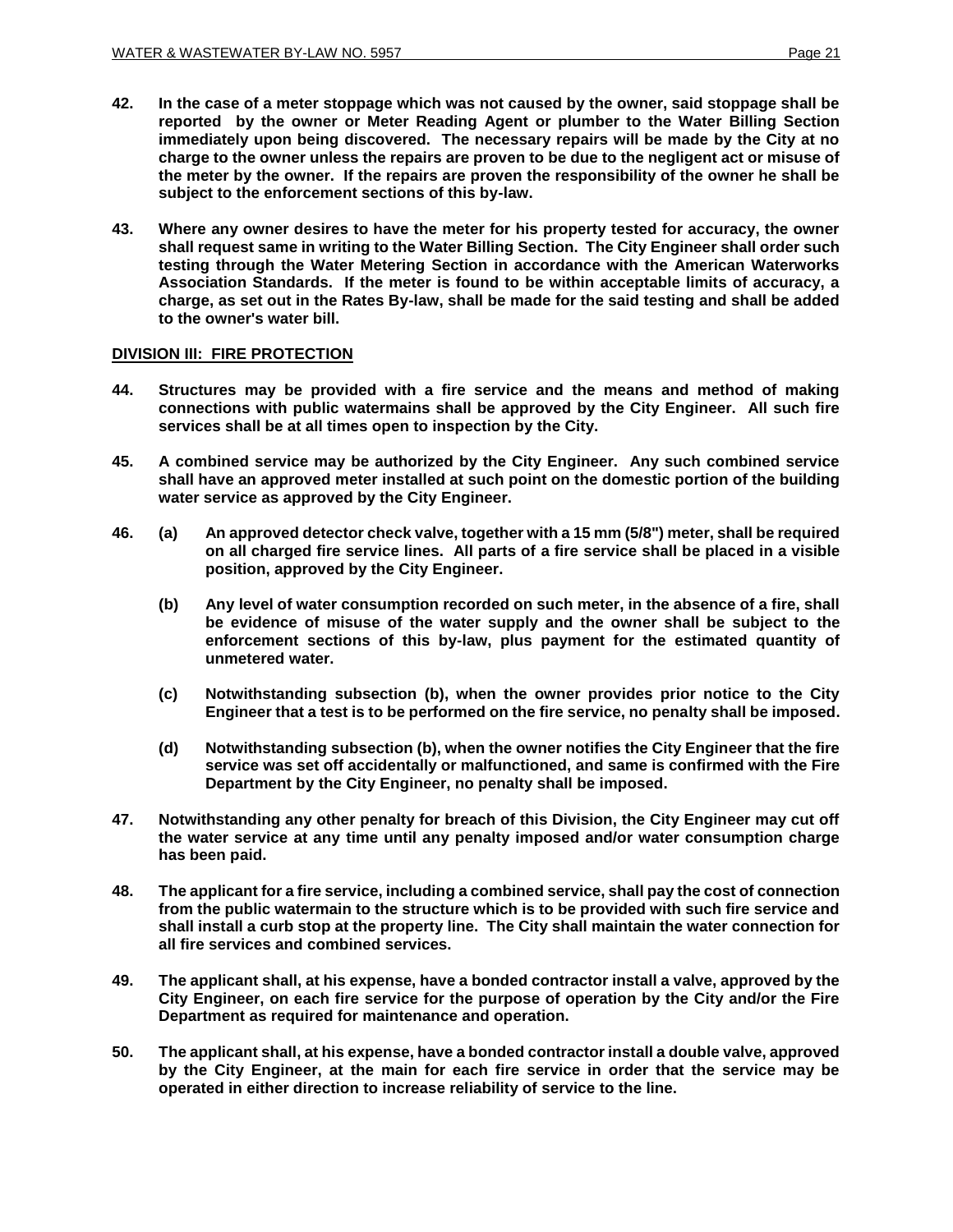- **51. Where a fire pump has been installed on a fire service it shall have attached a low-pressure cut-off, as approved by the City Engineer. The owner shall, at his expense, engage the services of a consulting engineer for the purpose of designing the required cut-off where the City Engineer deems it necessary.**
- **52. Stand pipes for fire protection on the outside of structures shall not be connected with the City mains, and all hose connections shall be fitted with the same couplings as the hose of the Fire Department.**
- **53. (a) All active and adaptable hydrants that can be used in the course of assisting in fire suppression, whether part of the City waterworks or on a private water system supplied with water from the City waterworks system, shall be inspected on a regular basis and at a minimum every year and shall be charged an annual fee as set out in the Rates Bylaw. Said fee does not include any maintenance and/or repair work which may be required. The City reserves the right to inspect all private fire hydrants, as deemed necessary by the City Engineer, for the purpose of checking water flow and/or water pressure. The City reserves the right to connect to and use any fire hydrant connected to the City waterworks system as it determines necessary.** 
	- **[AM. B/L 7321]**
	- **(b) Written hydrant inspection records shall be required for all hydrants with copies of the inspection reports filed with the City Engineer for both city water works hydrants and for private water works hydrants.**
	- **(c) The City Engineer shall develop such forms, policies and directives needed to:** 
		- **(1) certify agents that would be capable of conducting inspections, filing inspection reports and recommending repairs and/or maintenance needs for hydrants; and**
		- **(2) develop inspection forms, and hydrant inspection parameters to be carried out during an inspection; and**
		- **(3) ensure that hydrants which are found to be in need of repair or maintenance are attended to in an expeditious manner.**

**[AM. B/L 7178]**

## **PART IV: WASTEWATER SYSTEM**

#### **DIVISION I: BUILDING SEWERS AND SEWER CONNECTIONS**

- **54. Unless authorized by the City Engineer, no person shall use, alter, disturb, uncover, make any connections with or opening into, any public sewer or appurtenances thereof.**
- **55. (a) Prior to any connection to, or repair or alteration to any existing connection to, or disconnection from a public domestic sewer or combined sewer or land drainage sewer, a permit to work in or on a street pursuant to the Traffic By-law for the proposed sewer connection and building services work, must be applied for by the property owner or his authorized agent, be issued by the City Engineer or designate, and the Applicant shall pay the required Permit fees and deposits as per the City's Annual Schedule of Fees. [AM. B/L 6099/48/93, B/L 7178]**

**55. (b) Any such connection, repair, alteration, or disconnection must be carried out by a bonded contractor approved by the City Engineer or, in such circumstances as the City Engineer determines, at his absolute discretion, such connection, repair, alteration, or disconnection may be carried out by the City. All work performed by or on behalf of an Applicant, connecting to the Wastewater System and/or located upon a street or other City owned property, shall be guaranteed free of defects in materials and workmanship by the Applicant for two (2) years from the final inspection date. [AM. B/L 6099/48/93]**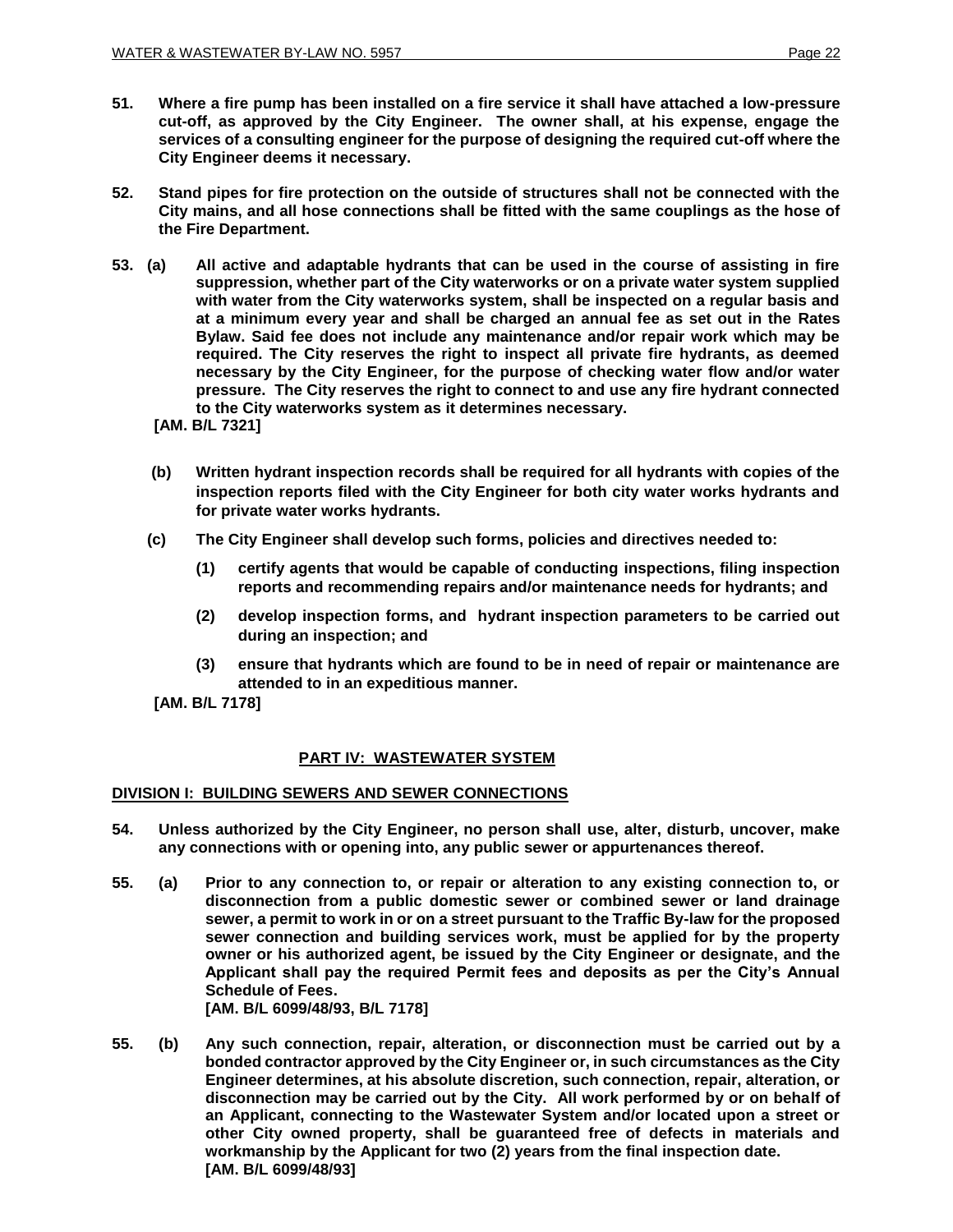- **55. (c) The full cost of such connection, repair, alteration, or disconnection shall be paid by the Applicant, including but not limited to the cost of connection to the main or capping at the disconnection, trenching, excavating and backfilling, piping, repairing of curbs and sidewalks, patching roadway, reseeding or sodding boulevard, deemed by the City Engineer, at his absolute discretion, to be necessary, as well as backfilling and reseeding or sodding on the Applicant's property.**
	- **(d) (1) Where there is a private water supply, the Applicant shall:**
		- **i) install on said private water supply a meter, in accordance with Section 36, for the purpose of recording the water consumption, upon which the cost for sewer service shall be based, in accordance with the rates set out in the Rates By-law; and**
		- **ii) comply with the provisions of Part III, Division II, as they relate to the installation, maintenance, tampering with and reading of the said meter and be subject to the enforcement sections of this by-law for noncompliance.**
		- **(2) Where the City Engineer, in his sole discretion, deems it necessary, the City may disconnect the sewer service for non-compliance by the Applicant.**
	- **(e) Notwithstanding paragraph (d)(1)i), the Applicant may elect for, or the City Engineer may require, the installation of a wastewater meter to record the amount of effluent discharged. Such meter shall be supplied by the Applicant at his expense and shall be installed at a point to be approved by the City Engineer. [AM. B/L 6099/48/93]**
- **56. (a) Each new building or structure, except accessory structure, whether or not located upon the same parcel of land, shall have a separate sewer service line.**
	- **(b) Notwithstanding subsection (a), multiple family dwellings consisting of adjacent units (side by side duplexes, row houses, or similar dwellings) where each adjoining unit fronts on a public right-of-way in which a public sewer is located, shall have a separate sewer service line for each unit.**
	- **(b.1) Notwithstanding subsection (a), the City Engineer may, in his absolute discretion, allow installation of a private wastewater main to service one property parcel containing multiple buildings, for commercial and condominium developments only, which will be connected to a public domestic sewer which currently extends in front of the property. Such installation is subject to the property owner entering into and continuing a development agreement with the City outlining the following provisions:**
		- **-- location of private wastewater main**
		- **-- method and location of connection to public domestic sewer**
		- **-- supply of engineering site plan**
		- **–- maintenance and repair provisions, including notice to tenants**
		- **-- costs to be borne by developer**
		- **-- save harmless clause**
		- **-- obtaining of all related permits**
		- **-- cancellation or subdivision provisions**
		- **-- registered as caveat to run with the land**

**-- any other provisions deemed necessary by the City Engineer**

**[AM. B/L 6420]**

**(c) Notwithstanding subsection (a), all multiple unit structures which do not meet the requirements as set out in subsection (b) shall be in compliance with alternate design provisions as approved by the City Engineer.**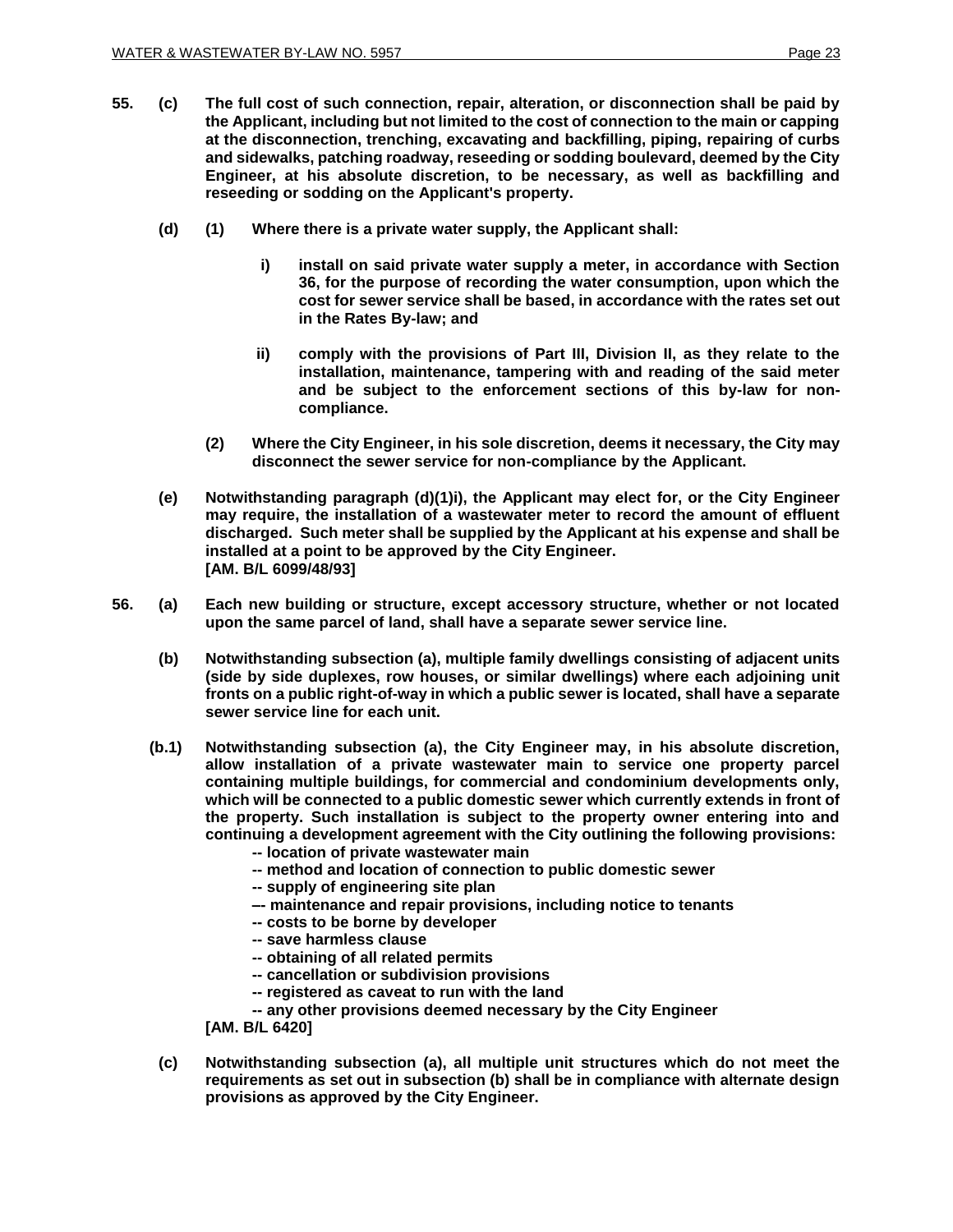- **56. (d) Where a property is subdivided and by such subdivision an existing structure is divided into two or more individual units separated by a party wall or some other means, then each such unit shall have a separate sewer service line constructed.**
	- **(e) Notwithstanding subsection (a), when the City replaces a public street which contains a public sewer the City Engineer may grant, to the owner of any property serviced by means of a Y-connection, the following options:** 
		- **(1) install a building sewer service, at the property owner's expense, directly to the sewer connection, in accordance with the provisions of this by-law. Such sewer connection would be constructed by and at the cost of the City at the time of replacement of the public street or existing public sewer; or**
		- **(2) retain the Y-connection. In the event the Y-connection is retained, and in future it becomes necessary or desirous to connect directly to the public sewer, all construction costs would be at the expense of the owner.**
	- **(f) Each and every sewer service line shall be constructed from the structure to the nearest public domestic sewer or combined sewer. No such sewer service line shall be constructed across adjacent private property nor along public rights-of-way including streets, boulevards and any other right-of-way save and except to cross any boulevard or public property as directly as possible to connect to such public domestic sewer or combined sewer. Where such public domestic sewer or combined sewer is not available adjacent to the property of the Applicant, then the Applicant shall construct a domestic sewer in accordance with Section 59. [AM. B/L 6099/48/93]**
	- **(g) The City Engineer may, at his absolute discretion, allow an existing sewer service line which is not conforming with any or all of the provisions of this Section to continue to be utilized so long as the sewer service line meets the other provisions of this and all other applicable City By-laws.**
	- **(h) Where the City Engineer exercises his discretion, as set out in subsections (e) and (g), and allows the continued use of such sewer service line the condition precedent of the formal issuance of such approval shall be entry into a written agreement between all parties using such sewer service line in a form satisfactory to both the City Engineer and the City Solicitor, whereby the City is saved harmless from any liability incidental to damages or problems arising from the use of such sewer service line.**
- **57. (a) The City Engineer may refuse any application for a sewer connection where he, at his absolute discretion, deems that:**
	- **(1) the existing adjacent public domestic sewer or combined sewer is incapable of handling the additional hydraulic load which would be caused thereby and/or the organic or inorganic wastewater content; or**
	- **(2) the elevation of the structure, relative to the elevation of the existing public domestic sewer or combined sewer is such that the sewer service line cannot be installed at the gradient required pursuant to the City's Building By-law, as amended; or**
	- **(3) any other situation that exists, or would exist following connection would result in an unsatisfactory installation and/or functioning of the proposed connection;**

**provided, however, the City Engineer may, notwithstanding that he has made such a determination, issue a Permit for such proposed sewer connection where full responsibility is undertaken therefore, in writing by the Applicant, and the City is thereby saved harmless.**

**[AM. B/L 6099/48/93]**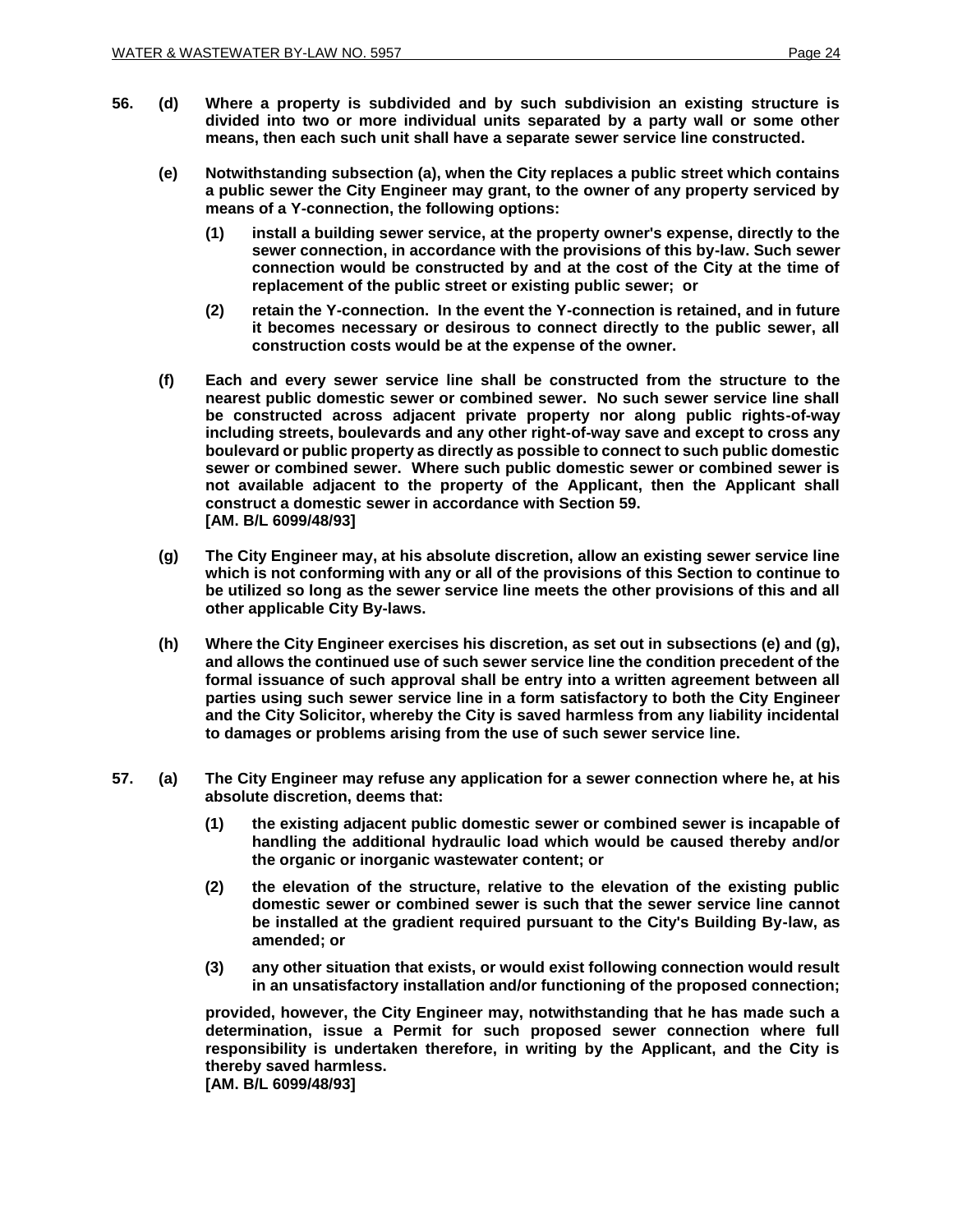- **57. (b) Where the City Engineer disapproves of the proposed sewer connection and refuses to issue a Permit therefore, the Applicant shall be so informed and the reasons for such refusal shall be given and such sewer connection shall not be made by the Applicant or by any other person.**
- **58. (a) All new building sewer services shall have installed, downstream of any weeping tile connection, a back water valve or other means of preventing a reverse flow.**
	- **(b) Where it is deemed necessary by the City Engineer, owing to the location or elevation of an existing building sewer service, or where the structure has experienced any back flow problem, or other just cause, a back water valve or other means of preventing a reverse flowing of the building sewer service shall be installed.**
	- **(c) Notwithstanding subsection (b), the owner or occupant may elect to not install a back water valve, or other means of preventing a reverse flowing of the building sewer service, providing he enters into a written agreement with the City. Such agreement shall stipulate:**
		- **(1) the owner or occupant was advised by the City that a back water valve, or other means of preventing a reverse flowing of the building sewer service, is required and that with this knowledge he has elected to not install such device; and**
		- **(2) the owner or occupant will save the City and other levels of government harmless for any and all damages which may occur, or other related costs, including, but not limited to, any repairs necessitated by, or the inability to use the structure due to, damage caused by a reverse flow; and**
		- **(3) the owner or occupant will ensure that any reverse flow will not be redirected in such a manner as to seep into the ground, or the weeping tiles, surrounding his structure; and**
		- **(4) such other provisions as the City Solicitor and City Engineer shall, at their absolute discretion, deem necessary.**
- **59. (a) Notwithstanding any other provision of this Division, where an Applicant has completed a Water and Sewer Connection/Disconnection Application, and it is established that:**
	- **(1) the Applicant is unable to comply with any provision of this Division; or**
	- **(2) no public domestic sewer or combined sewer of sufficient capacity is available adjacent to the property of the Applicant; or**
	- **(3) no public domestic sewer or combined sewer is available adjacent to the property of the Applicant;**

**City Council, or where the distance to be covered is less than 100 meters (328 ft.), the City Engineer, may authorize the construction by the Applicant of a domestic sewer (in this Part the "Authorized Domestic Sewer") for connection to a designated public domestic sewer or combined sewer. [AM. B/L 6099/48/93]**

- **(b) Unless otherwise directed by City Council, the construction cost of the Authorized Domestic Sewer shall be borne entirely by the Applicant. [AM. B/L 6099/48/93]**
- **(c) Any authorization granted pursuant to subsection (a) shall be subject to the condition that, prior to commencement of construction of the Authorized Domestic Sewer, the Applicant will enter into a written agreement with the City containing provisions of the following nature:**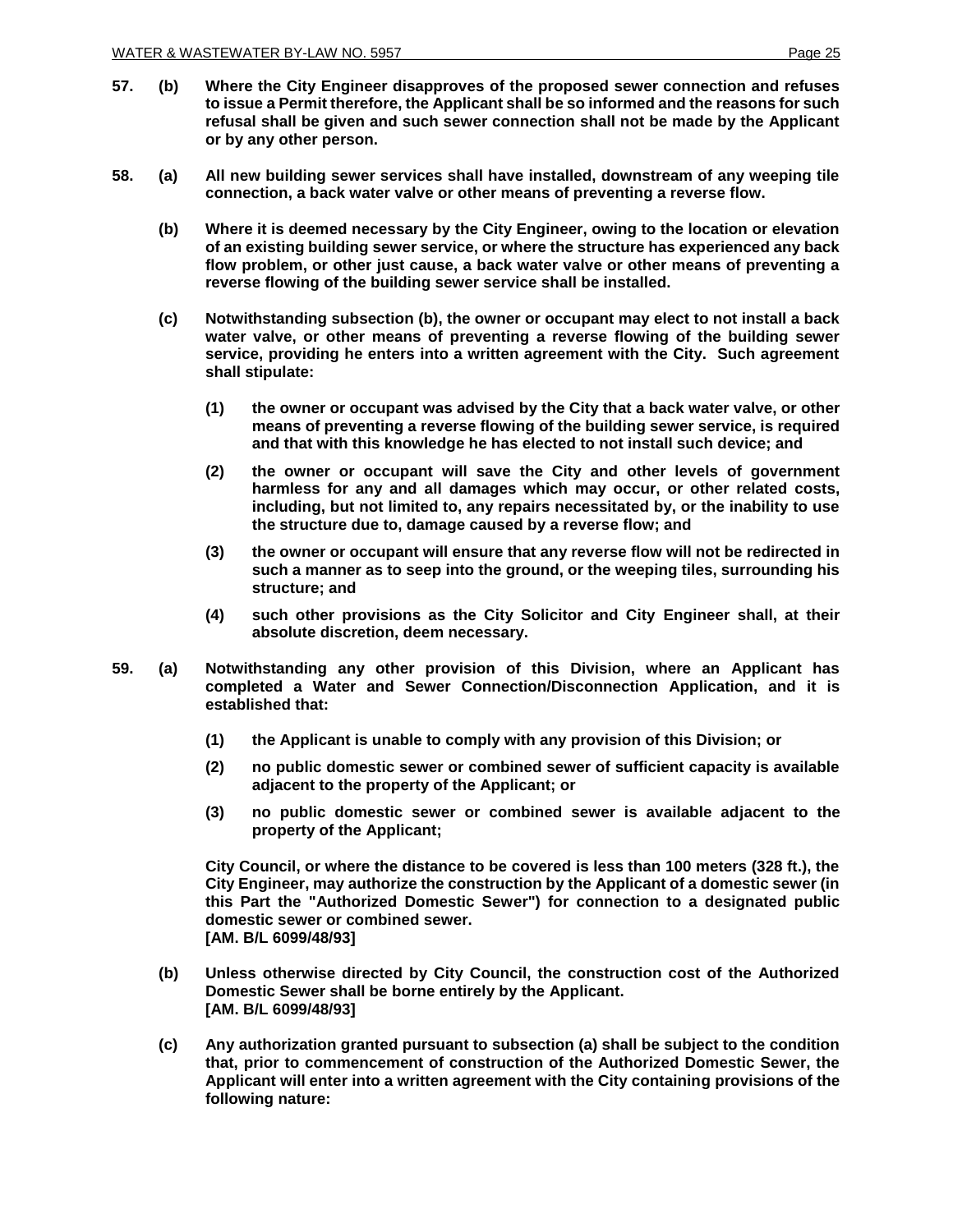- **59. (c) (1) the Applicant will hold harmless, release and indemnify, as the case may be, the City from any liability for any damages or problems arising from the construction, use, or maintenance of the Authorized Domestic Sewer, as well as any connections thereto;**
	- **(2) the Applicant will extend the Authorized Domestic Sewer to a point parallel to his far property line except where, in the opinion of the City Engineer:**
		- **i) an insufficient gradient exists to accommodate extending a domestic sewer beyond the Applicant's property; or**
		- **ii) there is no potential for any other customer to connect beyond the Applicant's property;**

**in which case, the Applicant need only extend the Authorized Domestic Sewer to a point parallel to the sewer service line serving his property;**

- **(3) the Applicant will, at his cost, maintain the Authorized Domestic Sewer and all connections thereto, to the satisfaction of the City Engineer for the guarantee period of two (2) years from the date of acceptance;**
- **(4) upon expiry of the guarantee period and upon acceptance of the Authorized Domestic Sewer by the City Engineer, the Authorized Domestic Sewer shall become a public domestic sewer; and**
- **(5) such other provisions as the City Solicitor and the City Engineer shall, at their absolute discretion, deem necessary. [AM. B/L 6099/48/93]**
- **(d) The construction of an Authorized Domestic Sewer shall be carried out in accordance with plans and specifications approved by the City Engineer prior to commencement of construction thereof. For minor extensions authorized by the City Engineer, the applicant shall follow those terms and conditions as set out on a Permit, attached hereto as Schedule "A", and shall submit 'as built' drawings. [AM. B/L 6099/48/93]**
- **59. (e) Any owner, other than the Applicant, wishing to connect his property to an Authorized Domestic Sewer within a period of seven (7) years following its completion shall be required to pay to the City a prorata share of the initial construction costs. This cost shall be in addition to any other costs which are the owner's responsibility under the provisions of this By-law. Such prorata share shall be on an effective frontage foot basis, calculated by the City Engineer as follows:**

 **actual construction cost**

- **- adjustment for oversizing, where required**
- **-: total e.f.f. of potential benefitting properties**
- **= cost per effective frontage foot**
- **X effective frontage foot of owner's property**
- **= owner's prorata share**

**The City Engineer has the authority to make adjustments to the above formula where the information available would indicate, in his opinion, that such an adjustment is required. The actual construction cost and the total length of the Authorized Domestic Sewer shall be provided by the Applicant to the City Engineer, who shall verify the accuracy of such information. Upon receipt by the City of any prorata share referred to herein, the City Engineer shall authorize such amount to be forwarded to the Applicant as partial recovery of his construction expenses. [AM. B/L 6099/48/93]**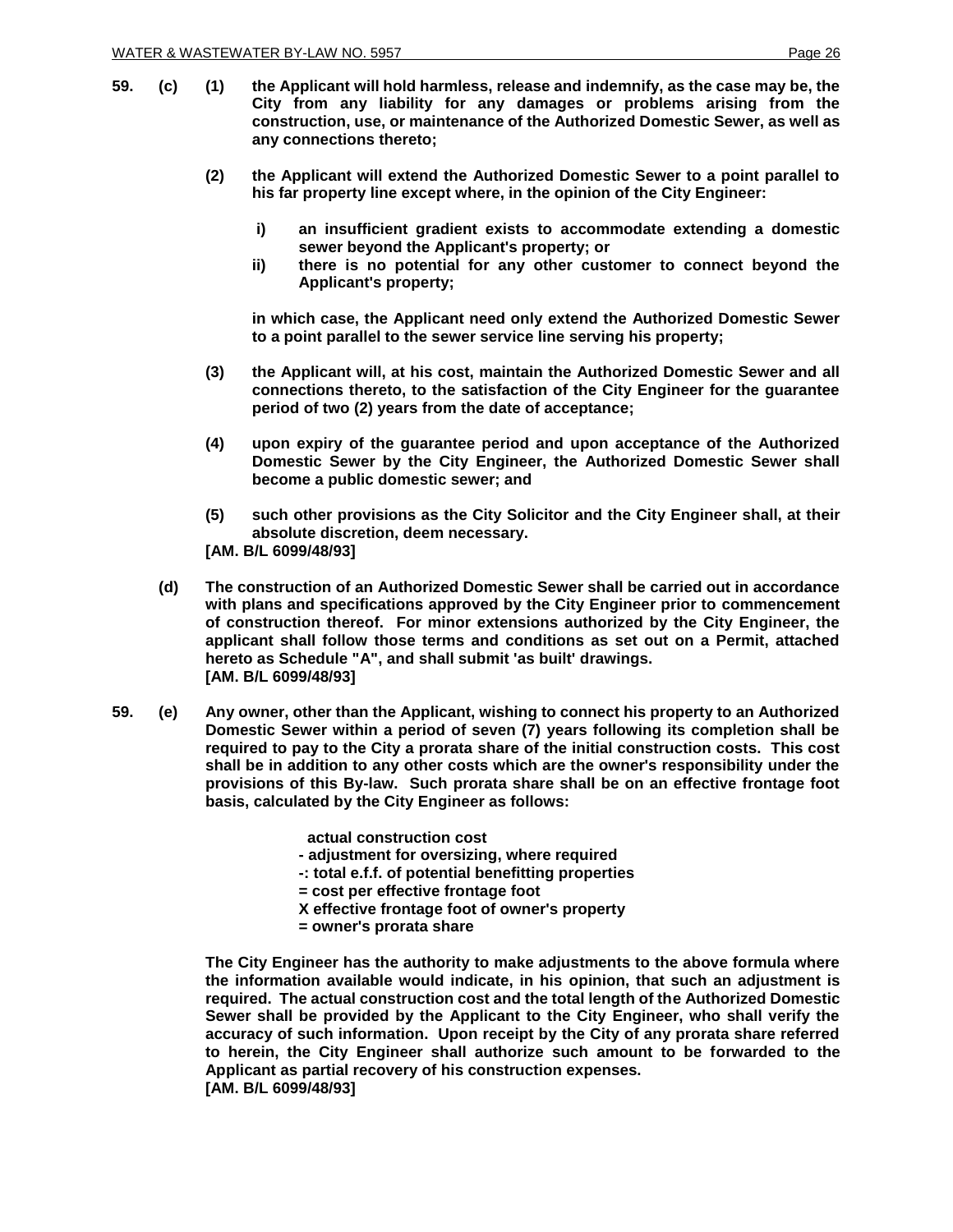- **60. All new sewer service lines shall be constructed in accordance with the Building Services Section of the Standard Construction Specifications in effect as of the date construction is commenced.**
- **61. The City shall maintain the sewer connection in a satisfactory structural condition at the expense of the City. The building sewer service and building drain shall be maintained by the owner at his expense, including any plumbing modifications to allow access for removal of blockages. The owner shall be responsible for the removal of blockages in the building sewer service, building drain, and the sewer connection at his expense. However, at the discretion of the City Engineer, the City may remove such blockage, at the owner's expense. [AM. B/L 6200/49/94]**
- **61.1 (a) Notwithstanding section 61, where any blockage is deemed to have been solely caused by roots of trees, the owner may be eligible for reimbursement by the City for the cost of removing such blockage based on assessment of responsibility. Such assessment will be determined by the location of trees, being of sufficient size and type so as to be the possible cause of the root problem for the sewer service line, as follows:**
	- **(1) trees located on private property assessed at zero percent (0%) reimbursement;**
	- **(2) trees located on private and City property assessed at fifty percent (50%) reimbursement;**
	- **(3) trees located on City property assessed at one hundred percent (100%) reimbursement.**
	- **(b) Reimbursement of costs set out in subsection (a) shall cover only labour and equipment use relating to removal of blockages caused by roots and no more than two (2) claims per twelve (12) month period will be reimbursed.**
	- **(c) The City may operate a root prevention program at the discretion of the City Engineer and the order of priority for the application of the program will be based on the potential savings by the City which could result from each application.**
	- **(d) Costs for a root prevention program shall be portioned in accordance with the assessment of responsibility of root claims as set out in subsection (a). In all instances, the resident/owner must provide written approval prior to the application.**
	- **(e) The City does not provide any warranty period for application of the root prevention program or any action taken in relation to such program.**
	- **[EN. B/L 6200/49/94]**
- **62. (a) When sewer service is no longer required due to demolition or removal of a structure which is connected with the Wastewater System, the service for the property shall be disconnected at the junction between the building sewer service and sewer connection. To disconnect existing sewer service the owner shall comply with the provisions as set out in Section 55 hereof. All related work shall be completed within the time period stated on such application. Prior to issuance of a demolition permit by the Brandon and Area Planning District, the applicant shall apply for and receive a Water and Sewer Connection/Disconnection Permit from the City. [AM. B/L 6099/48/93]**
	- **(b) The City Engineer may delay the disconnection of said sewer service by the owner if weather or ground conditions warrant said delay. Any delay in disconnection of sewer service shall be for such period of time as authorized by the City Engineer.**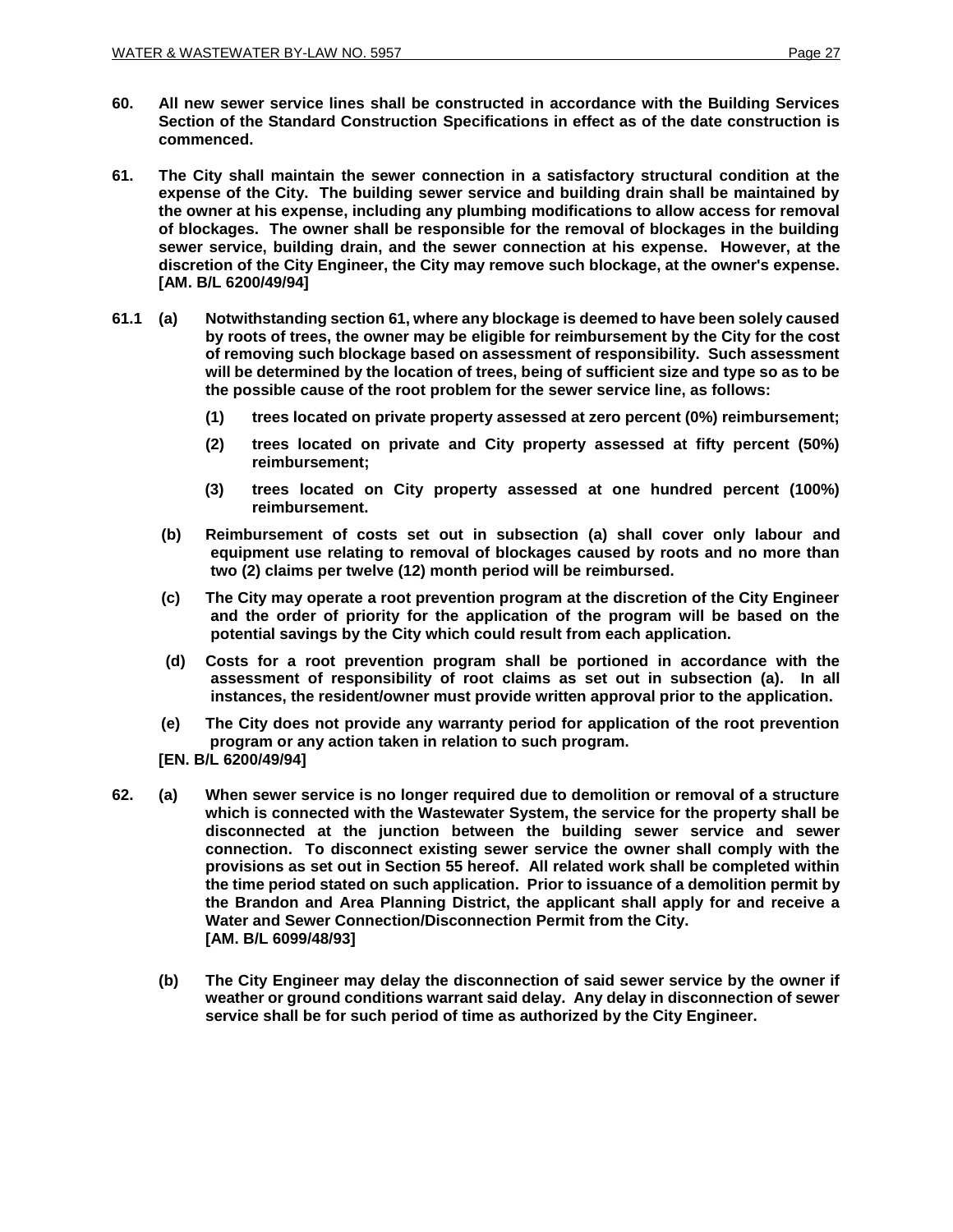- 
- **62. (c) Notwithstanding subsection (a), it shall not be necessary to disconnect the sewer service at the junction between the building sewer service and sewer connection providing:**
	- **(1) the existing service is satisfactory to the City Engineer, including being of acceptable size and material; and**
	- **(2) no new larger service is installed, or is to be installed, in place of the existing service; and**
	- **(3) the City Engineer and the Applicant can agree upon a time frame within which the reconnection is to be made, with such time frame being included on the permit as a condition; and**
	- **(4) a permit authorizing the retention of the service is obtained from the City Engineer; and**
	- **(5) a deposit in the amount set out in the City's Annual Schedule of Fees is paid to the City, such deposit to be refunded, without interest, upon reconnection to a structure within the time frame agreed upon. Where such reconnection is not made within the agreed time frame, the City Engineer may remove the service and the deposit shall be retained by the City and applied toward the cost of removing the sewer service. Any funds remaining shall become the property of the City as sewer revenues. Where the deposit is insufficient to cover the removal costs, the outstanding amount shall be assessed and levied against the property in the same manner as ordinary municipal taxes;**
	- **(6) Notwithstanding clause (5), said sewer deposit shall be waived where the required deposit for retaining a water service in accordance with clause 30(c)(4) has been paid to the City.**
	- **(d) In the event of infiltration or exfiltration occurring with any such service, the City Engineer will retire the service immediately, pursuant to the provisions as set out in clause (c)(5) and shall notify the Applicant of such action.**
- **63. No building sewer service shall allow leakage or infiltration at any time at a rate greater than the rate set out in the Standard Construction Specifications.**

#### **DIVISION II: USE OF PUBLIC DOMESTIC SEWERS AND LAND DRAINAGE SEWERS**

- **64. (a) No person shall discharge or cause to be discharged to any public domestic sewer:**
	- **(1) any storm water, surface water, roof run-off or surface drainage, and no person shall connect to a public domestic sewer any weeping tile drains, roof leaders, field drains, sumps or other collectors of surface water;**
	- **(2) any large volume of water, including but not limited to industrial cooling water, unless such discharge is approved by the City Engineer and is properly metered. [AM. B/L 6099/48/93]**
	- **(b) Notwithstanding clause (a)(1) and subject to subsection (c), weeping tile drains may be connected to a public domestic sewer provided that:**
		- **(1) at no time storm water from the roof of any structure is discharged at a point on the ground closer than 1.2 metres (4') to the foundation wall around which the weeping tile drains are placed; and**
		- **(2) the type and amount of weeping tile drain to be installed is approved by the Plumbing Inspector; and**
		- **(3) in the opinion of the City Engineer, no discernible or potential problem would be created for the Wastewater System by such connection. Where such a problem would be created, the owner shall be required to install, maintain and operate, at his expense, a sump pit complete with sump pump, and he shall not connect the weeping tile drain or sump to the public domestic sewer.**
		- **[AM. B/L 6099/48/93]**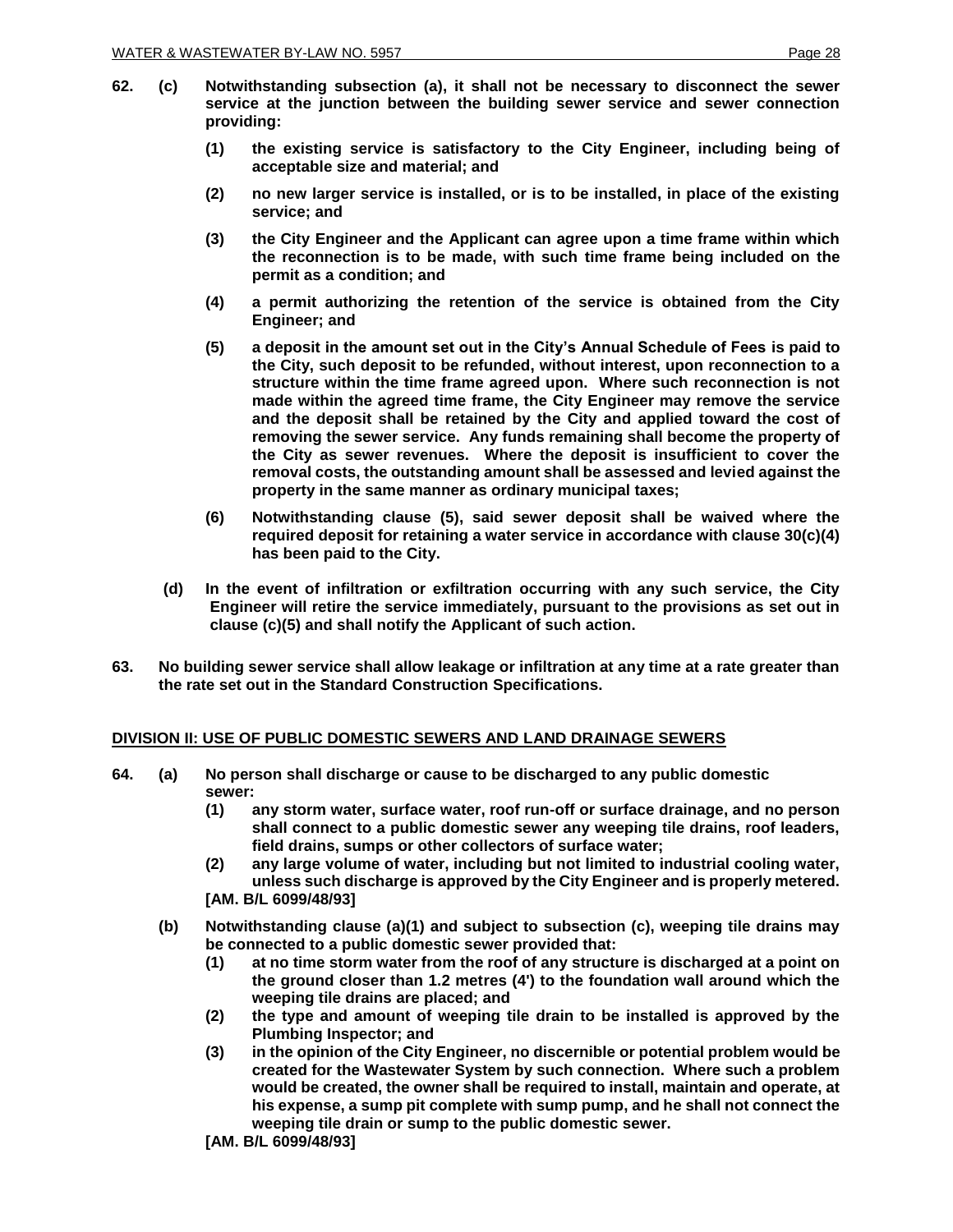- **64. (c) All new subdivisions and any future staging for existing major developments shall require a hydrology study to be conducted with the results being submitted to the City Engineer to assist in his determination of discernible or potential problems which could be created for the Wastewater System. [AM. B/L 6099/48/93]**
- **65. (a) Storm water and all other unpolluted drainage shall be discharged to such sewers as are specifically designated as land drainage sewers, or to a natural outlet, as approved by the City Engineer. [AM. B/L 6099/48/93]**
	- **(b) It shall be unlawful to discharge to any land drainage sewer within the City any domestic wastewater, industrial wastewater, or other polluted waters, except where suitable preliminary treatment has been approved in accordance with the provisions of this by-law. [AM. B/L 6099/48/93]**
- **66. Except as hereinafter provided by license, no person shall discharge or cause to be discharged any of the following described kinds of wastewater and/or industrial wastewater, of such nature or volume which, in the opinion of the City Engineer, could cause adverse affects, into any public sewer within the City: [AM. B/L 6099/48/93]**
	- **(a) any liquid or vapour having a temperature higher than sixty-five (65) degrees Celsius (149°F);**
	- **(b) any water or wastewater containing fat, oil or grease of such character or quantity that unusual attention or expense is required to handle such material by the City; [AM. B/L 6099/48/93]**
	- **(c) any gasoline, benzene, naptha, crude oil, or other flammable or explosive liquid, solid or gas;**
	- **(d) any garbage, other than properly shredded garbage, and any shredded garbage from a garbage disposal unit of a greater capacity than one such as may be normally operated by a fractional horse power motor;**
	- **(e) any cinders, ashes, sand, stone dust, mud, straw, shavings, metal, glass, rags, feathers, tar, plastics, wood or any other solid substances which cause difficulty to the Wastewater System; [AM. B/L 6099/48/93]**
	- **(f) any offal of any animal, fish or fowl, or any other solid or viscous substances which may cause difficulty to the Wastewater System [AM. B/L 6099/48/93]**
	- **(g) any water or wastewater having a pH lower than 5.5 or higher than 9.0 or having any other corrosive property capable of causing damage or hazard to equipment, structures and personnel of the City; [AM. 6099/48/93]**
	- **(h) any water or wastewater containing a toxic susbstance; [AM. 6099/48/93]**
	- **(i) any noxious substance capable of creating a public nuisance;**
	- **(j) any water or wastewater containing a radioactive substance; [AM. B/L 6099/48/93]**
	- **(k) any water or wastewater containing suspended solids of such character or quantity that would create problems with the Wastewater System. [AM. B/L 6099/48/94]**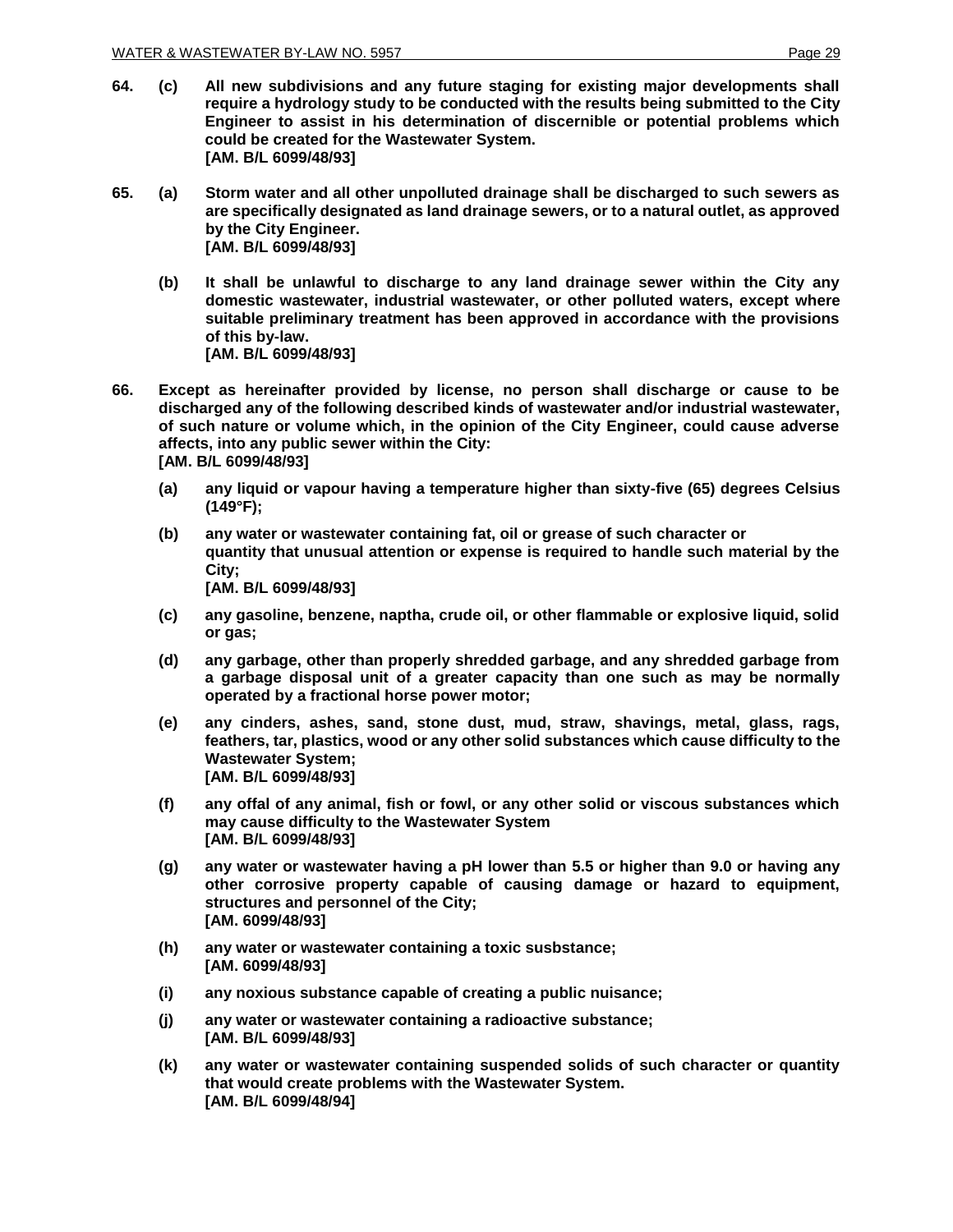#### **DIVISION III: COMMERCIAL AND INDUSTRIAL WASTEWATER**

- **67. No commercial, institutional, or industrial establishment shall discharge or cause to be discharged into any public sewer industrial wastewater without first obtaining a Commercial/Industrial Wastewater Discharge License, in accordance with Section 68. [AM. B/L 6099/48/93]**
- **68. Any person operating a commercial, institutional, or industrial establishment may discharge industrial wastewater into public sewers within the City provided: [AM. B/L 6099/48/93]**
	- **(a) such person (in this Division the "Licensee") makes application, in the form attached hereto as Schedule "B1", to the City Engineer for a license to discharge industrial wastewater into a public sewer; and [AM. B/L 6099/48/93]**
	- **(b) the Licensee provides:** 
		- **(1) chemical analyses of the industrial wastewater to be discharged, where requested by the City Engineer;**
		- **(2) the quantity and rate of discharge of industrial wastewater proposed to be discharged;**
		- **(3) a consultant's report respecting the proposed discharge, at the applicant's expense, when requested by the City Engineer; and**
		- **(4) any other detailed information which may be required by the City Engineer, including all pertinent information relative to any proposed preliminary treatment prior to discharge; and [AM. B/L 6099/48/93]**
	- **(c) the Licensee pays the required annual permit fee, as set out in Schedule "B1" hereto or such fee as set out in the license; and [AM. B/L 6027/64/92]**
	- **(d) the Licensee agrees to any surcharge in accordance with the provisions of Section 74 or such surcharge or other charge as set out in the license; and [AM. B/L 6027/64/92]**
	- **(e) the City Engineer issues a Commercial/Industrial Wastewater Discharge License, as set out in Schedule "B2" hereto or in such other form as the City Engineer in his sole discretion deems appropriate; and [AM. B/L 6027/64/92; B/L 6099/48/93]**
	- **(f) the Licensee agrees to comply with any and all conditions and restrictions set out on said License.**
- **69. (a) As a general guide, the characteristics and limits of industrial wastewater which may be permitted to be discharged into a public sewer are as follows:**
	- **(1) those having a five (5) day Biochemical Oxygen Demand not greater than 300 parts per million, or,**
	- **(2) those not containing any appreciable quantity of substances having the characteristics described in Section 66 and/or the Standards for Discharge. [AM. B/L 6099/48/93]**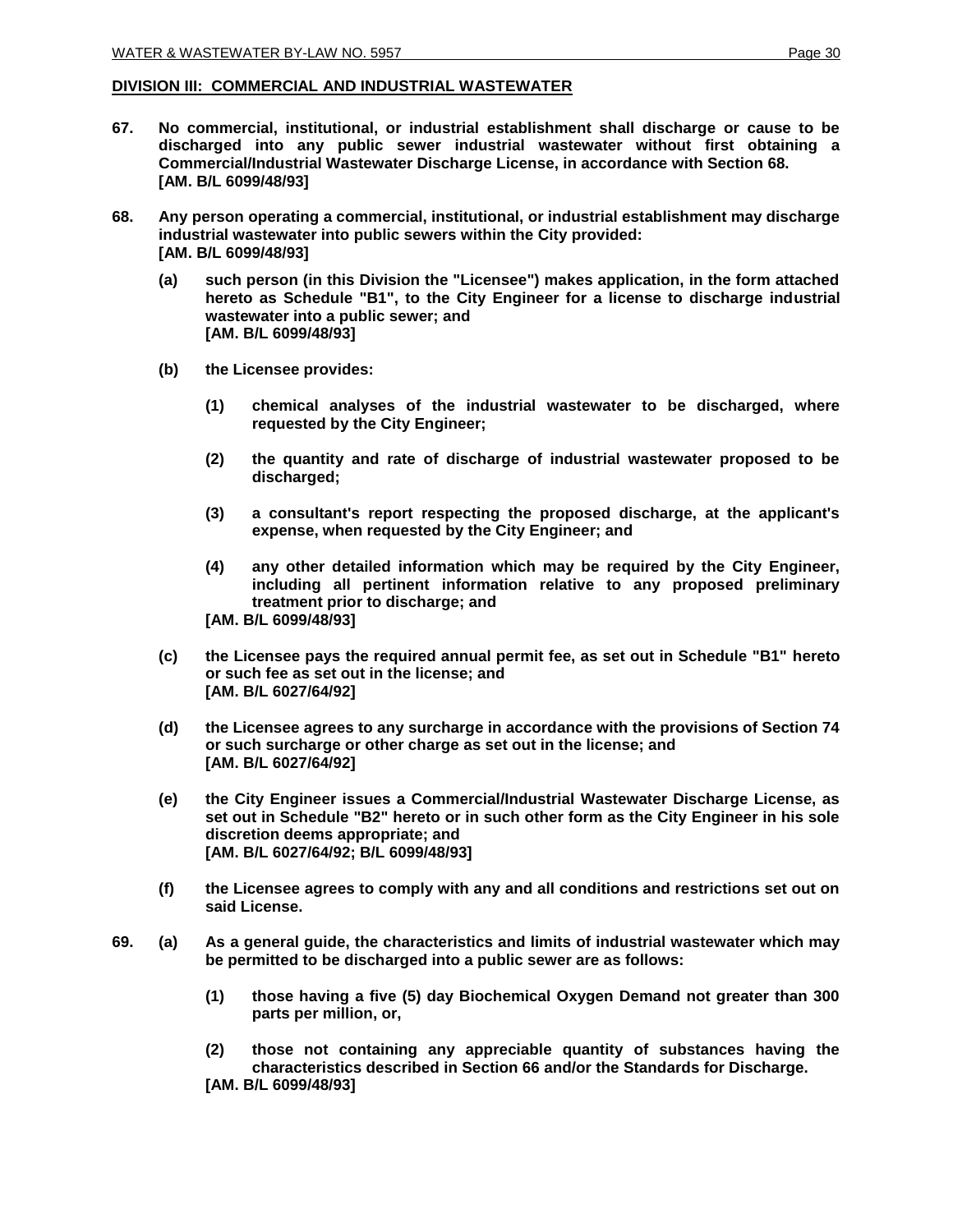- **69. (b) At such time as the Wastewater System is not overloaded the City Engineer may, at his absolute discretion, permit wastewater having a greater degree of pollution than the limits set out in the Standards for Discharge to be discharged into a public sewer. The City Engineer shall, when granting such permission, stipulate the maximum degree of pollution which may be temporarily discharged and such permission may be withdrawn upon thirty (30) days notice. [AM. B/L 6099/48/93]**
	- **(c) Any authority granted under subsection (b) may be withdrawn immediately where the effluents being discharged are found to contain a greater degree of pollution than authorized by the City Engineer, or it is determined by the City Engineer that such discharge is creating problems for, or damage to, the Wastewater System. [AM. B/L 6099/48/93]**
- **70. (a) Any Licensee shall, if required by the City Engineer, install a wastewater meter satisfactory to the City Engineer and shall discharge all such wastewater through this meter. [AM. B/L 6099/48/93]**
	- **(b) (1) Where there is a private water supply and no wastewater meter installed, the Licensee shall:**
		- **i) install on said private water supply a meter, in accordance with Section 36, for the purpose of recording the water consumption, upon which the cost for wastewater service shall be based, in accordance with the rates set out in the Rates By-law; and**
		- **ii) comply with the provisions of Part III, Division II, as they relate to the installation, maintenance, tampering with and reading of the said meter and be subject to the enforcement sections of this by-law for noncompliance.**
		- **[AM. B/L 6099/48/93]**
		- **(2) Where the City Engineer, in his sole discretion, deems it necessary, the City may disconnect the sewer service for non-compliance by the Licensee.**
- **71. (a) The Licensee shall provide, at his expense, such preliminary treatment as may be required to change the characteristics of the industrial wastewater to bring their quality to a level acceptable in the Standards for Discharge and such preliminary treatment facilities shall be in satisfactory operation before any license shall be granted. [AM. B/L 6099/48/93]**
	- **(b) Where preliminary treatment facilities are provided for any industrial wastewater such facilities shall be maintained in continuous, satisfactory, and effective operation by the Licensee at his own expense. [AM. B/L 6099/48/93]**
	- **(c) Where such preliminary treatment facilities need to be shut down temporarily for maintenance or repair, the City Engineer may, at his discretion and upon advance notification, authorize a short-term deviation from the License requirements for such purpose.**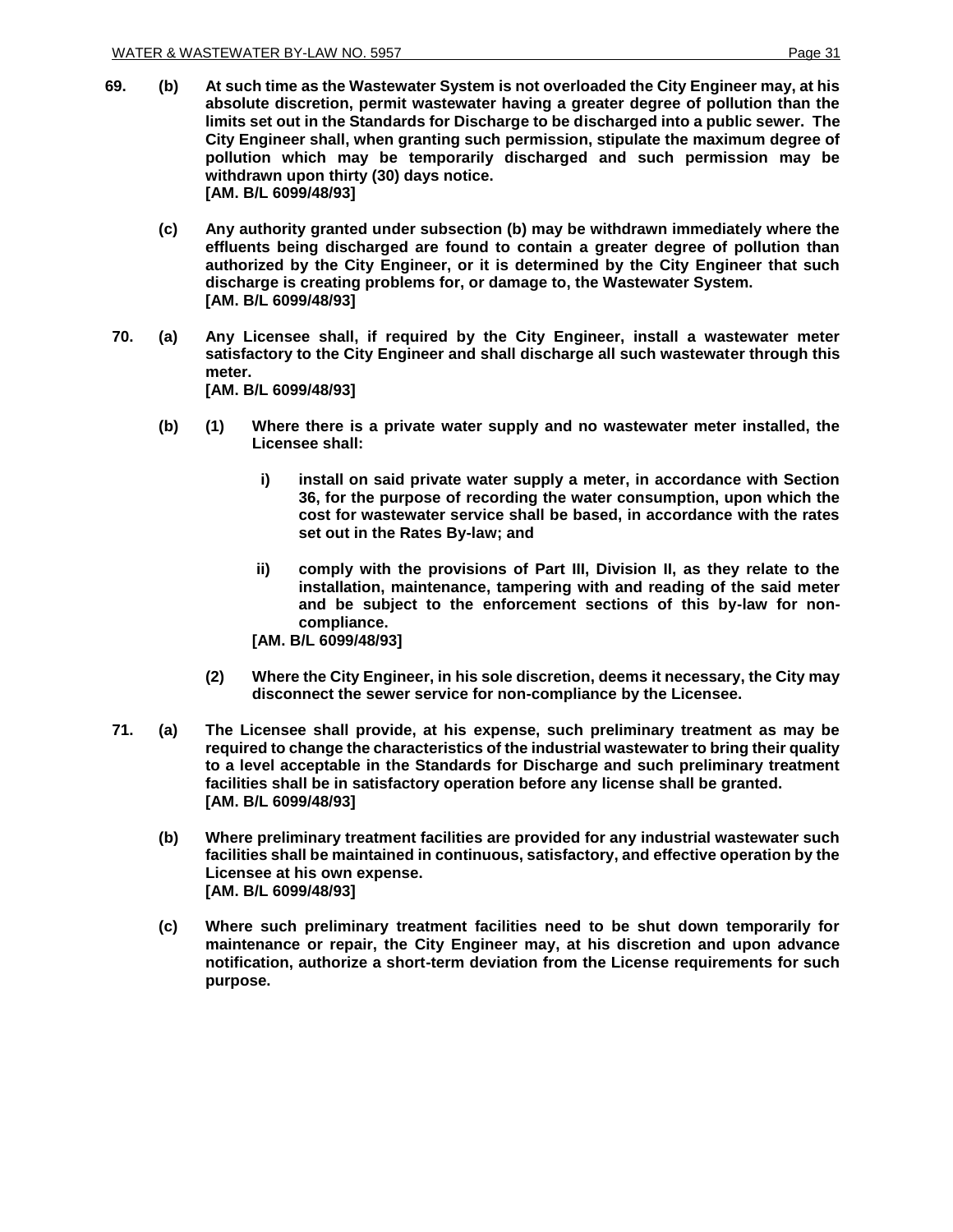- **72. (a) Each Licensee shall install a suitable control manhole, or other common collection point, in the sewer connection to facilitate observation, sampling and measurement of the industrial wastewater. [AM. B/L 6099/48/93]**
	- **(b) Such a control manhole, or other common collection point, shall be installed in an accessible, safe and approved location, as close as possible to the limit of the Licensee's property abutting the public sewer and shall be constructed in accordance with plans approved by the City Engineer.**
	- **(c) The control manhole shall be installed by the Licensee, at his own expense, and shall be maintained by him so as to be safe and accessible at all times.**
- **73. All measurements, tests and analyses and the characteristics of industrial wastewater, domestic wastewater, or water to which reference is made in this By-law, shall be determined in accordance with the Standard Methods, and shall be determined at the control manhole or upon suitable samples obtained at said manhole. [AM. B/L 6099/48/93]**
- **74. Within three (3) months after the Licensee commences to discharge industrial wastewater to the Wastewater System, the City Engineer shall make such tests and measurements as may be appropriate in order to ascertain the five (5) day Biochemical Oxygen Demand of the industrial wastewater discharged into the sewer by the Licensee, and also whether such wastewater contains any appreciable quantity of substances prohibited without license in Section 66 and/or the Standards for Discharge and, if so, the quantity of such pollution. Where the tests indicate that the industrial wastewater has a greater degree of pollution than normal wastewater a surcharge, established in accordance with the provisions of the Rates By-law, shall be charged in addition to the rate set out in the Rates By-law for acceptance of normal wastewater. [AM. B/L 6099/48/93]**
- **75. The City Engineer may thereafter, at any time, run further tests on the industrial wastewater being so discharged by the Licensee and may at any time enter upon the premises of the Licensee and gather samples, over such a period as the City Engineer may see fit, of the industrial wastewater being discharged by the Licensee into any public sewer or body of water within the City, or make tests upon samples submitted by the Licensee. [AM. B/L 6099/48/93]**
- **76. Where any testing by the City Engineer shows a greater or lesser degree of pollution than that obtained in the prior tests, such new findings shall be used in the computation of the surcharge on the structure subsequent to that for the current quarter but no such change shall be made unless the new test has been carried out during a normal operation period of the Licensee's plant.**
- **77. Where the Licensee has installed treatment equipment, or for any other reason is of the opinion that the nature of the wastewater presently being discharged into a sewer has a substantially lesser degree of pollution than as shown by the prior test or tests, he may request the City Engineer to make new tests, at the Licensee's expense. The new tests shall be done during a normal operation period of the Licensee's plant, and, if the City Engineer is satisfied that such tests are made when the plant was operating under normal conditions, the result of the latest tests shall be used in computing the surcharge for wastewater discharged thereafter in the manner set forth in the Rates By-law. [AM. B/L 6099/48/93]**
- **78. (a) Where inspection of a Licensee's premises discloses failure, omission or neglect of the Licensee to comply with this By-law the license to discharge industrial wastewater to a public sewer may be cancelled upon thirty (30) days written notice from the City Engineer unless corrective action satisfactory to the City Engineer is taken in the interim period. [AM. B/L 6099/48/93]**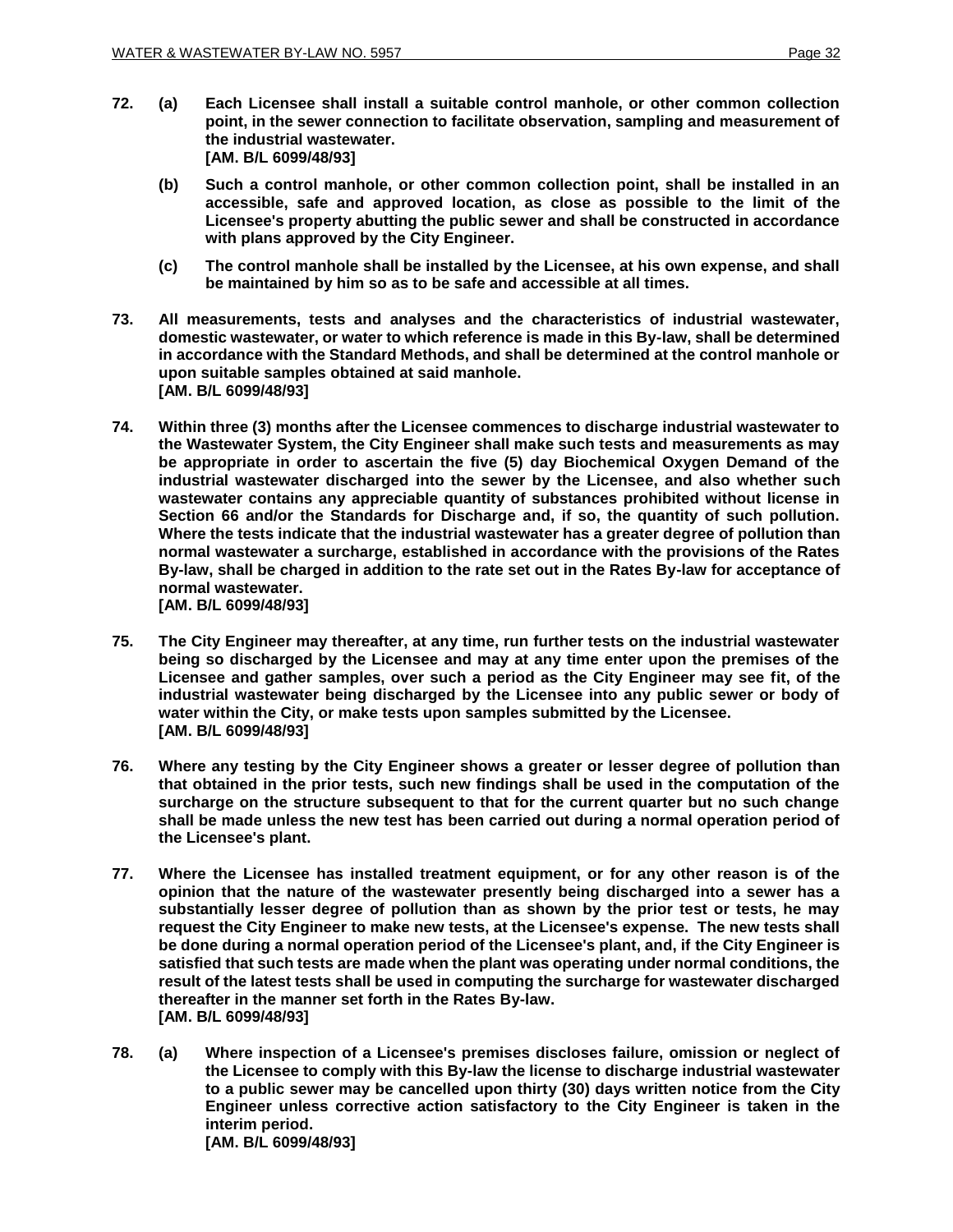**78. (b) Where it is determined by the City Engineer that such failure, omission or neglect is creating problems for, or damage to, the Wastewater System he may, at his discretion, revoke such License immediately and the Licensee shall immediately discontinue discharging any industrial wastewater not complying with subsection 69(a) until corrective action satisfactory to the City Engineer is taken and a new License is applied for and granted. [AM. B/L 6099/48/93]**

## **PART V: ENFORCEMENT**

- **79. Rates, fees, and other charges not contained in the current Rates By-law shall not come into full force and effect until approval has been obtained from The Public Utilities Board of the Province of Manitoba if and when same is required.**
- **80. (a) Any person who contravenes, neglects, omits or fails to obey or observe any provision of this By-law is guilty of an offense and is liable on summary conviction to a fine not exceeding Five Hundred Dollars (\$500.00) and costs on conviction, or to imprisonment for a term not exceeding thirty (30) days or to both such a fine and such an imprisonment.**
	- **(b) Where the contravention, refusal, neglect, omission or failure continues for more than one (1) day, the person is guilty of a separate offense for each day that it continues.**
	- **(c) The above fines and penalties shall be in addition to any replacement and/or repair costs which the person has caused the Waterworks and/or Wastewater System to suffer due to the person violating any of the provisions of this by-law. [AM. B/L 6099/48/93]**

#### **DIVISION I: WATERWORKS**

- **81. Any person who:**
	- **(a) willfully or maliciously hinders or interrupts, or causes or procures to be hindered or interrupted the City or its servants, agents, contractors, or workmen, or any of these, in the exercise of the powers and authorities granted herein as to the Waterworks, plant or equipment or water supply; or**
	- **(b) willfully or maliciously lets off or discharges any water so that it runs waste or useless from the Waterworks; or**
	- **(c) throws or deposits any injurious, noxious, or offensive matter into the water or the Waterworks, or in any way fouls them or commits any willful damage or injury to the water or Waterworks, or encourages any of these things to be done;**

**is guilty of an offense and liable on summary conviction, for each offense, to a fine not exceeding Five Hundred Dollars (\$500.00) and costs on conviction, or to imprisonment for a term not exceeding thirty (30) days, or to both such a fine and such an imprisonment and he is also liable to an action at law, at the suit of the City, to make good any damage done by him.**

- **82. Any person who:**
	- **(a) bathes or washes, or cleanses any cloth, wool, leather, skin or animal, or places any nuisance or offensive thing in any lake, river, pond, source, or fountain, from which the water of the city is obtained and within one point five (1.5) kilometres (1 mile) from the source of supply for the Waterworks; or**
	- **(b) conveys, casts, throws, or puts any filth, dirt, dead carcasses, or other noxious or offensive thing in any of the waters mentioned in subsection (a) and within the distance therein mentioned from the source of supply; or**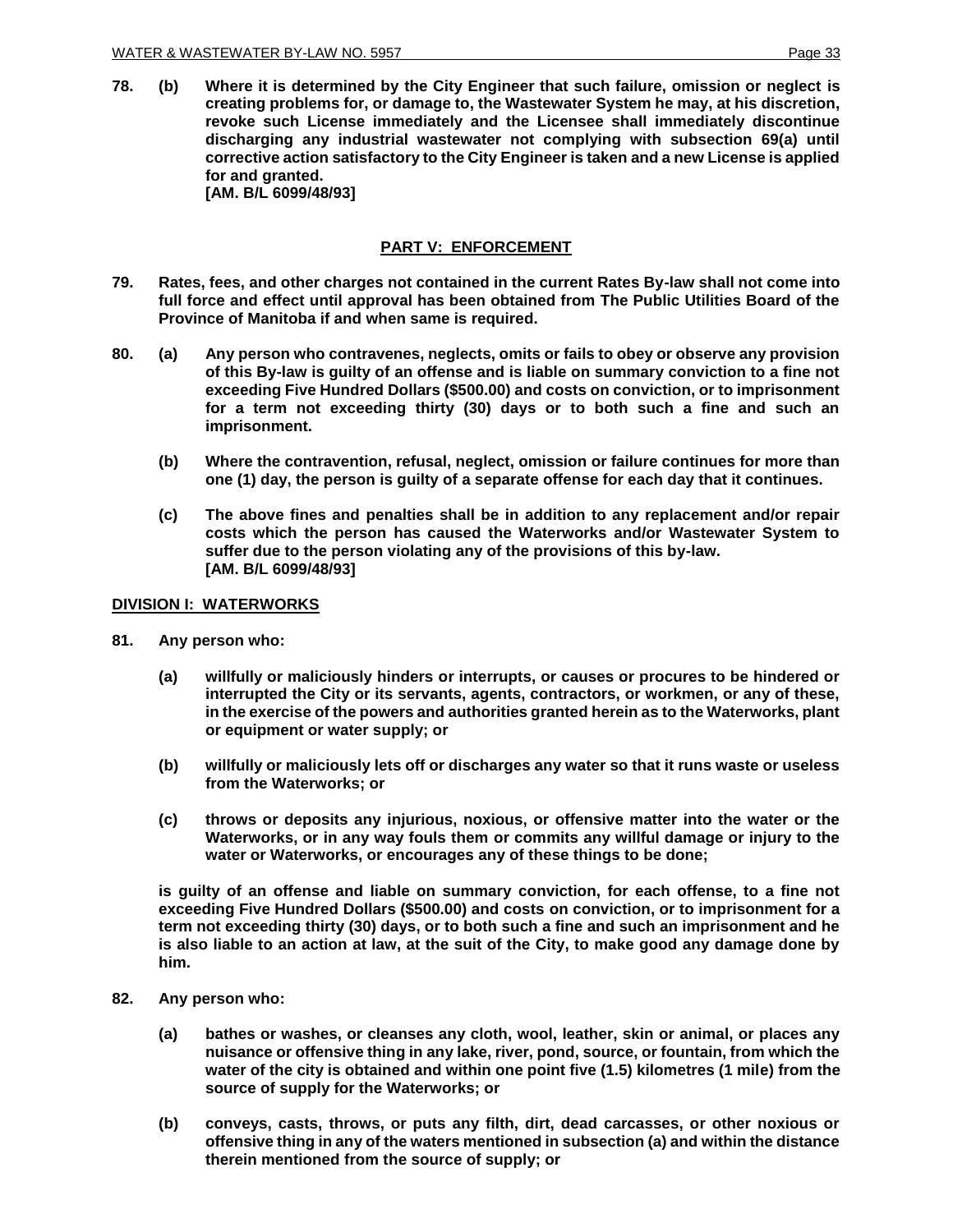- **82. (c) causes, permits, or suffers the water of any sink, sewer, or drain to run or to be conveyed into any of the waters mentioned in subsection (a); or**
	- **(d) causes any other thing to be done whereby the waters mentioned in subsection (a) may in any way be tainted or fouled;**

**is guilty of an offense and liable, on summary conviction, for each offense to a fine not exceeding Five Hundred Dollars (\$500.00) and costs on conviction, or to imprisonment for a term not exceeding thirty (30) days or to both such a fine and such an imprisonment.**

## **DIVISION II: WASTEWATER SYSTEM**

- **83. Any person who:**
	- **(a) willfully or maliciously hinders or interrupts or causes or procures to be hindered or interrupted the City or its servants, agents, contractors, workmen, or any of these, in the exercise of the powers and authorities granted herein as to the Wastewater System; or**
	- **(b) places, deposits, or permits to be deposited in any manner that is unsanitary, upon public or private property within the City, any human or animal excrement, garbage or other objectionable waste or commits any willful damage or injury to the Wastewater System, or encourages any of these things to be done; or**
	- **(c) discharges or permits to be discharged to any natural outlet within the City, any domestic wastewater, industrial wastewater, or other polluted waters without approved preliminary treatment; [AM. B/L 6099/48/93]**

**is guilty of an offense and liable on summary conviction, for each offense, to a fine not exceeding Five Hundred Dollars (\$500.00) and costs on conviction, or to imprisonment for a term not exceeding thirty (30) days, or to both such a fine and such an imprisonment and he is also liable to an action at law, at the suit of the City, to make good any damage done by him.**

## **PART VI: REPEAL AND ENACTMENT**

- **84. (a) (1) Waterworks By-law No. 2957 and amending By-law Nos. 3244, 3254, 3361, 3562, 3697, 3743, 3766, 3805, 4120, 4279 and 4426 are hereby repealed.**
	- **(2) Sewer and Waste Control By-law No. 3698 and amending By-law Nos. 3767, 3802, 3806, 4064, 4121, 4280, 4394, 4425 and 5431/62/86 are hereby repealed.**
	- **(b) The repeal of the by-laws in the last preceding subsection mentioned shall not revive any By-law or any provision of any By-law repealed by them, nor shall the said repeal prevent the effect of any saving clause in the said by-laws or the application of any of the said by-laws or any other by-law or provision of law formerly in force to any transaction, matter or thing anterior to the said repeal to which they would otherwise apply.**
	- **(c) The repeal of the said by-laws should not affect:**
		- **(1) any penalty, forfeiture or liability incurred before the time of such repeal, or any proceedings for enforcing the same had, done, completed or pending at the time of such repeal; or**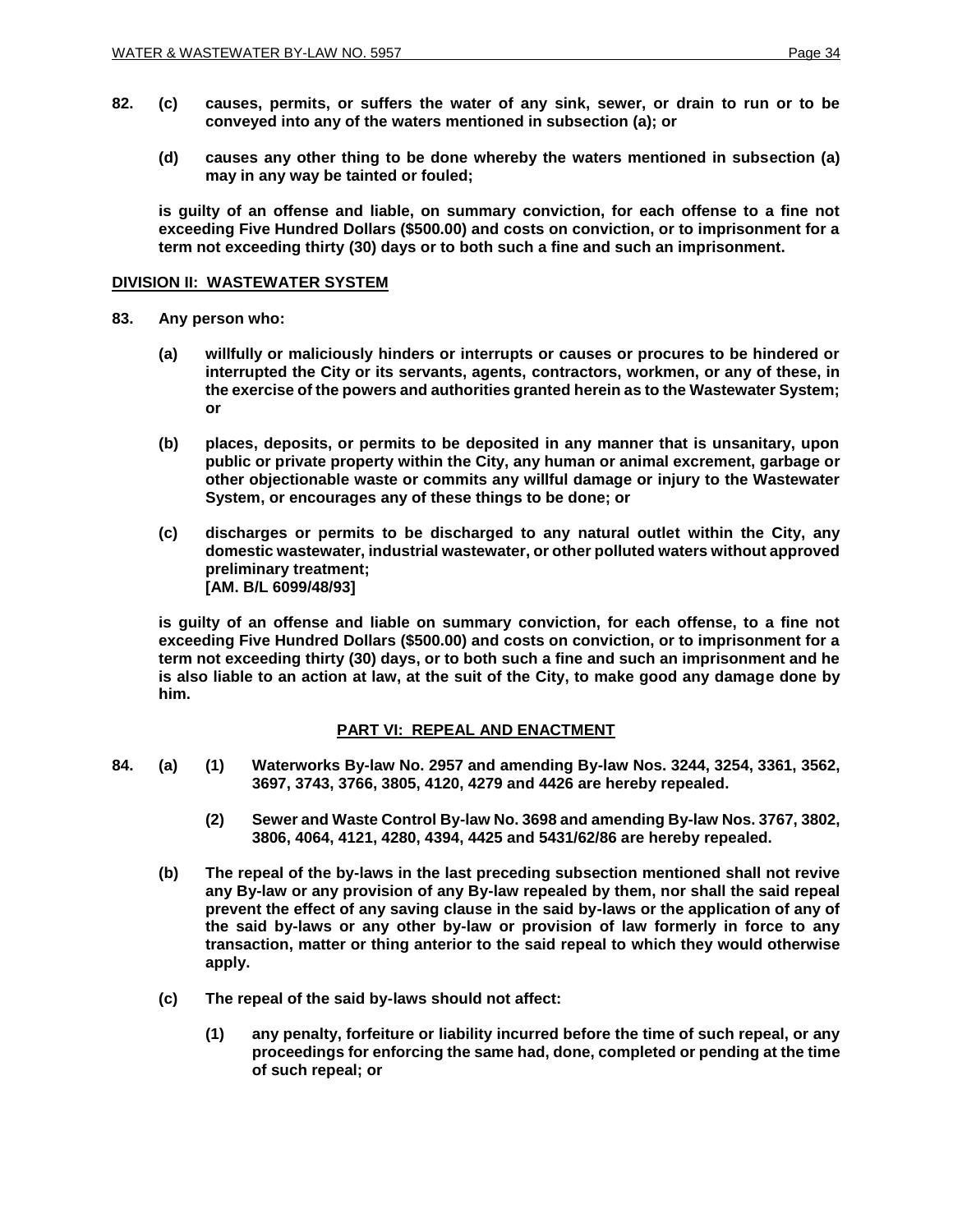- **84. (c) (2) Any action, suit, judgement, decree, certificate, execution, process, order, rule or any proceeding, matter or thing whatever, respecting the same had, done, made, entered, granted, completed, pending, existing or in force at the time of such repeal; or**
	- **(3) Any act, deed, right, title, interest, grant, assurance, registry, rule, regulation, contract, lien, charge, matter, or thing had, done, made, acquired, established, or existing at the time of such repeal; or**
	- **(4) Any office, appointment, commission, salary, allowance, security, duty, or any matter or thing appertaining thereto at the time of such repeal; or**
	- **(5) Any bond, note, debenture, debt, or other obligation made, executed, or entered into by the City at the time of such repeal.**
	- **(d) The repeal of the said by-laws shall also not defeat, disturb, invalidate, or prejudicially affect any matter or thing whatsoever had, done, completed, existing or pending at the time of such repeal.**
- **85. This by-law shall come into full force and take effect upon the passage thereof.**

**DONE AND PASSED by the Council of The City of Brandon duly assembled this 23rd day of December A.D. 1991.**

| "R. N. Borotsik"<br><b>MAYOR</b> |       |        |          | "C. R. Arvisais"<br><b>ACTING CITY CLERK</b> |
|----------------------------------|-------|--------|----------|----------------------------------------------|
| Read a first time this           | 16th. | dav of | December | A.D. 1991.                                   |
| Read a second time this 23rd     |       | day of | December | A.D. 1991.                                   |
| Read a third time this           | 23rd  | dav of | December | A.D. 1991.                                   |

**I, Heather Coreen Ewasiuk, Clerk of the municipality of The City of Brandon DO HEREBY CERTIFY the within to be a true and correct copy of Water and Sewer Control By-law No. 5957/114/91, as amended by By-laws No. 6027/64/92, No. 6049/86/92, No. 6099/48/93, No. 6200/49/94, No. 6312/39/95, No. 6404, No. 6420, No. 6972, No. 7178 AND No. 7321.**

> *Original Signed By*  *H. Ewasiuk* **H. Ewasiuk, City Clerk**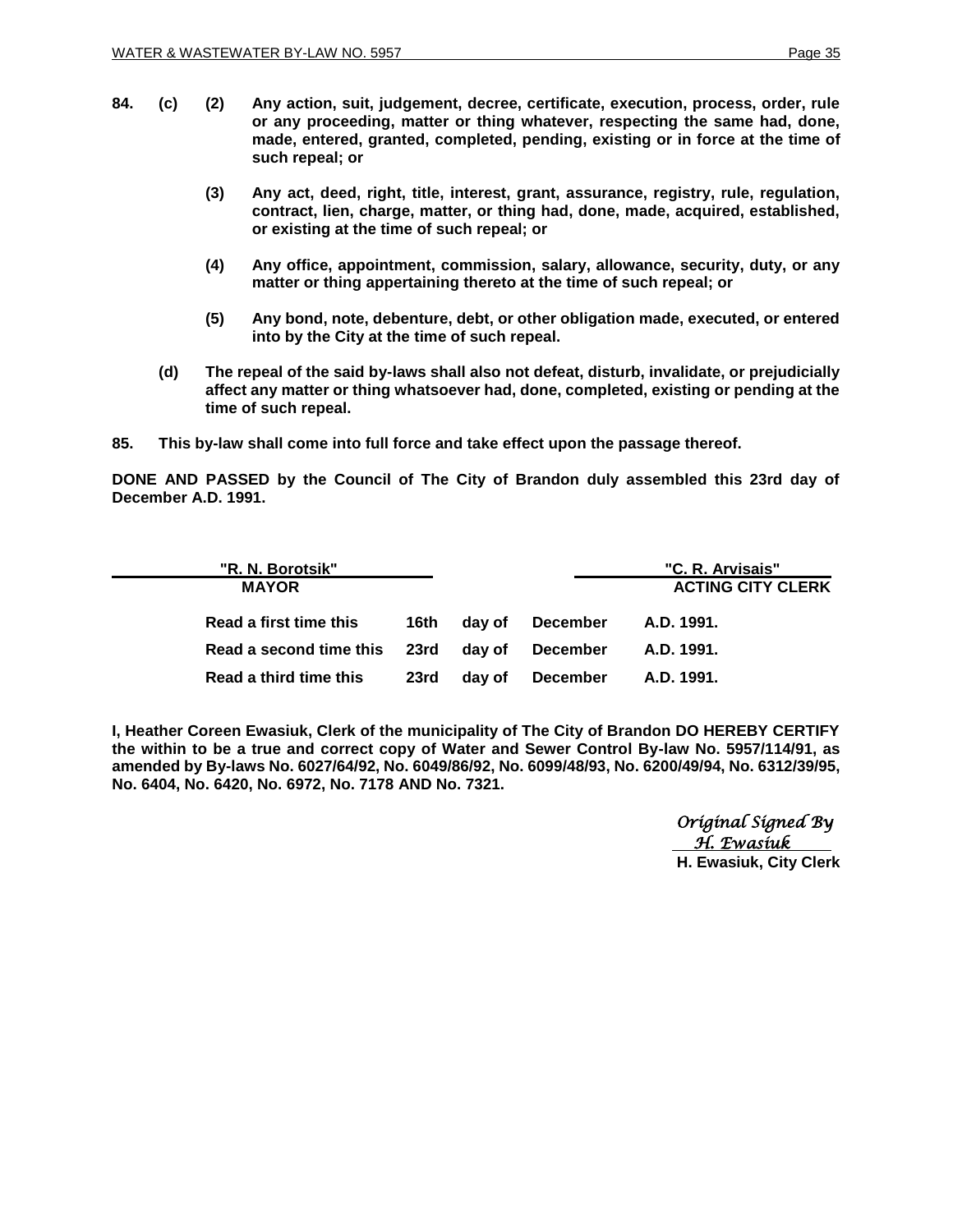## **SCHEDULE "A"**

## **Water and Wastewater Control By-law No. 5957/114/91, ss.24(a),55(a),59(d) [AM. B/L No. 6099/48/93; 6312]**

### **THE CITY OF BRANDON DEVELOPMENT SERVICES DIVISION APPLICATION AND PERMIT**

## **WATER AND SEWER CONNECTION/DISCONNECTION STREET EXCAVATION**

**NOTE: This Schedule is currently not available on the system.**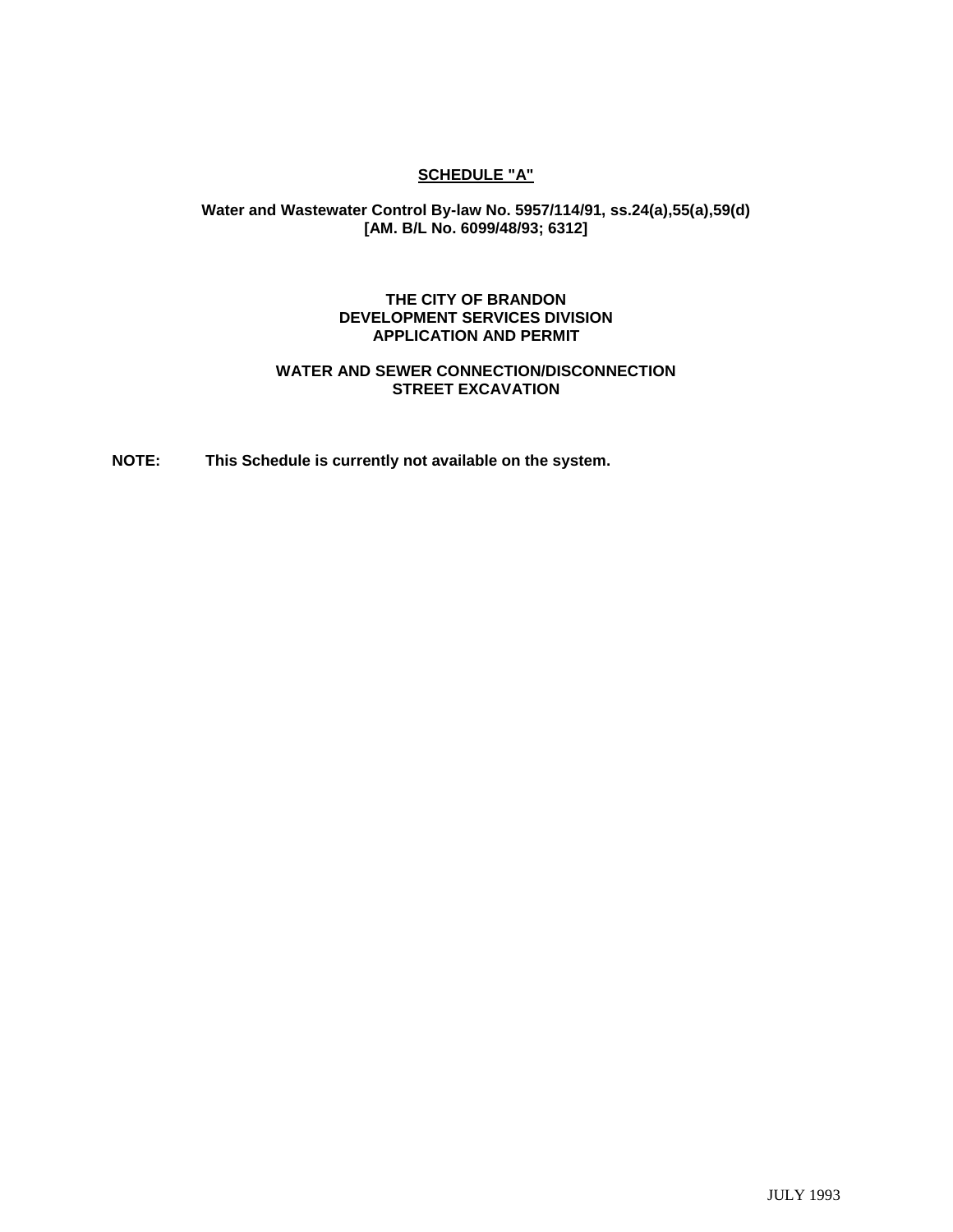#### **SCHEDULE "B1"**

#### **Water and Wastewater Control By-law No. 5957/114/91, s.68 [AM. B/L 6099/48/93, B/L 7178]]**

#### **THE CITY OF BRANDON**

#### **410 – 9 th Street**

#### **Brandon, Manitoba**

#### **(204) 728-2214**

#### **APPLICATION FOR A COMMERCIAL/INDUSTRIAL DISCHARGE LICENSE**

**Pursuant to the City's Water and Wastewater Control By-law, as amended, all commercial, institutional, and industrial establishments connecting to or desiring to connect to the Wastewater System are hereby required to make application and deliver to the City Engineer certain information with respect to its industrial wastewater proposed to be discharged.**

**All commercial, institutional and industrial users shall furnish the information required in this application. The completed application, together with the annual permit fee in the amount set out in the City's Annual Schedule of Fees, shall be filed with the City Engineer not later than ninety (90) days prior to the proposed connections to the Wastewater System.**

**The City Engineer shall utilize the information furnished in this application in forming his opinion as to allow, prohibit, or restrict, by issuance of a permit, the proposed industrial wastewater discharge.**

**The signature presented below shall certify that, to the best knowledge and belief of the applicant, or duly authorized agent of the applicant, including a contractor, the information furnished in this application is true, complete and accurate.**

**Legal Name of Applicant: (Company, Firm, Corp., etc.)**

**Address of proposed discharge:** 

**Mailing Address if other than above:** 

**Telephone Number:** 

**Signature of Applicant or Duly Authorized Agent: (Print or type name and title below signature)**

**Date:**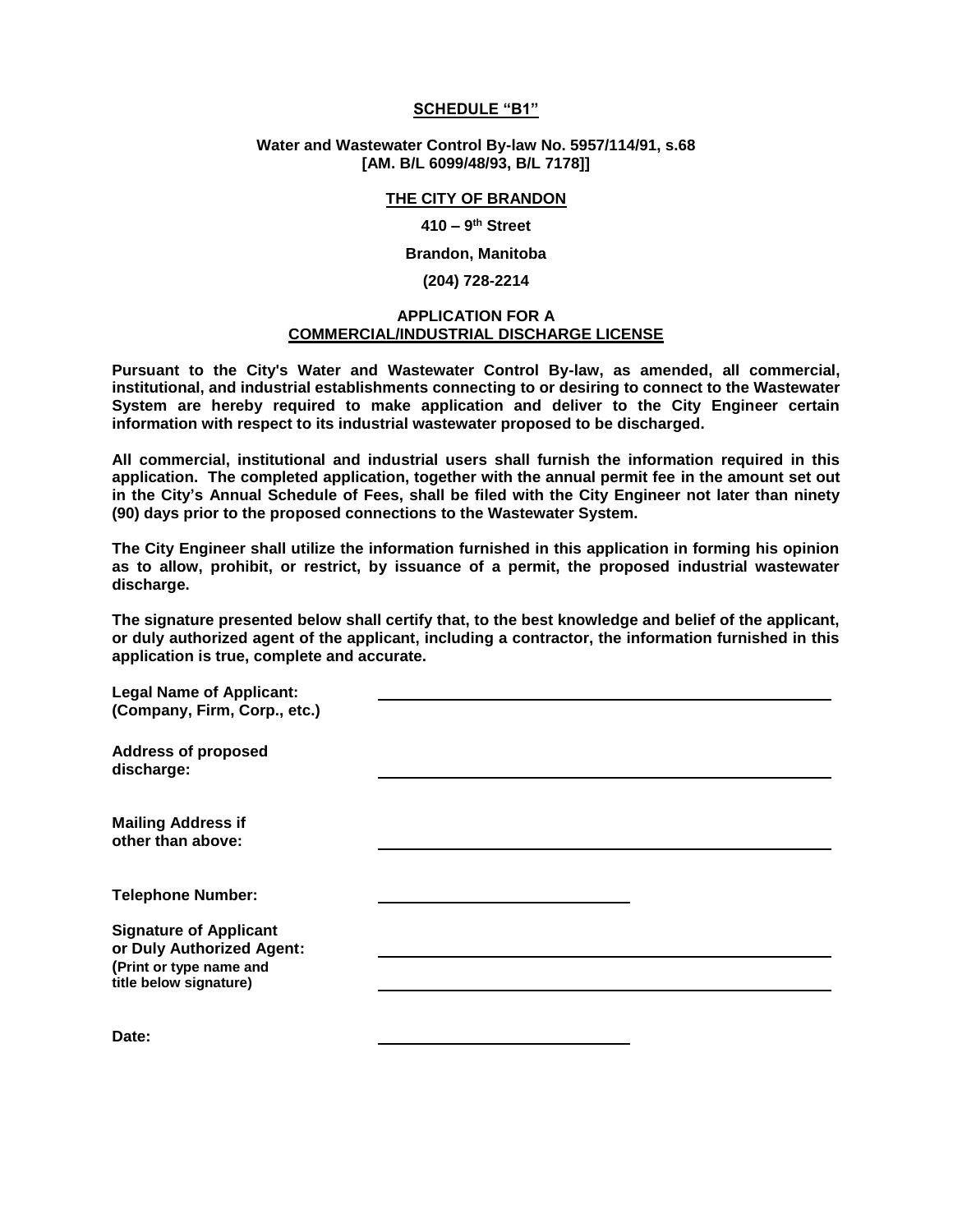|    | <b>General Information:</b>                                                                        |         |                                                                                                                     |                                 |                                                                                   |      |                                                                   |      |
|----|----------------------------------------------------------------------------------------------------|---------|---------------------------------------------------------------------------------------------------------------------|---------------------------------|-----------------------------------------------------------------------------------|------|-------------------------------------------------------------------|------|
| 1. | <b>Nature of Business:</b>                                                                         |         |                                                                                                                     |                                 |                                                                                   |      |                                                                   |      |
| 2. | <b>Raw Materials Used:</b>                                                                         |         |                                                                                                                     |                                 |                                                                                   |      |                                                                   |      |
|    |                                                                                                    |         |                                                                                                                     |                                 |                                                                                   |      |                                                                   |      |
| 3. | Number of Employees: _______________                                                               |         |                                                                                                                     |                                 |                                                                                   |      |                                                                   |      |
| 4. | <b>Hours of Operation:</b>                                                                         |         | 1st Shift<br>$\frac{1}{\sqrt{1-\frac{1}{2}}}\cos\left(\frac{1}{2}\right)$                                           |                                 | 2nd Shift<br>$\frac{1}{\sqrt{1-\frac{1}{2}}}$ to $\frac{1}{\sqrt{1-\frac{1}{2}}}$ |      | 3rd Shift<br>$\overline{\phantom{a}}$ to $\overline{\phantom{a}}$ |      |
| 5. | <b>Days of Operation</b><br>(Circle)                                                               | Mon.    | Tues.                                                                                                               | Wed.                            | Thurs.                                                                            | Fri. | Sat.                                                              | Sun. |
| 6. | <b>Estimated Water Usage:</b>                                                                      |         |                                                                                                                     |                                 |                                                                                   |      |                                                                   |      |
|    | <b>Private Well</b>                                                                                |         |                                                                                                                     |                                 | <b>IGPD (Imperial Gallons per day)</b>                                            |      |                                                                   |      |
|    | <b>City Water</b>                                                                                  |         |                                                                                                                     |                                 |                                                                                   |      |                                                                   |      |
|    | City Water Account No. ___________                                                                 |         |                                                                                                                     |                                 |                                                                                   |      |                                                                   |      |
| 7. | <b>Size of Facility:</b>                                                                           | Office: |                                                                                                                     | $\sim$ sq. m.                   |                                                                                   |      |                                                                   |      |
|    |                                                                                                    |         | Warehouse:                                                                                                          | $\overline{\phantom{a}}$ sq. m. |                                                                                   |      |                                                                   |      |
|    |                                                                                                    |         | <b>Processing or</b><br>Manufacturing: _______________ sq. m.                                                       |                                 |                                                                                   |      |                                                                   |      |
| 8. | <b>Estimated Wastewater Discharge:</b>                                                             |         |                                                                                                                     |                                 |                                                                                   |      |                                                                   |      |
|    | <b>Domestic wastewater</b><br>(toilets, sinks, etc.)                                               |         |                                                                                                                     |                                 | <b>COLORET CONSTRUSTED (Imperial Gallons per day)</b>                             |      |                                                                   |      |
|    | <b>Process wastewater</b>                                                                          |         | <b>Example 2</b> IGPD                                                                                               |                                 |                                                                                   |      |                                                                   |      |
|    |                                                                                                    | for     | <b>Example 19 Service Street Service Street Service Street Service Street Street Service Street Street Street S</b> |                                 | <b>IGPH (Imperial Gallons per hour)</b>                                           |      |                                                                   |      |
|    | <b>Non-Contract</b><br><b>Cooling Water</b>                                                        |         |                                                                                                                     | <b>IGPD</b>                     |                                                                                   |      |                                                                   |      |
| 9. | Current method of wastewater disposal                                                              |         |                                                                                                                     |                                 |                                                                                   |      |                                                                   |      |
|    | <b>City Wastewater System directly</b>                                                             |         |                                                                                                                     |                                 |                                                                                   |      |                                                                   |      |
|    | Pretreatment then discharge to City Wastewater System                                              |         |                                                                                                                     |                                 |                                                                                   |      |                                                                   |      |
|    | <b>Septic Tank</b>                                                                                 |         |                                                                                                                     |                                 |                                                                                   |      |                                                                   |      |
|    | Holding tank then hauled by tank truck                                                             |         |                                                                                                                     |                                 |                                                                                   |      |                                                                   |      |
|    | Private treatment and discharge to Water Course<br>Provincial Certificate or License No. _________ |         |                                                                                                                     |                                 |                                                                                   |      |                                                                   |      |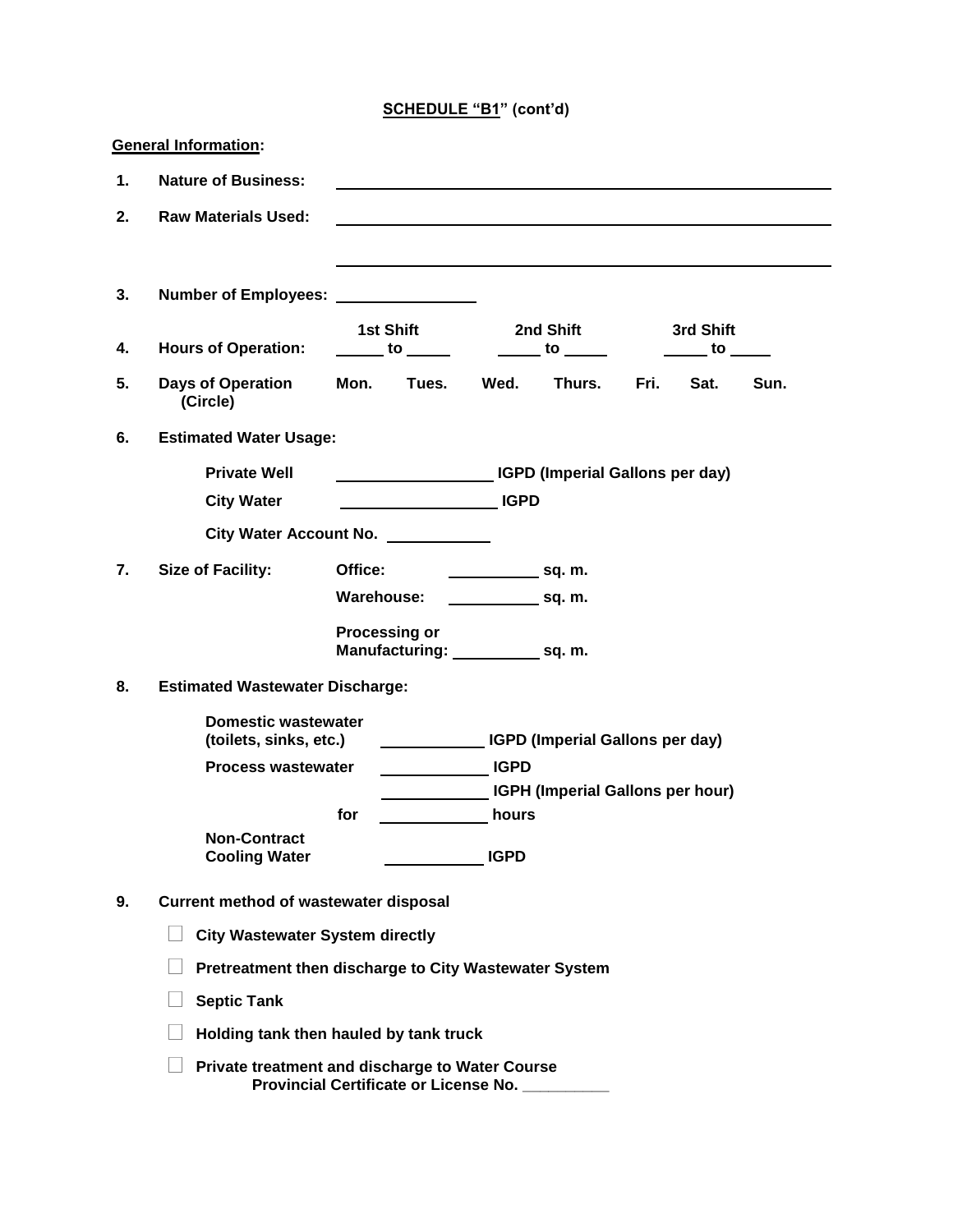|--|

| 10. | Garbage Grinders: LJ Yes<br>$\Box$ No                                                                                                           |
|-----|-------------------------------------------------------------------------------------------------------------------------------------------------|
|     | If Yes, indicate the following:                                                                                                                 |
|     | <b>Motor Horsepower:</b><br>$\qquad \qquad$ Hp<br><b>Manufacturer:</b><br>the contract of the contract of the contract of the contract of       |
|     | <b>Model No.:</b>                                                                                                                               |
| 11. | Do you discharge wastewater other than human domestic to the Wastewater System?                                                                 |
|     | $\Box$ Yes $\Box$ No                                                                                                                            |
|     | If Yes, continue with Question 12 and complete ALL questions.                                                                                   |
|     | If No, do not answer remaining questions. Please be sure the application is signed<br>on Page 1 and submit to the Development Services Division |
| 12. | Do you presently treat your wastewater before discharge? $\Box$ Yes $\Box$ No                                                                   |
| 13. | If Yes, describe your treatment facility (provide drawings, reports, manufacturer's literature,<br>etc., if available)                          |
|     |                                                                                                                                                 |
|     |                                                                                                                                                 |
|     |                                                                                                                                                 |
|     |                                                                                                                                                 |
|     |                                                                                                                                                 |
|     |                                                                                                                                                 |
|     |                                                                                                                                                 |
|     |                                                                                                                                                 |
| 14. | Is the process wastewater _________ batch, or ________ continuous?                                                                              |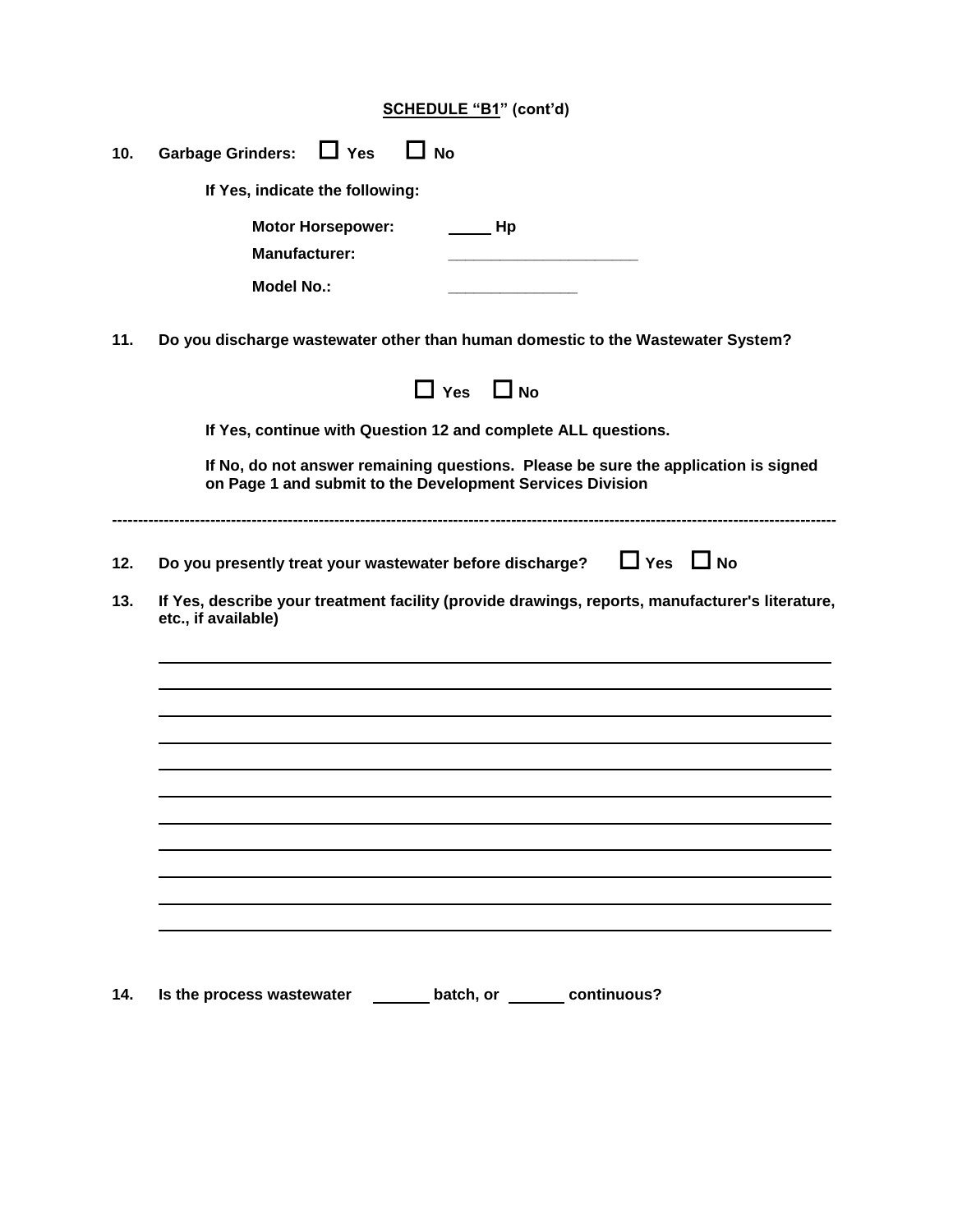**15. Analysis of Applicant's Proposed Discharge:** 

**(The analyses for the below listed parameters shall be run on a 24 hour composite flow proportional sample that is representative of the proposed wastewater discharge. The Applicant is required to present the results of analyses for all parameters listed in Division A and for those parameters, listed in Division B, that are known or anticipated to be present in the proposed wastewater discharge. At his discretion, the City Engineer may request additional information concerning those parameters listed in Division B whose results have not been presented below.)**

#### **Average Concentration**

| <b>Division A</b>                   |                      |
|-------------------------------------|----------------------|
| BOD <sub>5</sub>                    | mg/l                 |
| <b>COD</b>                          | mg/l                 |
| <b>Total Suspended Solids</b>       | mg/l                 |
| Nitrogen - Total Kjeldahl           | mg/l                 |
| <b>Oil and Grease</b>               | mg/l                 |
| Color (indicate general appearance) |                      |
| pH                                  |                      |
| Temperature                         | $\circ_{\mathsf{C}}$ |
| <b>Division B</b>                   |                      |
| <b>Arsenic</b>                      | mg/l                 |
| <b>Bromine</b>                      | mg/l                 |
| Cadmium                             | mg/l                 |
| <b>Chlorine</b>                     | mg/l                 |
| Chromium                            | mg/l                 |
| Copper                              | mg/l                 |
| <b>Fluorides</b>                    | mg/l                 |
| <b>lodine</b>                       | mg/l                 |
| Lead                                | mg/l                 |
| <b>Mercury</b>                      | mg/l                 |
| <b>Nickel</b>                       | mg/l                 |
| <b>Silver</b>                       | mg/l                 |
| <b>Sulfonamides</b>                 | mg/l                 |
| <b>Zinc</b>                         | mg/l                 |
| Zirconium                           | mg/l                 |
| Others: (List)                      |                      |
|                                     | mg/l                 |
|                                     | mg/l                 |
|                                     | mg/l                 |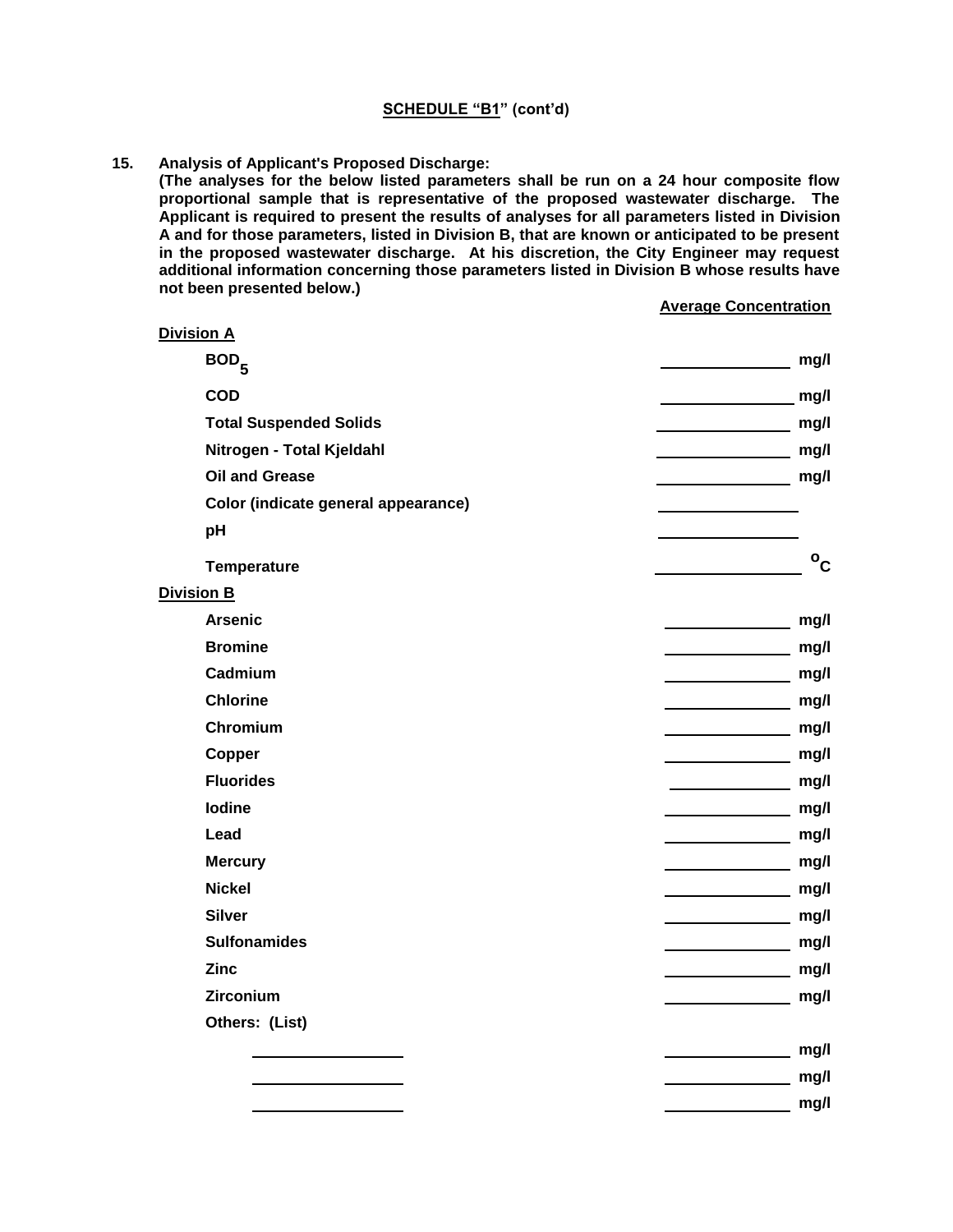## **NOTES:**

- **A. All determinations shall be made in accordance with the most recent edition of "Standard Methods for the Examination of Water and Waste Waters", published by the American Public Health Association, American Water Works Association, and the Water Pollution Control Federation, Washington, D.C. 20036.**
- **B. Indicate the name and title of the in-house technician who performed the analyses required in Question #15.**

| <b>Name</b>             |
|-------------------------|
| <b>Title</b>            |
| <b>Date of Analysis</b> |
| Date Sample Taken       |

**C. If the analyses were performed by an outside testing laboratory, provide the name and address of the lab and attach a certified copy of the full analyses report.**

**Name of Firm**

**Address**

**Telephone No.**

- **16. Attach a plot plan of the applicant's property indicating the location of the structure, any existing treatment facilities for wastewater discharges, any drainage lines discharging into the domestic facilities, etc.**
	- **NOTE: Plans and specifications prepared by a licensed Professional Engineer may be required by the City Engineer.**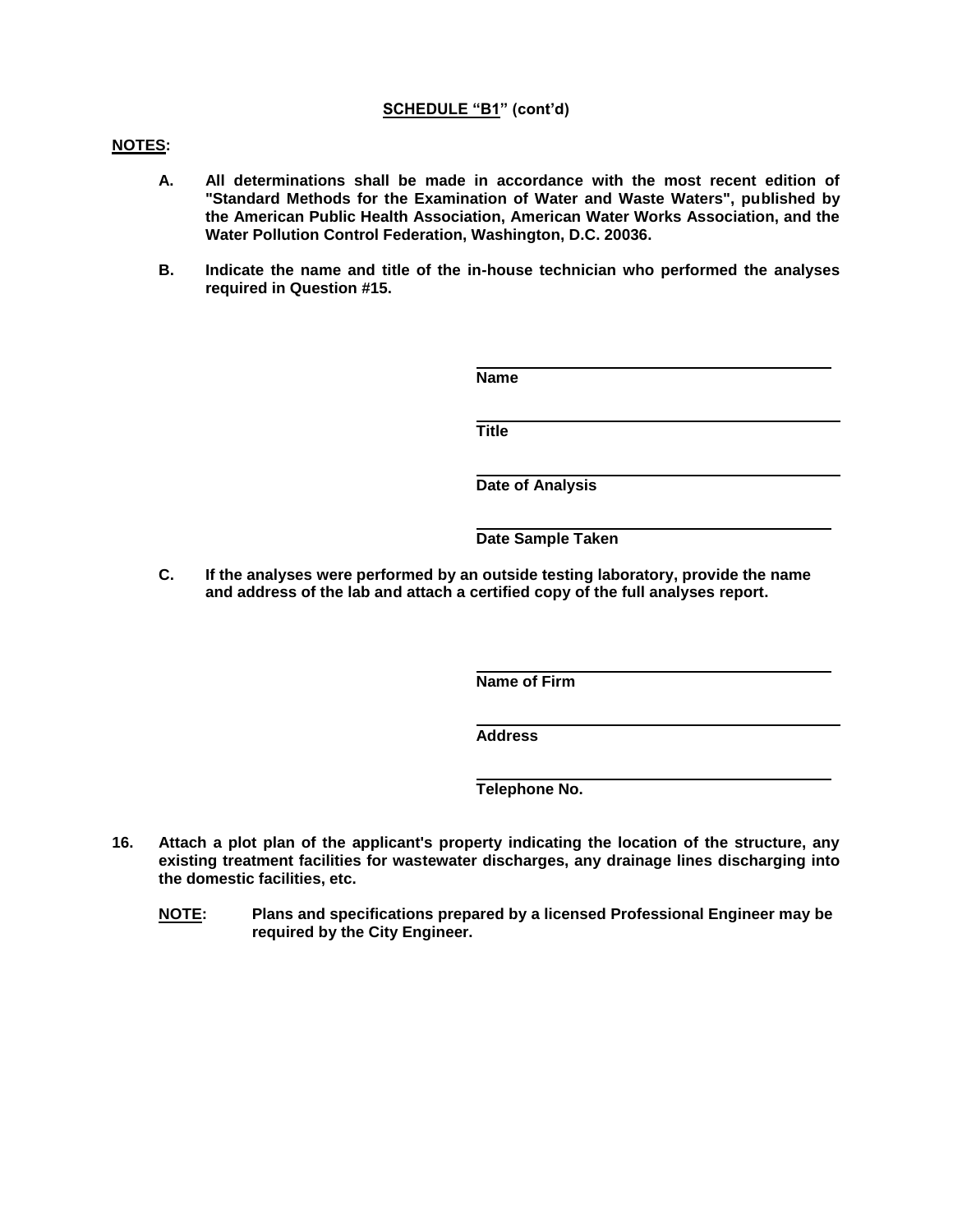## **Review by City Engineer's Office:**

| <b>Reviewed by:</b>      |         |             | <b>Date</b>            |  |
|--------------------------|---------|-------------|------------------------|--|
|                          | (Typed) | (Signature) |                        |  |
| <b>Approved by:</b>      |         |             | Date ____              |  |
| (Domestic only)          | (Typed) | (Signature) |                        |  |
| <b>Approved by:</b>      |         |             | <b>Date Example 20</b> |  |
| (Discharge<br>Permit No. | (Typed) | (Signature) |                        |  |
| Denied by:               | (Typed) | (Signature) | Date _____________     |  |
| <b>Comments:</b>         |         |             |                        |  |
|                          |         |             |                        |  |
|                          |         |             |                        |  |
|                          |         |             |                        |  |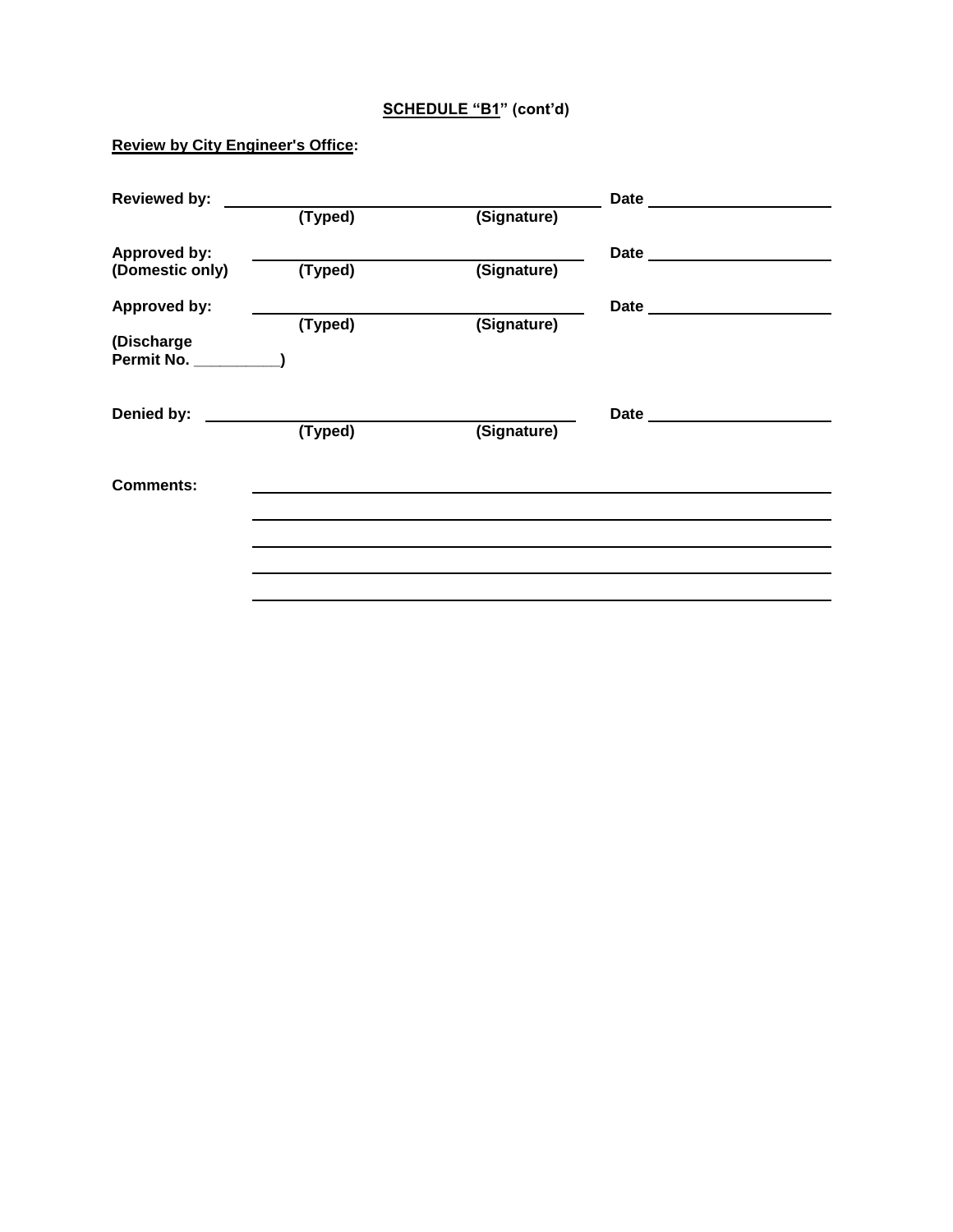## **SCHEDULE "B2"**

**Water and Wastewater Control By-law No. 5957/114/91, s.68 [AM. B/L 6099/48/93]**

## **THE CITY OF BRANDON**

**410 – 9 th Street**

**Brandon, Manitoba**

#### **(204) 728-2214**

#### **COMMERCIAL/INDUSTRIAL DISCHARGE LICENSE**

**License No.** 

**Pursuant to the City's Water and Wastewater Control By-law, as amended,**

**(legal name of business, institution or industry) (address) (contact person) (title) (telephone) (fax)**

**is hereby authorized to discharge wastewater to the City's Wastewater System in accordance with the effluent limitations and other conditions set forth herein.** 

**Effective this day of , 20 .**

 **Approved by (name)**

**SEAL** 

 **City Engineer**

 **(signature)**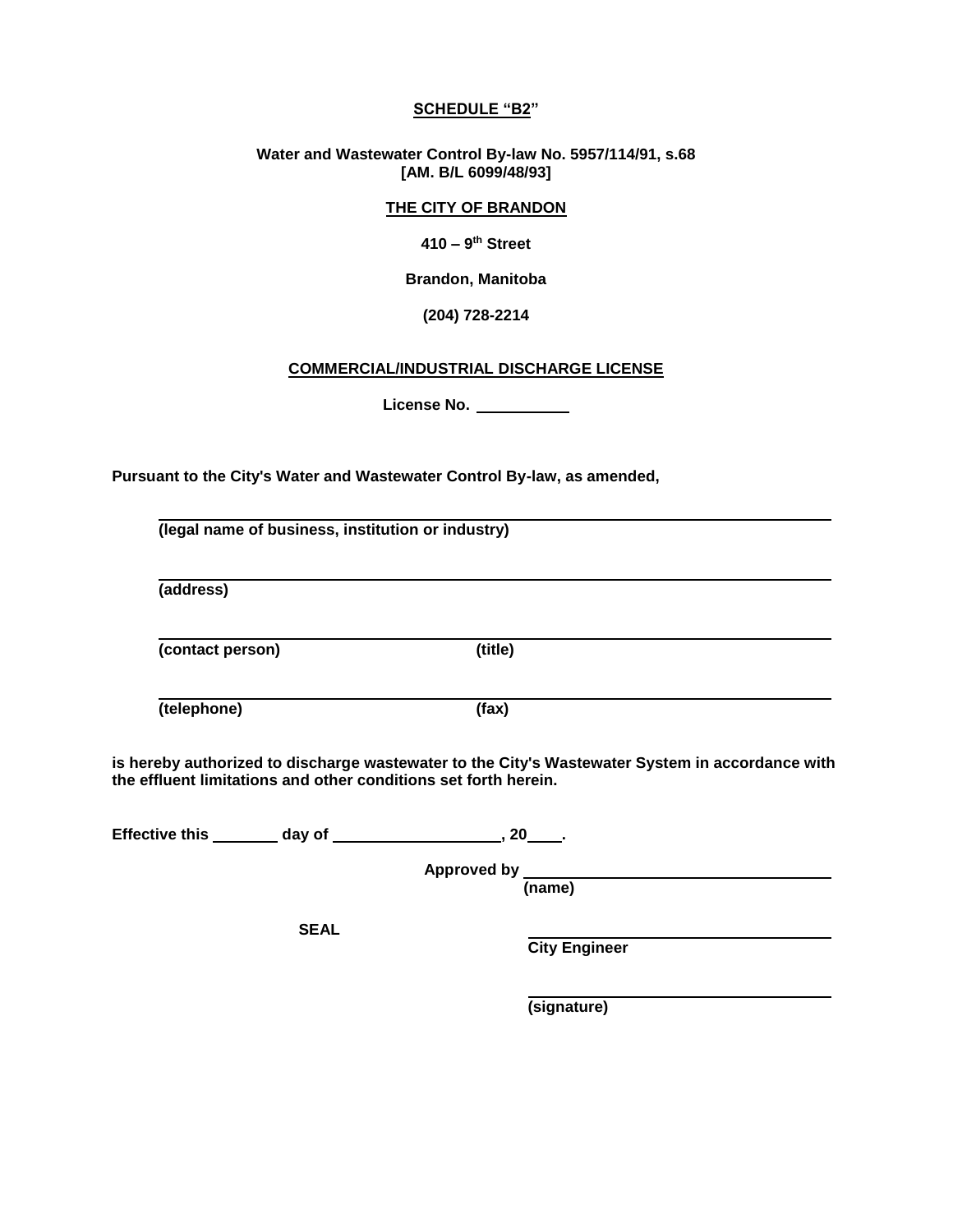## **A. EFFLUENT LIMITATIONS**

**The required limitations for the proposed wastewater discharge are as follows and/or as shown on accompanying pages:**

| <b>Parameter</b>                              | Limitation                      |
|-----------------------------------------------|---------------------------------|
| <b>Volume of Flow</b>                         | IGPD (Imperial Gallons per day) |
| <b>Maximum Rate of Flow</b>                   | <b>IGPD</b>                     |
| BOD <sub>5</sub>                              | mg/l                            |
| <b>COD</b>                                    | mg/l                            |
| <b>Total Suspended Solids</b>                 | mg/l                            |
| Nitrogen - Total Kjedahl                      | mg/l                            |
| <b>Oil and Grease</b>                         | mg/l                            |
| <b>Color (indicate</b><br>general appearance) |                                 |
| Temperature                                   | $\rm ^o$ <sub>C</sub>           |
| Other:                                        |                                 |
|                                               | mg/l                            |
|                                               | mg/l                            |
|                                               | mg/l                            |
|                                               | mg/l                            |

**All facilities and equipment (i.e. detention tanks, pretreatment facilities, etc.) required by the Licensee to meet the above effluent limitations shall be furnished, installed and maintained in good working order at the expense of the Licensee. Plans and specifications for all facilities and equipment shall be subject to the approval of the City Engineer prior to installation, and one copy of "as built" plans shall be filed with the City Engineer.**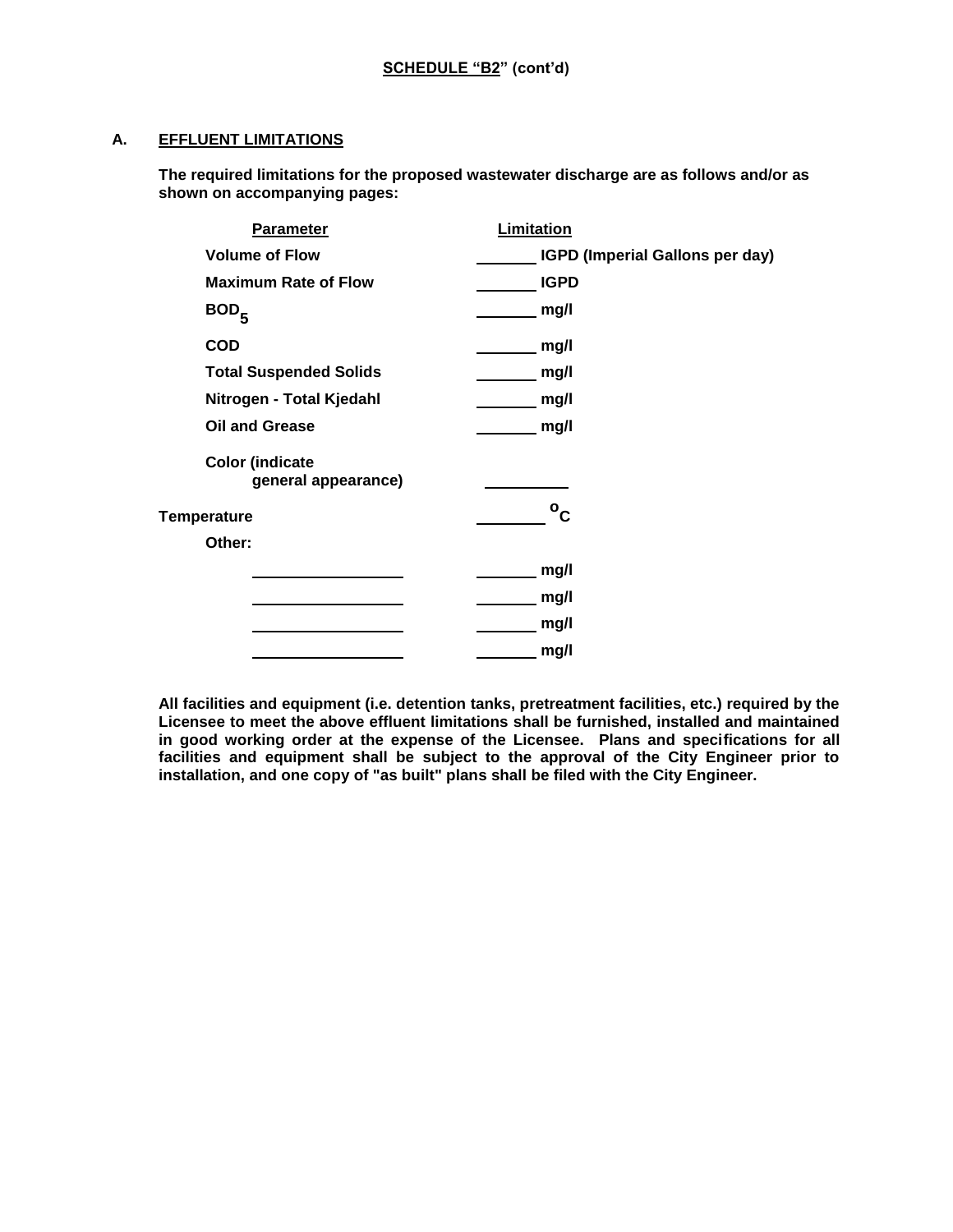## **SCHEDULE "C"**

**Water and Wastewater Control By-law No. 5957/114/91, ss.18(c) [AM. B/L 6099/48/93, B/L 7178]**

## **APPLICATION FOR TRAILER DUMP STATION PERMIT**

# **GENERAL INFORMATION: Applicant: Address: Phone No.:**

**Proposed location and design of trailer dump station: [include plans for submission to the City Engineer]**

## **CONDITIONS AND REGULATIONS:**

- **1. The annual fee for such Permit shall be in the amount set out in the City's Schedule of Fees** with the initial payment being due at the time of application and subsequent annual **payments being due on the first day of January in each year.**
- **2. The applicant shall provide the City Engineer with a plan, to be attached to and submitted with this application, showing the proposed location and design specifications of the facility.**
- **3. The location, design specifications, installation, and maintenance of all trailer dump station facilities shall comply with the provisions of "The City of Brandon Zoning By-law", and Water and Wastewater Control By-law, both as amended, and with all provisions of the Manitoba Building Code and Manitoba Plumbing Code, both as amended, and all other applicable Provincial legislation.**
- **4. All trailer dump station facilities shall be maintained in good condition and repair by the owner at all times.**

## **REQUEST FOR PERMIT:**

**The undersigned, being the applicant, hereby agrees to comply with all conditions and regulations set out herein and in other applicable Provincial legislation, including the Department of Environment, Workplace Safety and Health regulations, submits the required fee, and requests the issuance of a Trailer Dump Station Permit.**

## **ANY PERMIT APPROVED IS NOT VALID UNTIL A RELATED WATER AND SEWER CONNECTION/ DISCONNECTION PERMIT HAS BEEN OBTAINED.**

**Date: Signature of Applicant:** 

#### **APPROVAL:**

**The above application for a Trailer Dump Station Permit is hereby:**

- **[ ] Approved, and payment of the required fee is acknowledged Permit Number issued:**
- **[ ] Denied, for the following reason(s):**

Date: \_\_\_\_\_\_\_\_\_